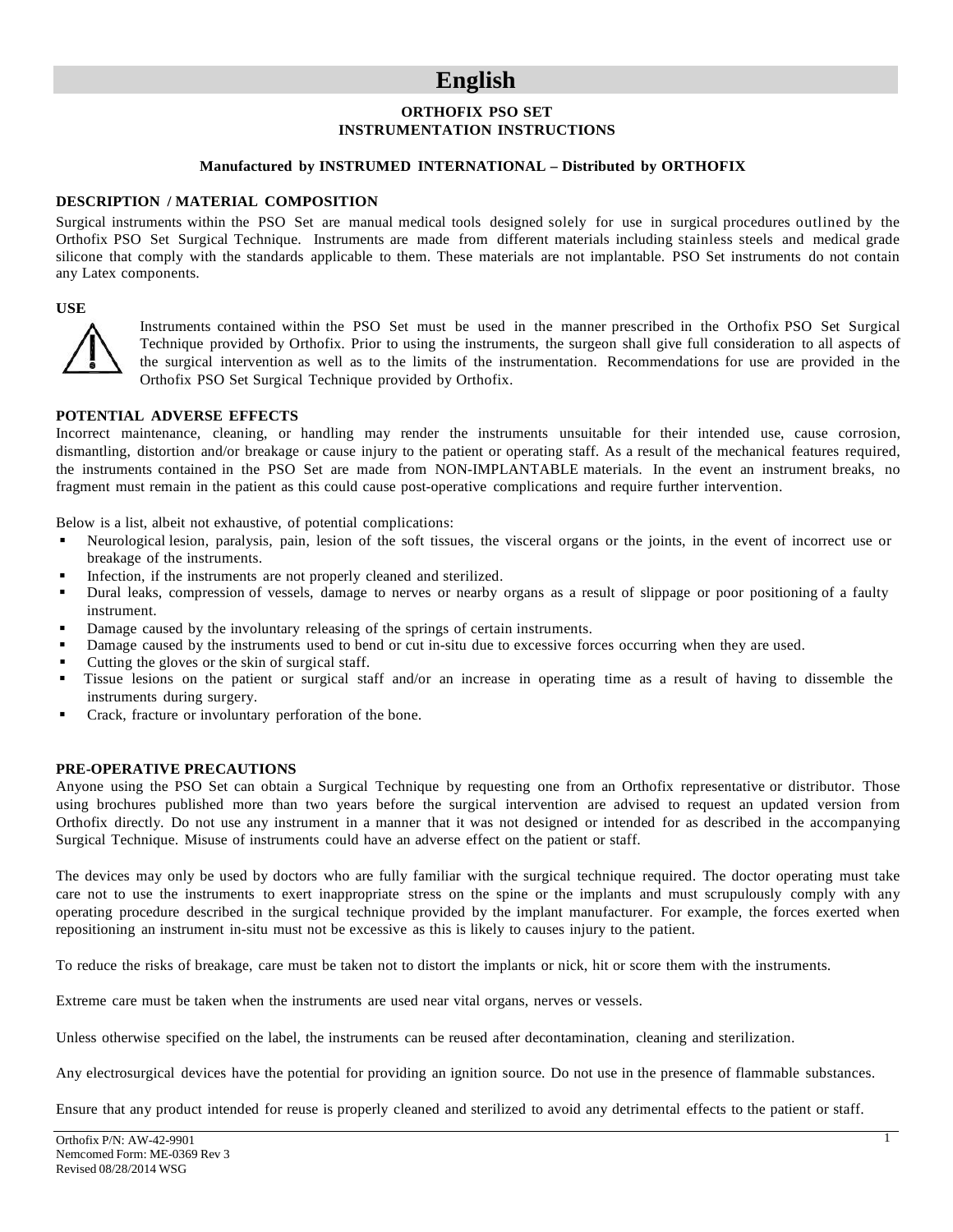## **CAUTION**

#### **Rx Only** Federal law (U.S.A) restricts this device to sale by or on the order of a licensed physician.

#### **PACKAGING**



Instruments contained in the PSO Set are supplied NON-STERILE in an instrument container or individually packaged. The containers and the packaging of the instruments must be intact when received. The packaging materials must be completely removed prior to cleaning and sterilization.

## **INSTRUCTION PRIOR TO USE**

The life of the instruments depends on the number of times they are used as well as precautions taken in handling, cleaning, and storage. A high level of care must be used to ensure the instruments remain in good working order.

All instruments should be examined for signs of wear damage by doctors and staff in operating centers prior to surgery. The examination shall include a visual and functional inspection of the working surfaces, articulation points, and springs. It should also include verifying all welded connections, that all components are present, and the cleanliness of the orifices and cavities, as well as the absence of any cracks, distortion, impact, corrosion or other change. For instruments with articulations, lubrication may be necessary. Instruments within the set that perform a measuring function must be inspected of wear and the clear visibility of any surface markings.

Orthofix shall not be responsible in the event of the use of instruments that are damaged, incomplete, show signs of excessive wear and tear, or that have been repaired or sharpened outside the control of Orthofix. Any faulty instruments must be replaced prior to any surgical intervention.

## **INFORMATION FOR CLEANING AND STERILIZATION OF SURGICAL INSTRUMENTS**

Instruments are provided NON-STERILE.



For safety reasons, non-sterile devices must be pre-cleaned, cleaned and sterilized prior to use. Furthermore, for good maintenance, reusable instruments must be pre-cleaned, cleaned and sterilized immediately after surgery following the sequence of steps outlined in the following sections.

#### **CLEANING**

Refer to the table below for specific pre-cleaning and cleaning cycle information for manual and automatic cleaning methods. Prepare an enzymatic cleaning solution per the manufacturer's instructions. Soak soiled instrument in the cleaning solution. Use a soft bristle brush to remove all traces of blood and debris, paying close attention to threads, crevices, seams, and any hard to reach areas. If the instrument has sliding mechanisms, hinged joints or flexible areas, actuate the area to free any trapped blood and debris. Rinse the instrument(s) thoroughly with warm tap water. Rinse all lumens, internal areas, sliding mechanisms, and hinged joints, actuating sliding mechanisms and crevices while rinsing. Ultrasonically clean instrument using an enzymatic solution, prepared in accordance with the manufacturer's instructions. Rinse the instrument thoroughly with warm water. Rinse all lumens, internal areas, sliding mechanisms, and hinged joints. Actuate sliding mechanisms and hinged joints while rinsing. Dry immediately after final rinse. Dry any internal areas with filtered, compressed air if available. Check for visible soil, if any soil is present, repeat the cleaning procedure. For instruments with moving parts, lubrication with a medical grade water-soluble lubricant may be necessary where applicable.

|                     | <b>MANUAL CYCLE INFORMATION</b>                 | <b>AUTOMATIC CYCLE INFORMATION</b>         |
|---------------------|-------------------------------------------------|--------------------------------------------|
| <b>PRE-CLEANING</b> | • Alcohol wipe                                  | • Soak in Ultrasonic bath                  |
|                     | • Soak in cleaning solution                     | $\bullet$ 15 minutes                       |
|                     | • 15 minutes, $40^{\circ}$ C (104°F)            | • Use non-metallic brush                   |
|                     | • Use non-metallic brush                        | • Rinse thoroughly in running water        |
|                     | • Rinse thoroughly in running water             |                                            |
| <b>CLEANING</b>     | • Soak in Ultrasonic bath                       | $\bullet$ Wash                             |
|                     | • 15 minutes, $40^{\circ}$ C (104 $^{\circ}$ F) | • 93 $\degree$ C (200 $\degree$ F) minimum |
|                     | • Use non-metallic brush                        | $\bullet$ 10 minutes                       |
|                     | • Rinse thoroughly in demineralized water       | • Rinse                                    |
|                     | $\bullet$ Dry                                   | $\bullet$ Dry                              |

A facility may choose to use different cleaning cycles other than the cycle suggested if the facility has properly validated the cycle to ensure adequate cleaning to facilitate sterilization. Inspect all instruments prior to sterilization or storage to ensure instruments are suitable for use. Any instruments showing signs of damage should be set aside and sent for service or repair.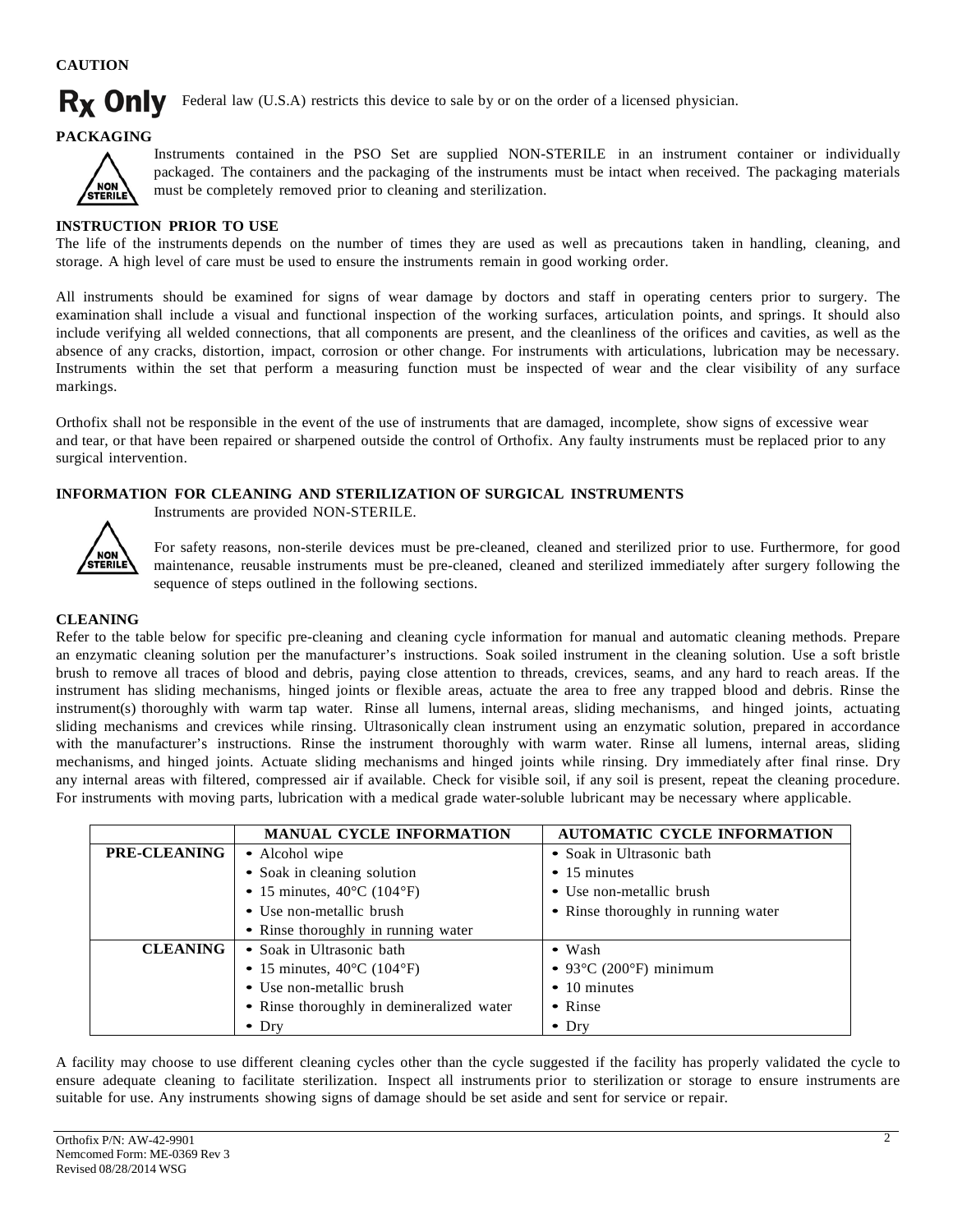### **STERILIZATION**

Sterilize with steam sterilization. The following steam sterilization cycles are suggested based upon validation of a single, wrapped, instrument case or a single instrument case enclosed by the appropriate rigid sterilization container (either Filtered Bottom or Solid Bottom, 23 ¼" long x 11 ¼" wide container), within a properly maintained autoclave. It is critical that process parameters be validated for each facility's individual type of sterilization equipment and product load configuration.

| SINGLE WRAPPED INSTRUMENT CASE                                                 |                      |           |                     |  |
|--------------------------------------------------------------------------------|----------------------|-----------|---------------------|--|
| <b>EXPOSURE TIME</b><br>DRYING TIME<br><b>CYCLE TYPE</b><br><b>TEMPERATURE</b> |                      |           |                     |  |
| Prevacuum                                                                      | $132 + 3$ °C (270°F) | 4 minutes | $45$ minutes $+$    |  |
|                                                                                |                      |           | 15 minute cool down |  |

| SINGLE INSTRUMENT CASE ENCLOSED IN RIGID STERILIZATION CONTAINER |                      |                      |                    |
|------------------------------------------------------------------|----------------------|----------------------|--------------------|
| CYCLE TYPE                                                       | <b>TEMPERATURE</b>   | <b>EXPOSURE TIME</b> | <b>DRYING TIME</b> |
| Prevacuum                                                        | $132 + 3$ °C (270°F) | 4 minutes            | 30 minutes         |

A facility may choose to use different steam sterilization cycles other than the cycle suggested if the facility has properly validated the cycle to ensure adequate steam penetration and contact with the instrument case for sterilization. Note: rigid sterilization containers cannot be used in gravity steam cycles.

For further information related to the use of this instrument, please contact your Orthofix representative or distributor.

#### **STORAGE**

The instruments are packaged in individual packages or in containers. After they are used they must be stored in a clean, dry and temperate place.

#### **COMPLAINTS**

Any health professional having a complaint or grounds for dissatisfaction relating to the quality of the product, its identity, its durability, its reliability, safety, effectiveness and / or its performance, should notify Orthofix or its representative. Moreover, if a device has malfunctioned, or is suspected of having malfunctioned, Orthofix or its representative must be advised immediately. If a Orthofix PSO Set product has ever worked improperly and could have caused or contributed to the death of or serious injury to a patient, the distributor or Orthofix must be informed as soon as possible by telephone, fax or in writing. For all complaints, please give the name and reference along with the batch number of the component(s), your name and address and a detailed description of the event to help Orthofix understand the causes of the complaint.

For further information or complaints, please contact:

#### ORTHOFIX

3451 Plano Parkway Lewisville, TX 75056 (214) 937-2000 or (888) 298-5700

#### **WARRANTY**

Orthofix and Instrumed do not and will not warranty any repairs made to the product by a source not approved by Orthofix and Instrumed. Orthofix and Instrumed will not be responsible for any product failure with unauthorized repairs. For instruments produced by another manufacturer, reference the manufacturer's instructions for use.



INSTRUMED INTERNATIONAL INSTRUMED GmbH 626 Cooper Court Unter Buchsteig 3 Schaumburg, IL 60173 78532 Tuttlingen, Germany (847) 908-0292 +49 7462 200490

Distributed by: ORTHOFIX 3451 Plano Parkway Lewisville, TX 75056 (214) 937-2000



Manufactured by: EC REP EC Representative: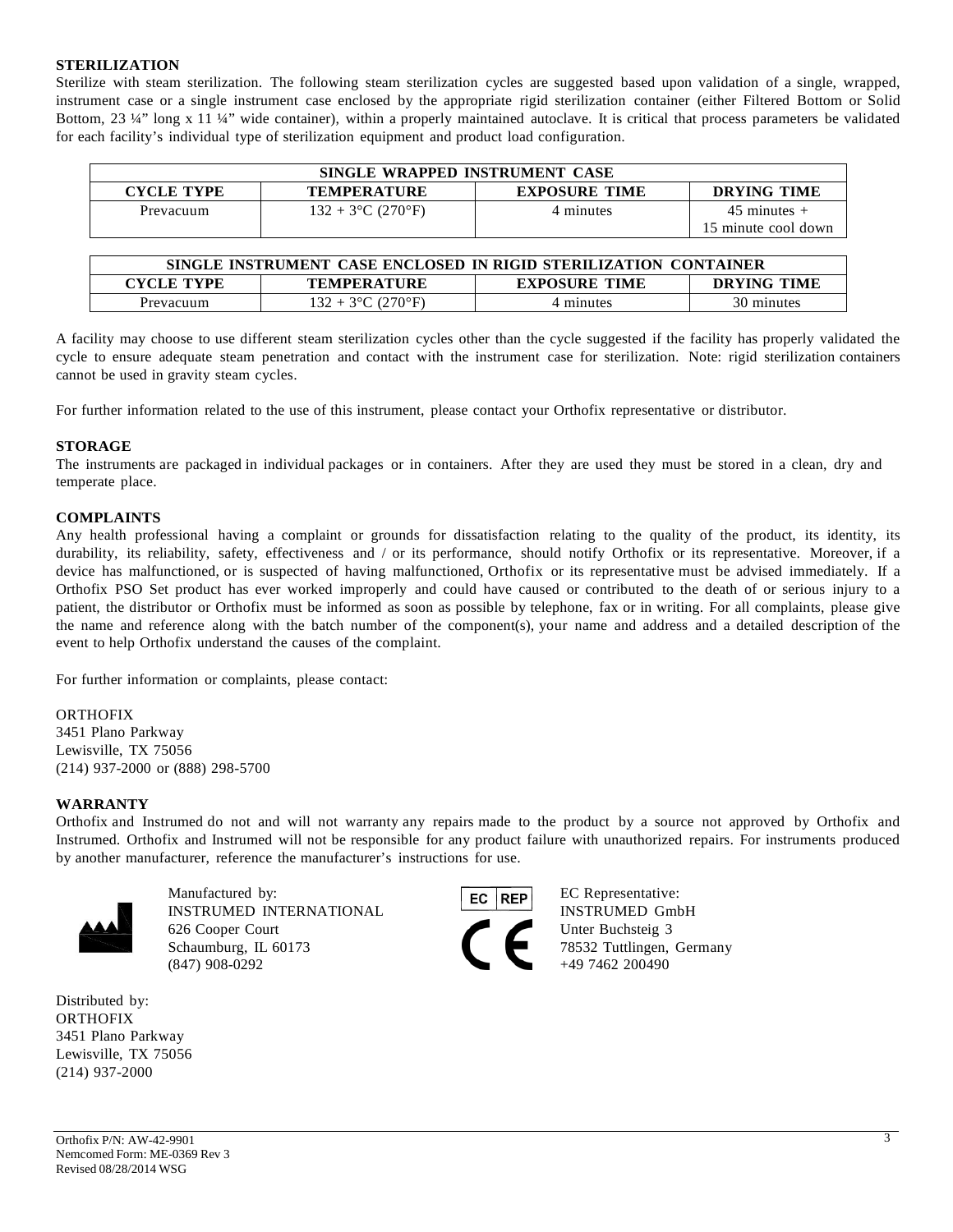## **Español ES**

## **SET PSO DE ORTHOFIX INSTRUCCIONES DE USO DE LA INSTRUMENTACIÓN**

## **Fabricado por INSTRUMED INTERNATIONAL – Distribuido por ORTHOFIX**

#### **DESCRIPCIÓN / COMPOSICIÓN DEL MATERIAL**

El instrumental del Set PSO se compone de instrumentos médicos manuales destinados, exclusivamente, al uso en los procedimientos quirúrgicos indicados en la Técnica quirúrgica del Set PSO de Orthofix. Los instrumentos están fabricados con diferentes materiales, incluidos el acero inoxidable y la silicona de grado médico, que cumplen con las normativas aplicables a los mismos. Estos materiales no se pueden implantar. Los instrumentos del Set PSO no tienen componentes de látex.

#### **USO**



El instrumental incluido en el Set PSO debe utilizarse siguiendo las instrucciones de la Técnica quirúrgica del Set PSO de Orthofix que facilita Orthofix. Antes de utilizar este instrumental, el cirujano deberá considerar cuidadosamente todos los aspectos de la intervención quirúrgica, así como los límites de la instrumentación. En la Técnica quirúrgica proporcionada por Orthofix se incluyen las recomendaciones de uso del Set PSO de Orthofix.

#### **POSIBLES EFECTOS ADVERSOS**

Un mantenimiento, limpieza o manipulación incorrectos pueden hacer que el instrumental no sea adecuado para el uso para el que está destinado, provocar corrosión, desmontaje, deformación y/o rotura o provocar lesiones al paciente o al personal de quirófano. Debido a las características mecánicas que debe tener, el instrumental incluido en el Set PSO está hecho de materiales NO IMPLANTABLES. En el caso de que un instrumento se rompa, no debe quedar ningún fragmento en el paciente, ya que esto provocaría complicaciones post-operatorias que requerirían una nueva intervención quirúrgica.

A continuación se incluye una lista no exhaustiva de posibles complicaciones:

- Lesión neurológica, parálisis, dolor, lesión en los tejidos blandos, los órganos viscerales o en las articulaciones en caso de un uso incorrecto o de rotura de los instrumentos.
- Infección, si los instrumentos no se han limpiado y esterilizado correctamente.
- Pérdidas de duramadre, compresión de vasos, daño a los nervios u órganos cercanos como resultado de un instrumento defectuoso que resbala o está en una posición incorrecta.
- Daño causado por la liberación involuntaria del resorte o cremallera de ciertos instrumentos.
- Daño causado por el uso de instrumentos destinados a flexionar o cortar in-situ, debido a la aplicación de una fuerza excesiva.
- Corte de los guantes o la piel del personal quirúrgico.
- Lesiones en el tejido de los pacientes o del personal quirúrgico y/o aumento del tiempo de operación como resultado de tener que desmontar los instrumentos durante la intervención.
- Grietas, fracturas o perforación involuntaria del hueso.

#### **PRECAUCIONES ANTERIORES A LA INTERVENCIÓN**

Cualquiera que utilice el Set PSO puede solicitar la Técnica quirúrgica a un representante o distribuidor de Orthofix. Se avisa a quiénes vayan a utilizar folletos publicados más de dos años antes de la intervención quirúrgica que deben solicitar una versión actualizada directamente a Orthofix. No utilice el instrumental para fines para los que no se haya diseñado o a los que no esté destinado conforme a la Técnica quirúrgica que se incluye. Un mal uso del instrumental puede tener efectos adversos en el paciente o el personal.

Sólo médicos completamente familiarizados con la técnica quirúrgica necesaria pueden utilizar los dispositivos. El médico que realiza la intervención debe tener cuidado de no utilizar los instrumentos ejerciendo una fuerza inadecuada en la columna o en los implantes y debe cumplir de manera estricta los procedimientos de intervención descritos en la técnica quirúrgica que proporciona el fabricante del implante. Por ejemplo, la fuerza que se ejerza al recolocar un instrumento in situ no debe ser excesiva, ya que puede causar lesiones al paciente.

Para reducir el riesgo de rotura, debe prestarse atención para no deformar los implantes ni hacerles muescas, golpearlos o cortarlos con los instrumentos.

Deben extremarse las precauciones cuando los instrumentos se utilicen cerca de órganos vitales, nervios o vasos sanguíneos.

Los instrumentos pueden, salvo que se especifique lo contrario en la etiqueta, volver a utilizarse después de un proceso de descontaminación, limpieza y esterilización.

Cualquier dispositivo electroquirúrgico es una fuente de ignición potencial. No los utilice en presencia de sustancias inflamables.

Asegúrese de que cualquier producto destinado a ser reutilizado, se limpie y esterilice correctamente para evitar cualquier efecto negativo en el paciente o el personal.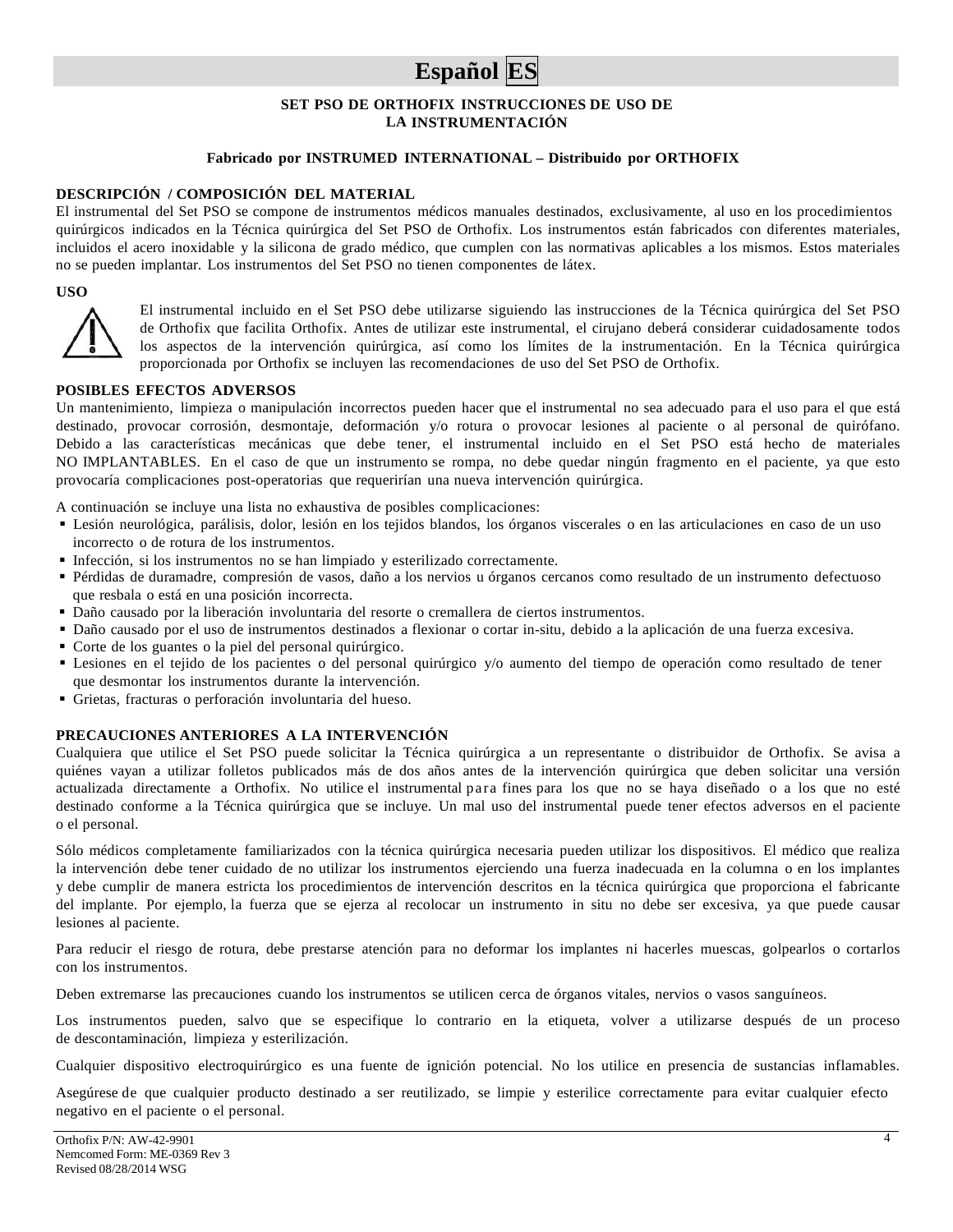## **PRECAUCIÓN**



La Ley Federal de Estados Unidos limita la venta de este dispositivo a un médico titulado o por prescripción de éste.





Los instrumentos incluidos en el Set PSO se suministran NO ESTÉRILES en un contenedor de instrumentos o envasados individualmente. Los contendores y el embalaje de los instrumentos tienen que estar intactos en el momento de su recepción. El material de embalaje se tiene que quitar por completo antes de la limpieza y esterilización.

#### **INSTRUCCIONES ANTERIORES AL USO**

La vida útil del instrumental dependerá del número de veces que se utilice, así como de las precauciones que se tomen al manipularlo, limpiarlo y guardarlo. Se tienen que extremar las precauciones para garantizar que el instrumental sigue estando en buen estado de uso.

Los médicos y el personal de unidades quirúrgicas tienen que examinar todo el instrumental antes de la cirugía para comprobar que no tiene signos de desgate y que no está dañado. Este examen debe incluir una inspección visual y funcional de las superficies de trabajo, puntos de articulación y resortes. También debe incluir la verificación de todas las uniones soldadas, de que están presentes todos los componentes y de que los orificios y cavidades están limpios, así como que no haya rajas, deformación, impactos, corrosión u otras alteraciones. En el caso del instrumental articulado, puede que sea necesaria la lubricación del mismo. El instrumental del set que realice una función de medición, se tiene que inspeccionar para comprobar si tiene signos de desgaste y si son claramente visibles todas las marcas de su superficie.

Orthofix no será responsable en caso de utilización de instrumental que esté dañado o incompleto, que muestre signos de desgaste o que haya sido reparado o afilado sin control de Orthofix. El instrumental averiado debe sustituirse antes de cualquier intervención quirúrgica.

## **INFORMACIÓN SOBRE LIMPIEZA Y ESTERILIZACIÓN DE INSTRUMENTAL MÉDICO**



El instrumental se suministra NO ESTÉRIL.

Por motivos de seguridad, los dispositivos no estériles se tienen que descontaminar, limpiar y esterilizar antes de su uso. Además, en pro de un buen mantenimiento, los instrumentos reutilizables se tienen que descontaminar, limpiar y esterilizar inmediatamente después de una cirugía, siguiendo la secuencia de pasos descrita en las secciones siguientes

## **LIMPIEZA**

Consulte en la tabla de más abajo la información sobre los ciclos específicos de descontaminación y limpieza tanto de procedimientos de limpieza manuales como automáticos. Prepare una solución limpiadora enzimática conforme a las instrucciones del fabricante. Sumerja el instrumental sucio en la solución limpiadora. Use un cepillo de cerdas suaves para quitar todos los restos de sangre y suciedad, prestando una especial atención a roscas, hendiduras, uniones y cualquier otra área de difícil acceso. Si el instrumento tiene mecanismos correderos, uniones articuladas o áreas flexibles, accione el área para liberar cualquier resto de sangre o suciedad. Enjuague el/los instrumento(s) a conciencia con agua caliente del grifo. Enjuague todos los lúmenes, áreas internas, mecanismos correderos y uniones articuladas, accionando los mecanismos correderos y hendiduras mientras esté enjuagando. Limpie mediante ultrasonidos los instrumentos utilizando una solución enzimática, preparada según las instrucciones del fabricante. Enjuague el instrumental a conciencia con agua caliente. Enjuague todos los lúmenes, áreas internas, mecanismos correderos y uniones articuladas, accionando los mecanismos correderos y uniones articuladas mientras esté enjuagando. Seque inmediatamente tras el enjuague final. Seque cualquier área interna con aire comprimido filtrado, si dispone de él. Compruebe si hay suciedad visible y si la hay, repita el procedimiento de limpieza. En el caso de instrumental con piezas móviles, puede ser necesario tener que lubricarlo con un lubricante soluble en agua de grado médico, si es necesario.

|                                                                                                                                                                                                               | <b>INFORMACIÓN SOBRE</b><br><b>EL CICLO MANUAL</b>                                                                                                                                   | <b>INFORMACIÓN SOBRE</b><br>EL CICLO AUTOMÁTICO                                                                                       |
|---------------------------------------------------------------------------------------------------------------------------------------------------------------------------------------------------------------|--------------------------------------------------------------------------------------------------------------------------------------------------------------------------------------|---------------------------------------------------------------------------------------------------------------------------------------|
| <b>DESCONTAMINACIÓN</b>                                                                                                                                                                                       | • Frotar con alcohol<br>· Remojar en solución limpiadora<br>• 15 minutos, $40^{\circ}$ C (104 $^{\circ}$ F)<br>· Usar un cepillo no metálico<br>• Enjuagar a fondo en agua corriente | • Remojar en baño ultrasónico<br>$\bullet$ 15 minutos<br>· Usar un cepillo no metálico<br>• Enjuagar a fondo en agua corriente        |
| <b>LIMPIEZA</b><br>• Remojar en baño ultrasónico<br>• 15 minutos, $40^{\circ}$ C (104 $^{\circ}$ F)<br>· Usar un cepillo no metálico<br>· Enjuagar a conciencia en agua<br>desmineralizada<br>$\bullet$ Secar |                                                                                                                                                                                      | $\bullet$ Lavar<br>$\bullet$ 93 $\degree$ C (200 $\degree$ F) mínimo<br>$\bullet$ 10 minutos<br>$\bullet$ Enjuagar<br>$\bullet$ Secar |

Una unidad hospitalaria puede utilizar ciclos de limpieza diferentes al ciclo recomendado siempre que la unidad haya validado adecuadamente el ciclo para garantizar una limpieza adecuada que facilite la esterilización. Inspeccione todo el instrumental antes de la esterilización o almacenamiento para garantizar que el instrumental está en condiciones de uso. Cualquier instrumento que presente signos de desgaste debe ser retirado y enviarse para su reparación o mantenimiento.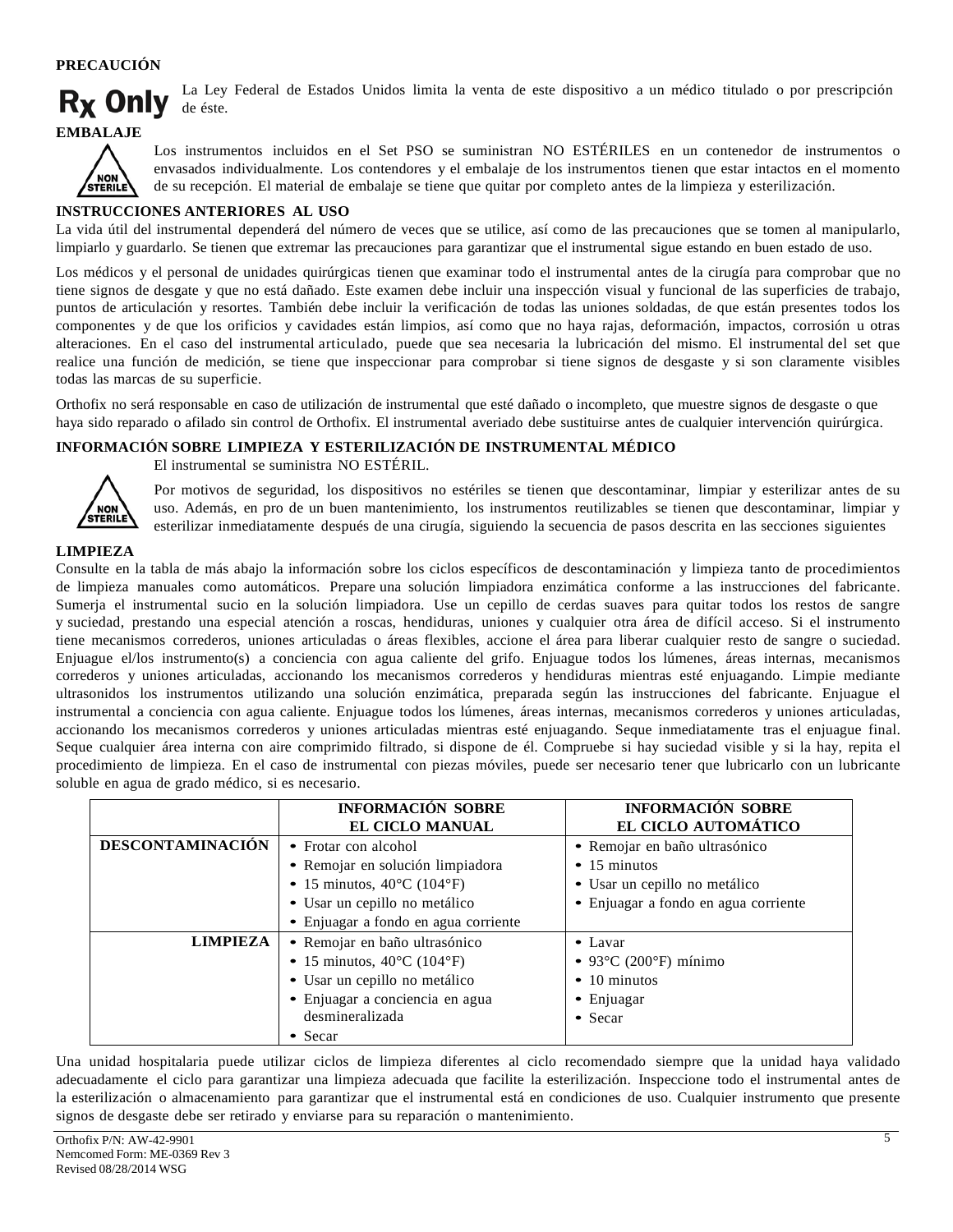### **ESTERILIZACIÓN**

Esterilice mediante esterilización con vapor. Los siguientes ciclos de esterilización con vapor se recomiendan tras haber sido validados mediante un único instrumento envuelto metido en un estuche o mediante un único instrumento metido en un estuche e introducido en un contenedor de esterilización rígido adecuado (un contenedor con fondo filtrante o un contenedor con fondo compacto de 23 ¼" de longitud x 11 ¼" de anchura) y esterilizado en un autoclave sometido a un mantenimiento adecuado. Es de suma importancia que los parámetros del proceso sean validados para cada tipo de equipo de esterilización individual y configuración de carga de producto de cada unidad.

| UN UNICO INSTRUMENTO ENVUELTO METIDO EN UN ESTUCHE |                      |                             |                        |
|----------------------------------------------------|----------------------|-----------------------------|------------------------|
| <b>TIPO DE CICLO</b>                               | <b>TEMPERATURA</b>   | <b>TIEMPO DE EXPOSICIÓN</b> | <b>TIEMPO</b>          |
|                                                    |                      |                             | DE SECADO              |
| Prevacío                                           | $132 + 3$ °C (270°F) | 4 minutos                   | $45 \text{ minutes} +$ |
|                                                    |                      |                             | 15 minutos de secado   |

| UN ÚNICO INSTRUMENTO METIDO EN UN ESTUCHE E INTRODUCIDO EN UN CONTENEDOR                   |  |  |           |  |
|--------------------------------------------------------------------------------------------|--|--|-----------|--|
| DE ESTERILIZACIÓN RÍGIDO                                                                   |  |  |           |  |
| <b>TIEMPO DE EXPOSICIÓN</b><br><b>TIPO DE CICLO</b><br><b>TIEMPO</b><br><b>TEMPERATURA</b> |  |  |           |  |
|                                                                                            |  |  | DE SECADO |  |

Una unidad hospitalaria puede utilizar ciclos de limpieza diferentes al ciclo recomendado siempre que la unidad haya validado adecuadamente el ciclo para garantizar la penetración adecuada de vapor y el contacto con el estuche de esterilización del instrumento. Nota: los contenedores de esterilización rígidos no se pueden usar en ciclos de vapor por gravedad.

Prevacío  $132 + 3^{\circ}C (270^{\circ}F)$  4 minutos  $132 + 3^{\circ}C (270^{\circ}F)$  4 minutos  $30$  minutos

Para más información relacionada con el uso de este instrumental, por favor, póngase en contacto con su representante o distribuidor de Orthofix.

#### **ALMACENAMIENTO**

Los instrumentos están embalados en paquetes individuales o en contenedores. Una vez utilizados, deben guardarse en un lugar limpio, seco y templado.

#### **RECLAMACIONES**

Cualquier profesional sanitario que tenga una queja o motivos para no estar satisfecho con la calidad del producto, su identidad, durabilidad, fiabilidad, seguridad, efectividad y/o rendimiento, debe notificárselo a Orthofix o a su representante. Además, si un dispositivo ha funcionado mal o se sospecha que ha funcionado mal, se tiene que avisar a Orthofix o a su representante inmediatamente. Si un producto de un set PSO de Orthofix ha funcionado de forma inadecuada y ha podido causar o contribuir a la muerte o a lesiones graves en un paciente, se debe informar al distribuidor o a Orthofix lo antes posible por teléfono, fax o por escrito. En el caso de quejas, indique el nombre y referencia, junto con el número de lote del/de los componente(s), su nombre y dirección y una descripción detallada del caso para ayudar a Orthofix a determinar la causa de la queja.

Para más información o reclamaciones, póngase en contacto con:

ORTHOFIX 3451 Plano Parkway Lewisville, TX 75056 (214) 937-2000

#### **GARANTÍA**

Orthofix e Instrumed no dan ni darán garantía por ninguna reparación hecha en el producto por fuentes no autorizadas por Orthofix o Instrumed. Orthofix e Instrumed no serán responsables de ningún fallo de producto debido a reparaciones no autorizadas. En el caso de instrumental fabricado por otro fabricante, consulte las instrucciones de uso del fabricante.



Fabricado por: **Representante CE:** Representante CE: INSTRUMED INTERNATIONAL INSTRUMED GmbH 626 Cooper Court Unter Buchsteig 3 Schaumburg, IL 60173 78532 Tuttlingen (Alemania)<br>
(847) 908-0292 49 7462 200490

Distribuido por: **ORTHOFIX** 3451 Plano Parkway Lewisville, TX 75056 (214) 937-2000



+49 7462 200490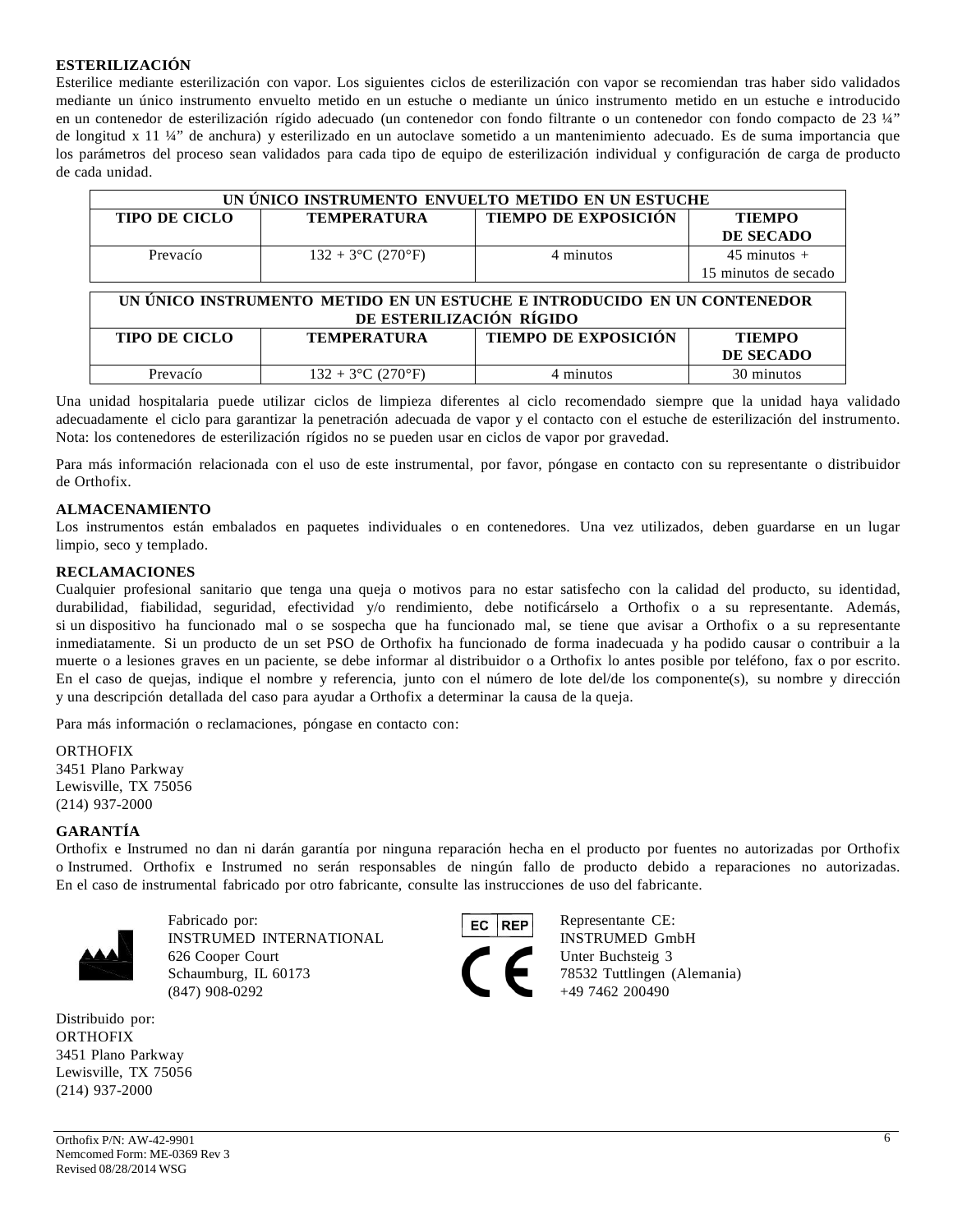## **Français FR**

## **KIT D'OSP ORTHOFIX MODE D'EMPLOI DE L'INSTRUMENTATION**

### **Fabriqué par INSTRUMED INTERNATIONAL – Distribué par ORTHOFIX**

#### **DESCRIPTION / COMPOSITION DU MATÉRIEL**

Les instruments chirurgicaux contenus dans le kit d'OSP sont des outils médicaux manuels destinés exclusivement à être utilisés au cours des procédures chirurgicales décrites dans la Technique chirurgicale du kit d'OSP Orthofix. Ces instruments sont composés de différents matériaux, notamment d'acier inoxydable et de silicone de classe médicale conformes aux normes en vigueur. Ces matériaux ne sont pas implantables. Les instruments du kit d'OSP ne contiennent aucun composant en latex.

#### **UTILISATION**



Les instruments contenus dans le kit d'OSP doivent être utilisés conformément aux instructions données dans la Brochure de technique chirurgicale du kit d'OSP Orthofix fournie par Orthofix. Préalablement à l'utilisation des instruments, le chirurgien doit examiner soigneusement tous les aspects de l'intervention et appréhender les limites de l'instrumentation. La Brochure de technique chirurgicale du kit d'OSP Orthofix fournie par Orthofix expose les précautions d'utilisation.

#### **EFFETS SECONDAIRES PROBABLES**

Toute maintenance, tout nettoyage ou toute manipulation mal effectuée peut rendre les instruments inutilisables, provoquer leur corrosion, leur démantèlement, leur distorsion et/ou leur rupture ou blesser le patient ou l'équipe chirurgicale. Compte tenu des fonctionnalités mécaniques requises, les instruments contenus dans le kit d'OSP sont constitués de matériaux NON IMPLANTABLES. Si un instrument casse, il faut veiller à ce qu'aucun fragment ne demeure dans le corps du patient au risque de provoquer des complications postopératoires pouvant susciter une seconde intervention.

Liste non exhaustive de complications éventuelles :

- Lésions neurologiques, paralysie, douleurs, lésions des tissus mous, des viscères ou des articulations en cas d'utilisation inadéquate ou de rupture des instruments.
- Infection en cas de nettoyage et de stérilisation incorrects.
- Écoulements duraux, compression vasculaire, lésions des nerfs ou des organes avoisinants en cas de glissement ou de mauvais positionnement d'un instrument défectueux.
- Lésions causées par le relâchement inopiné des pinces de certains instruments.
- Lésions causées par les forces excessives appliquées sur les instruments lors du cintrage ou de la section in situ.
- Entailles dans les gants ou l'épiderme de l'équipe médicale.
- Lésion des tissus du patient ou de l'équipe médicale et/ou prolongation du temps opératoire en cas de nécessité de démontage d'instruments au cours de l'opération.
- Fêlure, fracture ou perforation involontaire de l'os.

#### **PRÉCAUTIONS PRÉOPÉRATOIRES**

Toute personne utilisant le kit d'OSP peut recevoir une Brochure de technique chirurgicale sur demande auprès d'un représentant ou d'un distributeur Orthofix. Avant une intervention chirurgicale, il est suggéré aux utilisateurs disposant de brochures de plus de deux ans de demander une version mise à jour à Orthofix directement. N'utiliser aucun instrument selon une méthode non prévue par la Brochure de technique chirurgicale jointe. Tout usage abusif des instruments peut avoir un effet indésirable sur le patient ou le personnel.

Seuls les médecins familiers des techniques opératoires requises sont autorisés à utiliser les dispositifs. Tout chirurgien doit s'assurer qu'il n'utilise pas d'instruments susceptibles de provoquer des tensions inappropriées sur la colonne vertébrale ou sur les implants et doit scrupuleusement respecter le protocole opératoire décrit dans la brochure de technique chirurgicale fournie par le fabricant de l'implant. Il s'agit d'éviter, par exemple, que les pressions exercées lors du repositionnement in-situ d'un instrument ne blessent le patient.

Afin de réduire les risques de rupture, il convient de ne pas déformer, plier, heurter ou érafler les implants avec les instruments.

Les instruments doivent être utilisés avec une précaution extrême à proximité d'organes vitaux, de nerfs ou de vaisseaux.

Les instruments peuvent être réutilisés après avoir été décontaminés, nettoyés et stérilisés, à moins qu'il en soit spécifié autrement sur les étiquettes.

Tout dispositif d'électrochirurgie est susceptible de créer des étincelles. Ne pas utiliser en présence de substances inflammables.

S'assurer que tout produit destiné à être réutilisé est correctement nettoyé et stérilisé afin d'éviter tout effet néfaste pour le patient ou le personnel.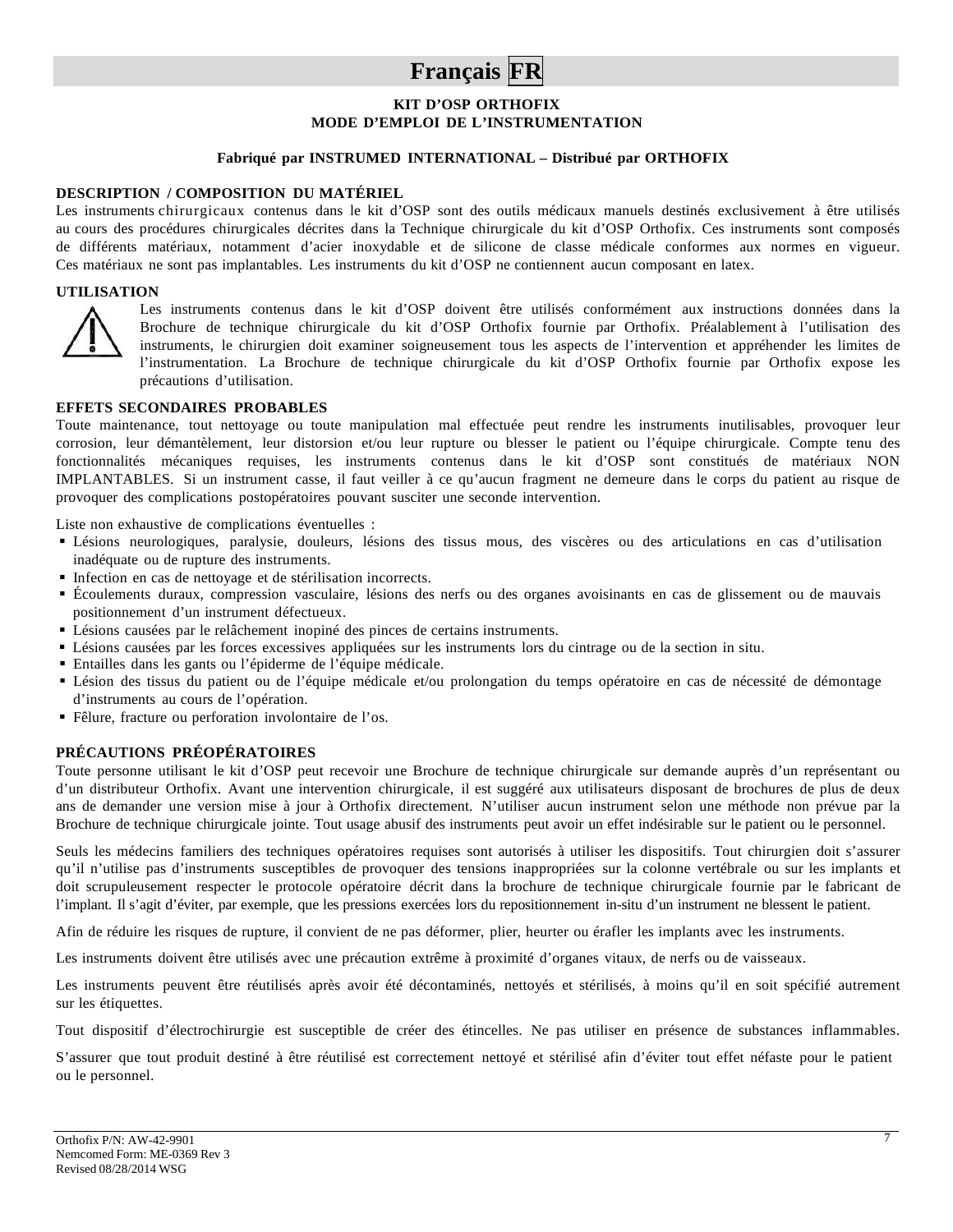## **ATTENTION**

**Rx Only** La législation fédérale américaine restreint la vente de ce dispositif à un médecin ou sur ordre d'un médecin.

## **CONDITIONNEMENT**



La livraison des instruments contenus dans le kit d'OSP s'effectue dans des conteneurs ou en paquets individuels NON STÉRILES. Conteneurs et conditionnement doivent être livrés en parfait état. Le conditionnement doit être retiré préalablement au nettoyage et à la stérilisation.

## **INSTRUCTIONS PRÉALABLES A L'UTILISATION**

La durée de vie des instruments dépend du rythme d'utilisation et des précautions de manipulation, de nettoyage et de stockage. Un soin méticuleux apporté aux instruments garantit leur bon fonctionnement.

Avant toute intervention, les médecins et le personnel des blocs opératoires doivent vérifier qu'aucun instrument ne présente de trace d'usure. L'examen doit être à la fois visuel et fonctionnel et être effectué sur les plans de travail, les points d'articulations et les ressorts. Cet examen comprend également la vérification de tous les points de soudure, de la présence de tous les composants, de la propreté des orifices et des cavités, de l'absence de fêlure, de distorsion, de coup, de corrosion ou autre modification. Il peut s'avérer nécessaire de lubrifier les instruments dotés d'articulations. Il faut vérifier que les instruments du kit munis d'une fonction de mesure ne sont pas détériorés et que les repères en surface sont clairement visibles.

Orthofix décline toute responsabilité en cas d'utilisation d'instruments endommagés, incomplets, montrant des signes d'usure excessive, ayant été réparés ou affûtés en dehors de son contrôle. Tout instrument défectueux doit être remplacé avant toute intervention chirurgicale.

## **INFORMATIONS RELATIVES AU NETTOYAGE ET À LA STÉRILISATION DES INSTRUMENTS CHIRURGICAUX**



Les instruments sont fournis NON STÉRILES.

Pour des raisons de sécurité, les dispositifs non stériles doivent être prénettoyés, nettoyés et stérilisés avant d'être utilisés. En outre, afin de garantir la qualité de l'entretien des instruments réutilisables, ces derniers doivent être prénettoyés, nettoyés et stérilisés immédiatement après toute intervention conformément à la procédure décrite ci-après.

## **NETTOYAGE**

Consulter le tableau ci-après pour obtenir des détails sur les cycles de prénettoyage et de nettoyage spécifiques au nettoyage manuel ou automatique. Préparer une solution nettoyante enzymatique d'après les instructions du fabricant. Plonger l'instrument souillé dans la solution nettoyante. À l'aide d'une brosse à poils souples, retirer toutes les traces de sang et les débris en faisant particulièrement attention aux filetages, aux fissures, aux jonctions et à toute zone difficile d'accès. Si l'instrument présente des mécanismes coulissants, des joints articulés ou des zones flexibles, actionner cette zone afin de libérer tout reste de sang ou débris. Rincer soigneusement les instruments à l'eau chaude du robinet. Rincer toutes les lumières, les zones internes, les mécanismes coulissants et les joints articulés, en pensant à actionner les mécanismes coulissants et les fissures. Nettoyer l'instrument par ultrasons à l'aide d'une solution enzymatique préparée d'après les instructions du fabricant. Rincer soigneusement l'instrument à l'eau chaude du robinet. Rincer toutes les lumières, les zones internes, les mécanismes coulissants et les joints articulés, en pensant à actionner les joints articulés et les mécanismes coulissants. Procéder au séchage immédiatement après le rinçage. Sécher toutes les zones internes à l'aide d'air comprimé filtré si possible. Vérifier qu'il ne reste aucune trace de souillure ; sinon, recommencer la procédure de nettoyage. Il peut être nécessaire de lubrifier les instruments sans pièce mobile à l'aide d'un lubrifiant hydrosoluble de classe médicale, le cas échéant.

|                  | <b>INFORMATIONS RELATIVES</b><br><b>AU CYCLE MANUEL</b>                          | <b>INFORMATIONS RELATIVES</b><br>AU CYCLE AUTOMATIQUE                             |
|------------------|----------------------------------------------------------------------------------|-----------------------------------------------------------------------------------|
| PRÉ-             | • Nettoyage à l'alcool                                                           | • Immerger dans un bac à ultrasons                                                |
| <b>NETTOYAGE</b> | • Immersion dans un détergent<br>• 15 minutes, $40^{\circ}$ C (104 $^{\circ}$ F) | $\bullet$ 15 minutes                                                              |
|                  | • Ne pas utiliser de brosse métallique                                           | • Ne pas utiliser de brosse métallique<br>• Rincer soigneusement à l'eau courante |
|                  | • Rincer soigneusement à l'eau courante                                          |                                                                                   |
| <b>NETTOYAGE</b> | • Immerger dans un bac à ultrasons                                               | $\bullet$ Lavage                                                                  |
|                  | • 15 minutes, $40^{\circ}$ C (104 $^{\circ}$ F)                                  | $\bullet$ 93°C (200°F) minimum                                                    |
|                  | • Ne pas utiliser de brosse métallique                                           | $\bullet$ 10 minutes                                                              |
|                  | • Rincer soigneusement à l'eau déminéralisée                                     | $\bullet$ Rinçage                                                                 |
|                  | $\bullet$ Séchage                                                                | • Séchage                                                                         |

Un établissement peut décider de recourir à des cycles de nettoyage différents de celui proposé si l'établissement a validé correctement le cycle en veillant à ce qu'il garantisse un nettoyage adéquat facilitant la stérilisation. Inspecter tous les instruments avant toute stérilisation ou entreposage afin de garantir leur utilisabilité. Tout instrument présentant des signes d'usure doit être écarté et envoyé au service de réparation.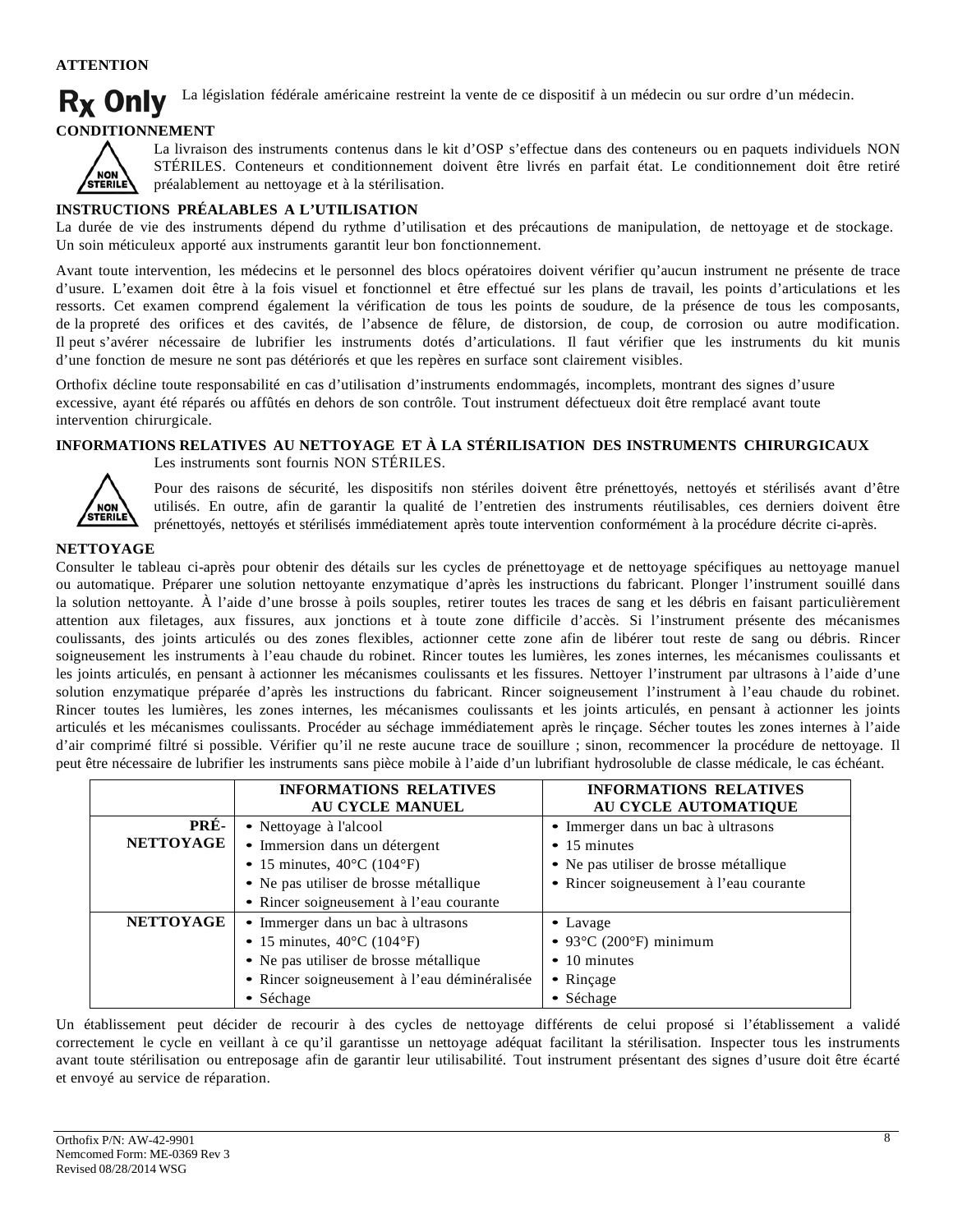## **STÉRILISATION**

Procéder à une stérilisation vapeur. Les cycles de stérilisation vapeur suivants ont été validés pour un étui à instrument unique emballé ou un étui à instrument unique enfermé dans le conteneur de stérilisation rigide adéquat (conteneur long de 23 ¼" et large de 11 ¼", à fond criblé ou plein), dans un autoclave correctement entretenu. Il est essentiel que les paramètres de traitement soient validés pour chaque type d'équipement de stérilisation de chaque établissement et pour chaque configuration de charge.

| ÉTUI À INSTRUMENT UNIQUE EMBALLÉ |                      |                           |                         |
|----------------------------------|----------------------|---------------------------|-------------------------|
| <b>TYPE DE CYCLE</b>             | <b>TEMPERATURE</b>   | <b>TEMPS D'EXPOSITION</b> | <b>TEMPS DE SÉCHAGE</b> |
| Prévide                          | $132 + 3$ °C (270°F) | 4 minutes                 | $45$ minutes $+$        |
|                                  |                      |                           | 15 minutes de           |
|                                  |                      |                           | refroidissement         |

| ETUI A INSTRUMENT UNIQUE ENFERME DANS UN CONTENEUR DE STÉRILISATION RIGIDE                         |                      |           |            |
|----------------------------------------------------------------------------------------------------|----------------------|-----------|------------|
| <b>TEMPS DE SÉCHAGE</b><br><b>TYPE DE CYCLE</b><br><b>TEMPS D'EXPOSITION</b><br><b>TEMPERATURE</b> |                      |           |            |
| Prévide                                                                                            | $132 + 3$ °C (270°F) | 4 minutes | 30 minutes |

Un établissement peut décider de recourir à des cycles de stérilisation vapeur différents de celui proposé si l'établissement a validé correctement le cycle en veillant à ce qu'il garantisse une pénétration et un contact adéquats de la vapeur avec l'étui à instrument utilisé pour la stérilisation. Remarque : il ne faut pas utiliser de conteneurs de stérilisation rigides pour des cycles de stérilisation vapeur par déplacement de gravité.

Pour de plus amples informations sur l'utilisation de cet instrument, merci de contacter un représentant ou un distributeur Orthofix.

#### **STOCKAGE**

Les instruments sont conditionnés en paquets individuels ou dans des boîtes. Après avoir été utilisés, ils doivent être stockés dans un endroit propre, sec et tempéré.

#### **RÉCLAMATIONS**

Tout professionnel de la santé ayant des motifs de réclamation ou d'insatisfaction en ce qui concerne la qualité du produit, son identité, sa durabilité, sa fiabilité, sa sécurité, son efficacité et/ou sa performance est prié de les signaler auprès d'Orthofix ou de ses représentants. En outre, en cas de dysfonctionnement effectif ou supposé d'un dispositif, Orthofix ou ses représentants doivent en être immédiatement avertis. Dans l'éventualité du fonctionnement incorrect d'un produit Orthofix pouvant avoir causé ou contribué au décès d'un patient, ou à de graves lésions à un patient, le distributeur ou Orthofix doit en être immédiatement informé par téléphone, fax ou par écrit. Pour toute réclamation, veuillez fournir les nom, référence et numéro de lot du ou des composants, vos nom et adresse, ainsi qu'une description détaillée de l'incident pour permettre à Orthofix de comprendre le motif de la réclamation.

En cas de réclamation ou si vous désirez obtenir des informations complémentaires, veuillez contacter :

ORTHOFIX 3451 Plano Parkway Lewisville, TX 75056 (214) 937-2000

#### **GARANTIE**

Orthofix et Instrumed ne garantissent et ne garantiront pas les réparations apportées au produit par une source non agréée par Orthofix et Instrumed. Orthofix et Instrumed déclinent toute responsabilité en cas de panne du produit suite à des réparations non autorisées. En ce qui concerne les instruments fournis par un autre fabricant, se reporter au mode d'emploi du fabricant.



Fabriqué par : Représentant CE : INSTRUMED INTERNATIONAL INSTRUMED GmbH 626 Cooper Court Unter Buchsteig 3 Schaumburg, IL 60173 78532 Tuttlingen, Allemagne  $(847)$  908-0292  $+49$  7462 200490

Distribué par : ORTHOFIX 3451 Plano Parkway Lewisville, TX 75056 (214) 937-2000

Orthofix P/N: AW-42-9901 9 Nemcomed Form: ME-0369 Rev 3 Revised 08/28/2014 WSG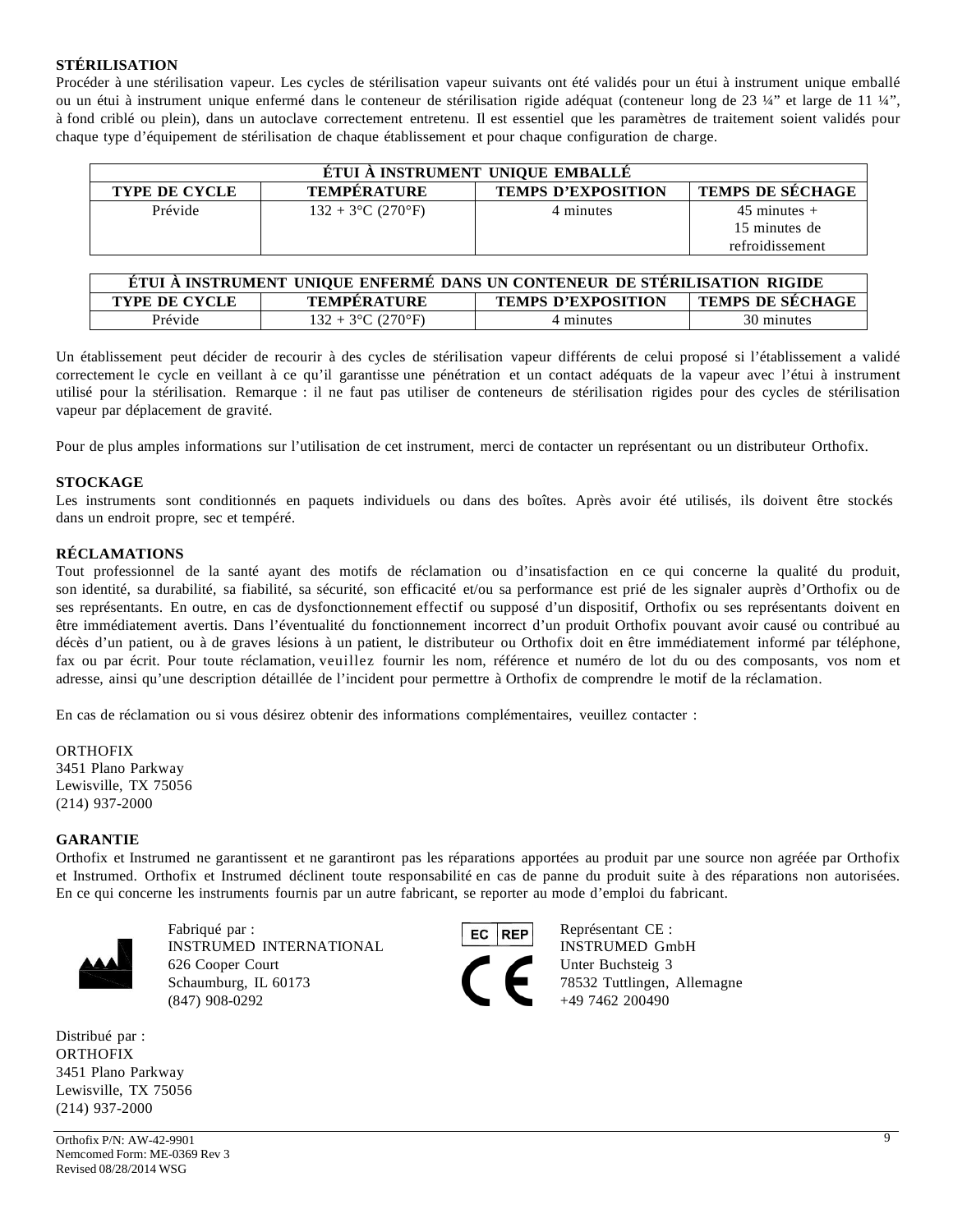# **Italiano IT**

#### **SET ORTHOFIX PSO ISTRUZIONI SULLA STRUMENTAZIONE**

### **Prodotto da INSTRUMED INTERNATIONAL – Distribuito da ORTHOFIX**

#### **DESCRIZIONE/COMPOSIZIONE DEI MATERIALI**

Gli strumenti chirurgici all'interno del Set PSO sono strumenti medici manuali progettati esclusivamente per l'uso in procedure chirurgiche descritte dalla Tecnica chirurgica per il set PSO Orthofix. Gli strumenti sono realizzati con diversi materiali tra cui acciaio inossidabile e silicone di grado medico conformi alle norme ad essi applicabili. Questi materiali non sono impiantabili. Gli strumenti del set PSO non contengono componenti in lattice.

#### **USO**



Gli strumenti contenuti nel set PSO devono essere utilizzati nel modo prescritto nella tecnica chirurgica per il set PSO Orthofix fornita da Orthofix. Prima di utilizzare gli strumenti, il chirurgo dovrà aver preso in seria considerazione tutti gli aspetti dell'intervento chirurgico e i limiti della strumentazione. Le raccomandazioni per l'uso sono esposte nella tecnica chirurgica per il set PSO Orthofix, fornita da Orthofix.

#### **EFFETTI AVVERSI POTENZIALI**

Manutenzione, pulizia, o manipolazione non corrette possono rendere gli strumenti inidonei all'uso previsto, causare corrosione, smontaggio, distorsione e/o rottura o provocare lesioni al paziente o al personale operativo. Come conseguenza delle caratteristiche meccaniche richieste, gli strumenti contenuti nel Set PSO sono realizzati con materiali NON IMPIANTABILI. Nel caso in cui uno strumento si rompa, nessun frammento deve rimanere nel paziente in quanto ciò potrebbe causare complicazioni post-operatorie e richiedere ulteriori interventi.

Di seguito si trova un elenco, non esaustivo, delle potenziali complicazioni:

- Lesione neurologica, paralisi, dolore, lesione dei tessuti molli, degli organi viscerali o delle giunture, in caso di uso non corretto o di rottura degli strumenti.
- Infezione, se gli strumenti non sono puliti e sterilizzati correttamente.
- Perdita durale, compressione dei vasi, danni ai nervi o agli organi vicini, come risultato di slittamento o posizionamento errato oppure di uno strumento difettoso.
- Danno causato dall'involontario rilascio delle molle di alcuni strumenti.
- Danno causato da strumenti utilizzati per piegare o tagliare in-situ dovuto alla forza eccessiva che si produce quando vengono utilizzati.
- Rottura dei guanti o della pelle dello staff chirurgico.
- Lesioni dei tessuti del paziente o dello staff chirurgico e/o aumento del tempo operatorio in seguito alla necessità di disassemblare gli strumenti durante l'operazione chirurgica.
- Rottura, frattura o perforazione involontaria dell'osso.

## **PRECAUZIONI PREOPERATORIE**

Chiunque utilizzi il Set PSO può ottenere una tecnica chirurgica richiedendone uno presso un rappresentante o distributore Orthofix. Per coloro che utilizzano opuscoli pubblicati più di due anni prima dell'intervento chirurgico si consiglia di richiedere una versione aggiornata direttamente a Orthofix. Non utilizzare alcuno strumento in un modo diverso da quello per cui è stato progettato o destinato, come descritto nella tecnica chirurgica di accompagnamento. L'uso improprio di strumenti potrebbe avere un effetto negativo sul paziente o sul personale.

I dispositivi possono essere utilizzati solo da medici che siano completamente a loro agio con la tecnica chirurgica richiesta e che siano stati addestrati a questo scopo. Il medico che opera deve fare attenzione a non utilizzare gli strumenti per esercitare pressioni inappropriate sulla colonna vertebrale o sugli impianti e deve scrupolosamente seguire ogni procedura operatoria descritta nella tecnica chirurgica fornita dal produttore dell'impianto. Per esempio, le forze esercitate quando si riposiziona uno strumento in-situ non devono essere eccessive poiché questo può causare lesioni al paziente.

Per ridurre il rischio di rottura, deve essere prestata attenzione a non distorcere gli impianti, intaccarli, colpirli o graffiarli con strumenti.

Attenzione particolare deve essere prestata quando gli strumenti sono utilizzati vicino ad organi vitali, nervi o vasi.

Se non diversamente specificato sull'etichetta, gli strumenti possono essere riutilizzati dopo la decontaminazione, la pulizia e la sterilizzazione.

Tutti gli strumenti elettrochirurgici possono rappresentare fonte di ignizione. Non usare in presenza di sostanze infiammabili.

Assicurarsi che qualsiasi prodotto destinato ad essere reimpiegato sia ben pulito e sterilizzato per evitare effetti dannosi per il paziente o per il personale.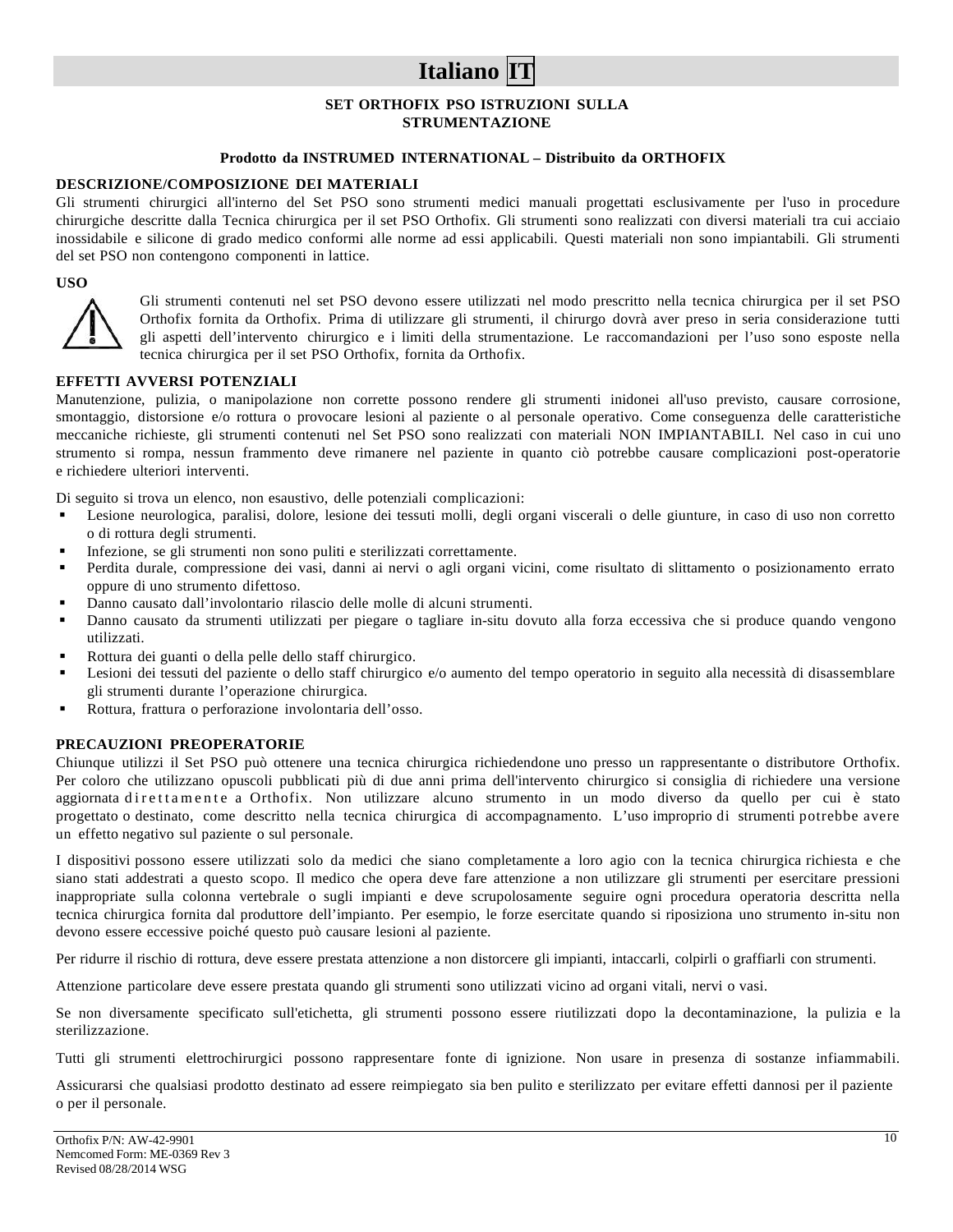## **ATTENZIONE**



La legge federale degli Stati Uniti limita la vendita di questo dispositivo da parte o su prescrizione di un medico autorizzato.

**CONFEZIONE**



Gli strumenti contenuti nel Set PSO vengono forniti NON STERILI in un contenitore per strumenti o confezionati singolarmente. I contenitori e gli imballaggi degli strumenti devono essere intatti al momento della ricezione. I materiali di imballaggio devono essere completamente rimossi prima della pulizia e sterilizzazione.

### **ISTRUZIONI PRELIMINARI ALL'USO**

La durata degli strumenti dipende dal numero di volte in cui sono usati nonché dalle precauzioni adottate per manipolazione, pulizia e stoccaggio. Un alto livello di cura deve essere utilizzato per garantire che gli strumenti rimangano in buono stato di funzionamento.

Tutti gli strumenti devono essere esaminati alla ricerca di segni di danni da usura da parte dei medici e del personale dei centri operativi prima della chirurgia. L'esame comprende una ispezione visiva e funzionale delle superfici di lavoro, dei punti di articolazione e delle molle. Includere anche la verifica di tutte le connessioni saldate, che tutti i componenti siano presenti e della pulizia degli orifizi e delle cavità, nonché verificare l'assenza di crepe, distorsioni, urti, corrosione o qualsiasi altro cambiamento. Per gli strumenti con articolazioni, potrebbe essere necessaria la lubrificazione. Gli strumenti all'interno del set che svolgono una funzione di misura devono essere controllati per verificarne l'usura e garantire la chiara visibilità di eventuali marcature di superficie.

Orthofix non è responsabile in caso di utilizzo di strumenti che siano danneggiati, incompleti, che mostrino segni di uso eccessivo o di usura o che sono stati riparati o affilati fuori dal controllo di Orthofix. Gli strumenti difettosi devono essere sostituiti prima di ogni intervento.

#### **INFORMAZIONI PER PULIZIA E STERILIZZAZIONE DEGLI STRUMENTI CHIRURGICI**



Gli strumenti sono forniti NON STERILI.

Per ragioni di sicurezza, i dispositivi non sterili devono essere pre-puliti, puliti e sterilizzati prima dell'uso. Inoltre, per una buona conservazione, gli strumenti riutilizzabili devono essere pre-puliti, puliti e sterilizzati immediatamente dopo l'operazione chirurgica, seguendo le fasi indicate nelle sezioni seguenti.

#### **PULIZIA**

Fare riferimento alla tabella seguente per le informazioni pre-pulizia e sul ciclo di pulizia per i metodi di pulizia manuale e automatica. Preparare una soluzione detergente enzimatica secondo le istruzioni del produttore. Immergere lo strumento sporco nella soluzione di pulizia. Utilizzare una spazzola a setole morbide per rimuovere tutte le tracce di sangue e detriti, prestando molta attenzione a fili, fessure, cuciture e a tutte le aree difficili da raggiungere. Se lo strumento presenta meccanismi scorrevoli, articolazioni con cerniere o zone flessibili, azionare la zona del meccanismo per liberare il sangue intrappolato e i detriti. Sciacquare lo strumento accuratamente con acqua tiepida. Lavare tutte le cavità, le zone interne, i meccanismi di scorrimento e le articolazioni a cerniera, azionando i meccanismi scorrevoli e le cavità durante il risciacquo. Pulire lo strumento ad ultrasuoni con una soluzione enzimatica, preparata secondo le istruzioni del produttore. Sciacquare accuratamente lo strumento con acqua tiepida. Lavare tutte le cavità, le zone interne, i meccanismi di scorrimento e le articolazioni a cerniera. Attivare i meccanismi scorrevoli e le articolazioni con cerniere durante il risciacquo. Asciugare subito dopo il risciacquo finale. Asciugare le aree interne con aria compressa filtrata, se disponibile. Verificare la presenza di sporco visibile, se presente, ripetere la procedura di pulizia. Per gli strumenti con parti in movimento, potrebbe essere necessaria la lubrificazione con un lubrificante solubile in acqua di grado medico, se del caso.

|                    | INFORMAZIONI SUL CICLO MANUALE                 | INFORMAZIONI SUL CICLO AUTOMATICO              |
|--------------------|------------------------------------------------|------------------------------------------------|
| <b>PRE-PULIZIA</b> | • Strofinare con alcool                        | • Immergere in bagno ad ultrasuoni             |
|                    | • Immergere nella soluzione di pulizia         | $\bullet$ 15 minuti                            |
|                    | • 15 minuti, $40^{\circ}$ C (104 $^{\circ}$ F) | • Utilizzare spazzole non metalliche           |
|                    | • Utilizzare spazzole non metalliche           | • Sciacquare abbondantemente in acqua corrente |
|                    | • Sciacquare abbondantemente in acqua corrente |                                                |
| PULIZIA            | · Immergere in bagno ad ultrasuoni             | • Lavare                                       |
|                    | • 15 minuti, $40^{\circ}$ C (104 $^{\circ}$ F) | $\bullet$ 93°C (200°F) minimo                  |
|                    | · Utilizzare spazzole non metalliche           | $\bullet$ 10 minuti                            |
|                    | • Risciacquare accuratamente con acqua         | • Sciacquare                                   |
|                    | demineralizzata                                | • Asciugare                                    |
|                    | • Asciugare                                    |                                                |

Una struttura potrebbe scegliere di utilizzare cicli di pulizia diversi dal ciclo suggerito se la struttura ha convalidato correttamente il ciclo al fine di garantire un'adeguata pulizia per facilitare la sterilizzazione. Controllare tutti gli strumenti prima della sterilizzazione o dell'immagazzinaggio al fine di garantire che gli strumenti sono adatti per l'uso. Gli strumenti che mostrano segni di danneggiamento devono essere messi da parte e inviati per l'assistenza o la riparazione.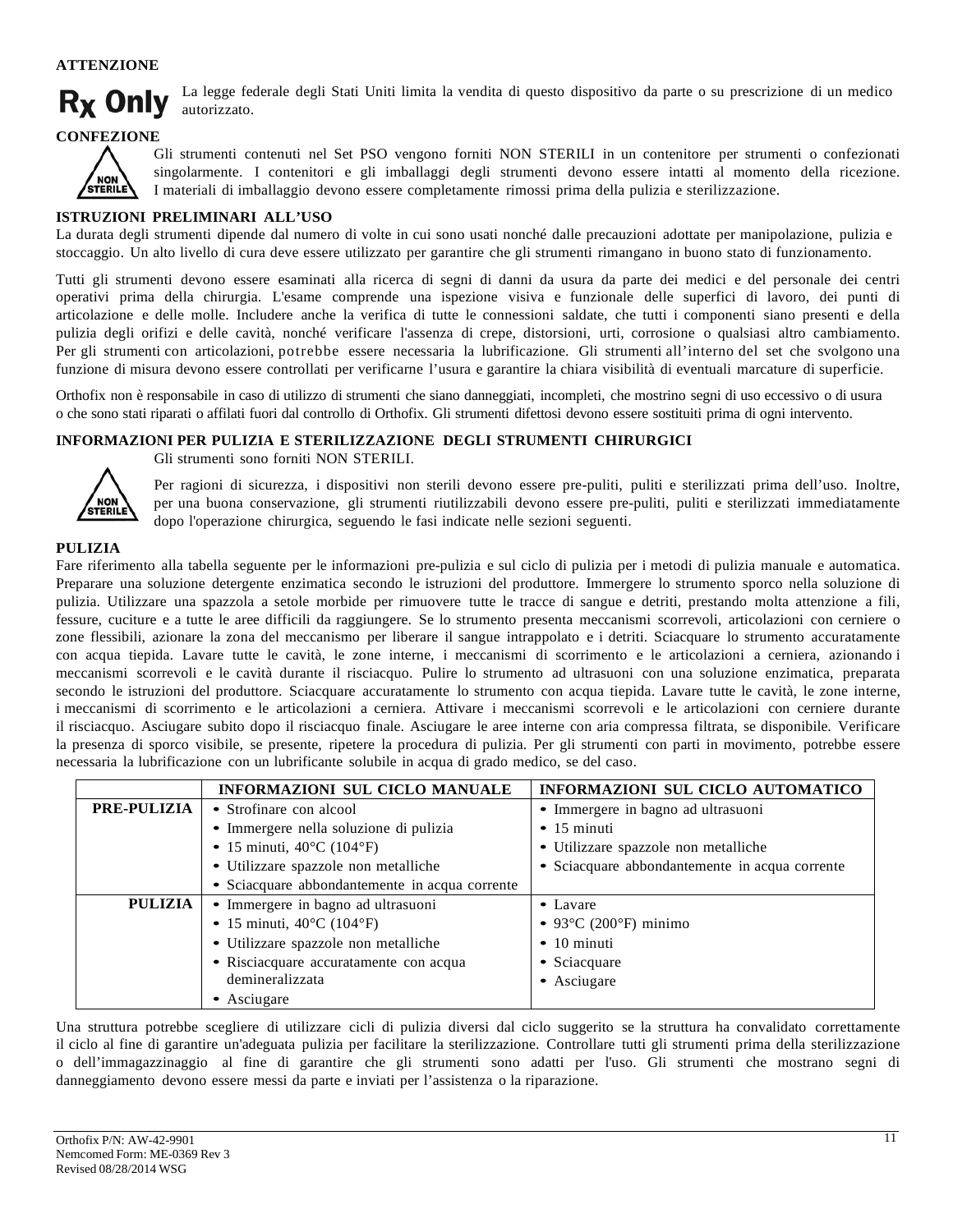#### **STERILIZZAZIONE**

Sterilizzare con sterilizzazione a vapore. I seguenti cicli di sterilizzazione a vapore si basano sulla convalida di un unico strumento, avvolto, o di un contenitore per strumenti singoli inserito in un contenitore per sterilizzazione rigido appropriato (contenitori con fondo filtrato o fondo solido, di 23 ¼" di lunghezza x 11 ¼" di larghezza), all'interno di un autoclave manutenuta correttamente. È fondamentale che i parametri di processo siano convalidati per il singolo tipo di attrezzature di sterilizzazione di ogni struttura e configurazione del carico del prodotto.

| CONTENITORE PER STRUMENTI CON INVOLUCRO SINGOLO                                                          |                      |          |                             |
|----------------------------------------------------------------------------------------------------------|----------------------|----------|-----------------------------|
| <b>TEMPO DI ESPOSIZIONE</b><br><b>TEMPO DI ASCIUGATURA</b><br><b>TIPO DI CICLO</b><br><b>TEMPERATURA</b> |                      |          |                             |
| Prevuoto                                                                                                 | $132 + 3$ °C (270°F) | 4 minuti | $45$ minuti $+$             |
|                                                                                                          |                      |          | 15 minuti di raffreddamento |

| CONTENITORE PER STRUMENTI SINGOLI INSERITO IN UN CONTENITORE PER                                         |  |  |  |  |
|----------------------------------------------------------------------------------------------------------|--|--|--|--|
| STERILIZZAZIONE RIGIDO                                                                                   |  |  |  |  |
| <b>TIPO DI CICLO</b><br><b>TEMPO DI ESPOSIZIONE</b><br><b>TEMPO DI ASCIUGATURA</b><br><b>TEMPERATURA</b> |  |  |  |  |
| 30 minuti<br>4 minuti<br>$132 + 3$ °C (270°F)<br>Prevuoto                                                |  |  |  |  |

Una struttura potrebbe scegliere di utilizzare cicli di sterilizzazione a vapore diversi dal ciclo suggerito se la struttura ha convalidato correttamente il ciclo al fine di garantire un'adeguata penetrazione del vapore e contatto con il contenitore dello strumento per la sterilizzazione. Nota: i contenitori per sterilizzazione rigidi non possono essere utilizzati in cicli a vapore gravità.

Per ulteriori informazioni relative all'uso di questo strumento, si prega di contattare il rappresentante o il distributore Orthofix.

#### **STOCCAGGIO**

Gli strumenti sono confezionati in imballi singoli oppure in contenitori. Dopo essere stati usati, devono essere sistemati in un luogo asciutto, pulito e temperato.

#### **RECLAMI**

Qualsiasi sanitario che intenda sporgere reclamo o abbia motivo di insoddisfazione in relazione alla qualità del prodotto, alla sua identità, alla sua durata, alla sua affidabilità, sicurezza, efficacia e/o prestazioni, deve informare Orthofix o il suo rappresentante. Inoltre, se un dispositivo non funziona correttamente, o se si sospetta che abbia funzionato male, informare immediatamente Orthofix o il suo rappresentante. Se un prodotto del set PSO Orthofix ha mai funzionato in modo improprio e potrebbe aver causato o contribuito alla morte o gravi lesioni ad un paziente, il distributore o Orthofix devono essere informati il più presto possibile per telefono, fax o per iscritto. Per tutti i reclami, indicare il nome e il riferimento con il numero di lotto del componente, il proprio nome e indirizzo e una descrizione dettagliata dell'evento per aiutare Orthofix a comprendere le cause del reclamo.

Per ulteriori informazioni o reclami, si prega di contattare:

ORTHOFIX 3451 Plano Parkway Lewisville, TX 75056 (214) 937-2000

#### **GARANZIA**

Orthofix e Instrumed non garantisce e non garantirà le riparazioni apportate al prodotto da una fonte non approvato da Orthofix e Instrumed. Orthofix e Instrumed non saranno responsabile per qualsiasi guasto del prodotto a causa di riparazioni non autorizzate. Per gli strumenti prodotti da un altro produttore, fare riferimento alle istruzioni per l'uso del produttore.



Prodotto da: **EC REP** Rappresentante CE: INSTRUMED INTERNATIONAL INSTRUMED GmbH 626 Cooper Court Unter Buchsteig 3 Schaumburg, IL 60173 78532 Tuttlingen, Germania  $(847)$  908-0292  $+49$  7462 200490

Distribuito da: **ORTHOFIX** 3451 Plano Parkway Lewisville, TX 75056 (214) 937-2000

**Orthofix P/N: AW-42-9901** 12 Nemcomed Form: ME-0369 Rev 3 Revised 08/28/2014 WSG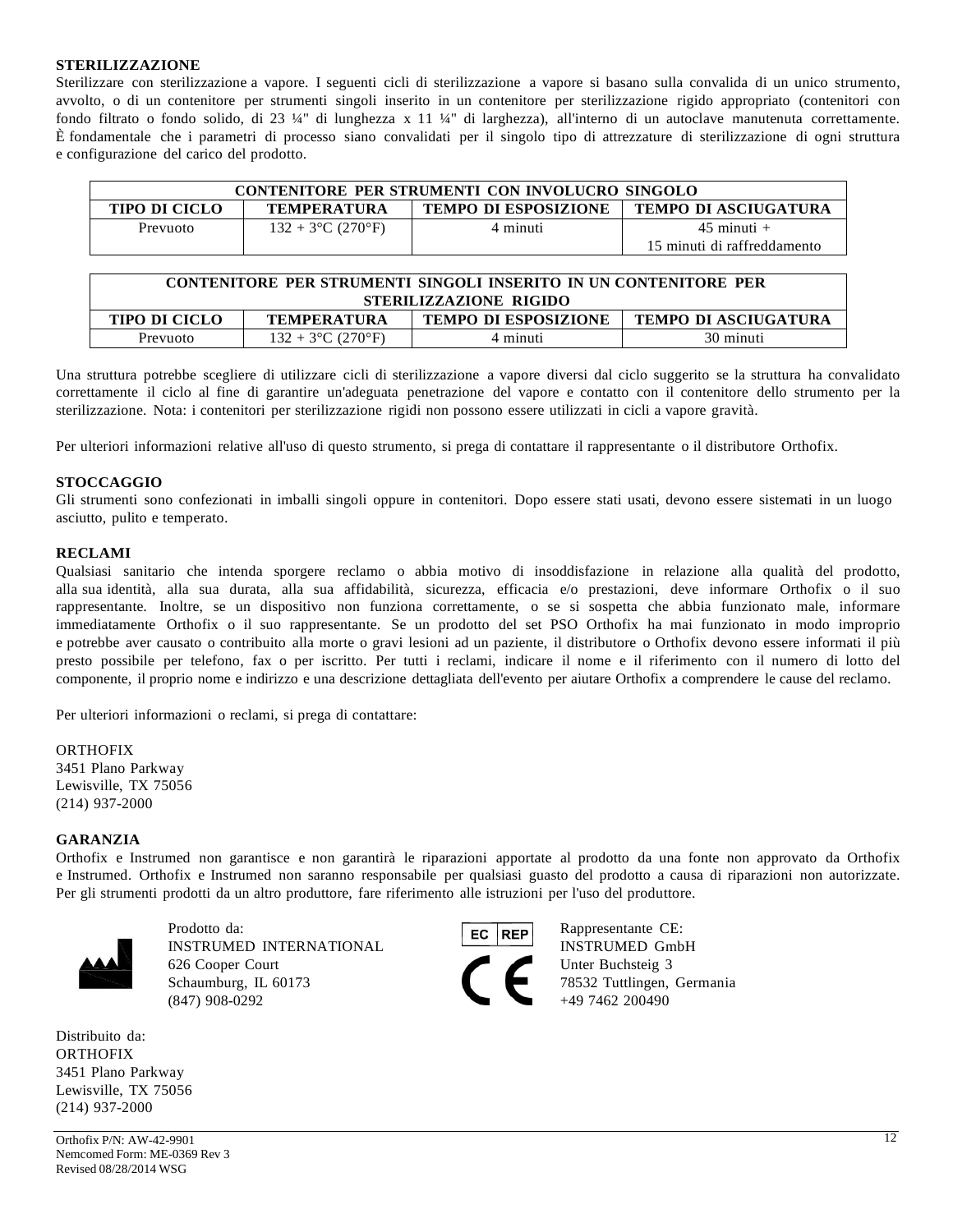## **Português PT**

### **CONJUNTO ORTHOFIX PSO INSTRUÇÕES DOS INSTRUMENTOS**

### **Fabricado por INSTRUMED INTERNATIONAL – Distribuído por ORTHOFIX**

#### **DESCRIÇÃO / COMPOSIÇÃO DE MATERIAL**

Os instrumentos cirúrgicos do conjunto de PSO são ferramentas médicas manuais concebidas unicamente para utilização em procedimentos cirúrgicos descritos na técnica cirúrgica do conjunto PSO da Orthofix. Os instrumentos são fabricados em diferentes materiais, incluindo aço inoxidável e silicone de grau médico, em conformidade com as respetivas normas aplicáveis. Estes materiais não são para implantes. Os instrumentos do conjunto PSO não contêm quaisquer componentes de látex.

#### **UTILIZAÇÃO**



Os instrumentos contidos no conjunto PSO têm de ser usados da forma descrita na técnica cirúrgica do conjunto Orthofix PSO fornecida pela Orthofix. Antes de usar os instrumentos, o cirurgião deve dar especial atenção a todos os aspetos da intervenção cirúrgica, assim como aos limites da instrumentação. São fornecidas recomendações de utilização na técnica cirúrgica do conjunto Orthofix PSO, fornecidas pela Orthofix.

#### **POTENCIAIS EFEITOS ADVERSOS**

Manutenção incorreta, limpeza ou manutenção poderá tornar os instrumentos inapropriados ao seu uso pretendido, provocar corrosão, desmontagem, distorção e/ou quebra ou provocar ferimentos ao paciente ou equipa de cirurgia. Em resultados das funções mecânicas necessárias, os instrumentos contidos no conjunto PSO são fabricados em materiais NÃO destinados A IMPLANTE. Caso um instrumento se parta, nenhum fragmento pode permanecer no doente uma vez que tal poderia causar complicações pós-operatórias e requerer uma outra intervenção.

Abaixo segue uma lista de potenciais complicações, apesar de não ser exaustiva:

- Lesão neurológica, paralisia, dor, lesão dos tecidos moles, de órgãos viscerais ou de articulações, no caso de uso incorreto ou quebra dos instrumentos.
- Infeção, se os instrumentos não estiverem convenientemente limpos e esterilizados.
- Derrames durais, compressão de artérias, danos nos nervos ou órgãos próximos como resultado de deslize ou mau posicionamento de um instrumento avariado.
- Danos causados por uma libertação involuntária da haste ou molas de certos instrumentos.
- Danos provocados pelos instrumentos usados para dobrar ou cortar, devido a forças excessivas que ocorrem quando estão a ser usados.
- Cortes nas luvas ou na pele da equipa de cirurgia.
- Lesões nos tecidos do doente ou equipa de cirurgia e/ou um aumento do tempo de operação como resultado de ter que desmontar os instrumentos durante a cirurgia.
- Fendas, fraturas ou perfuração involuntária do osso.

## **PRECAUÇÕES PRÉ-OPERATÓRIAS**

Qualquer pessoa que use o conjunto PSO pode obter uma técnica cirúrgica solicitando-a a um representante ou distribuidor da Orthofix. Os que usarem brochuras publicadas há mais de dois anos antes da intervenção cirúrgica são aconselhados a solicitar uma versão atualizada diretamente à Orthofix. Não utilize nenhum instrumento de outra forma que não aquela para a qual foi concebido ou se destina, conforme descrito na técnica cirúrgica fornecida. A má utilização dos instrumentos pode ter um efeito adverso no doente ou no pessoal.

Os dispositivos só podem ser usados por médicos totalmente familiarizados com a técnica cirúrgica necessária. O médico cirurgião deve ter o cuidado de não usar os instrumentos para efetuar pressão inadequada na coluna ou nos implantes e devem obedecer escrupulosamente a qualquer procedimento de operação descrito na técnica cirúrgica fornecida pelo fabricante do implante. Por exemplo, a força exercida durante a reposição de um instrumento in-situ não deve ser excessiva, porque isto poderá provocar lesões ao paciente.

Para reduzir o risco de quebra, deve-se tomar cuidado para não distorcer os implantes nem amolgá-los, bater-lhes ou riscá-los com os instrumentos.

Deve ter-se um cuidado extremo quando os instrumentos forem usados perto de órgãos vitais, nervos ou vasos.

A menos que seja especificado de outro modo na etiqueta, os instrumentos podem ser reutilizados após descontaminação, limpeza e esterilização.

Quaisquer dispositivos eletrocirúrgicos têm o potencial de constituir uma fonte de ignição. Não usar na presença de substâncias inflamáveis.

Assegure-se que qualquer produto destinado a ser reutilizado é adequadamente limpo e esterilizado para evitar efeitos prejudiciais ao doente ou ao pessoal.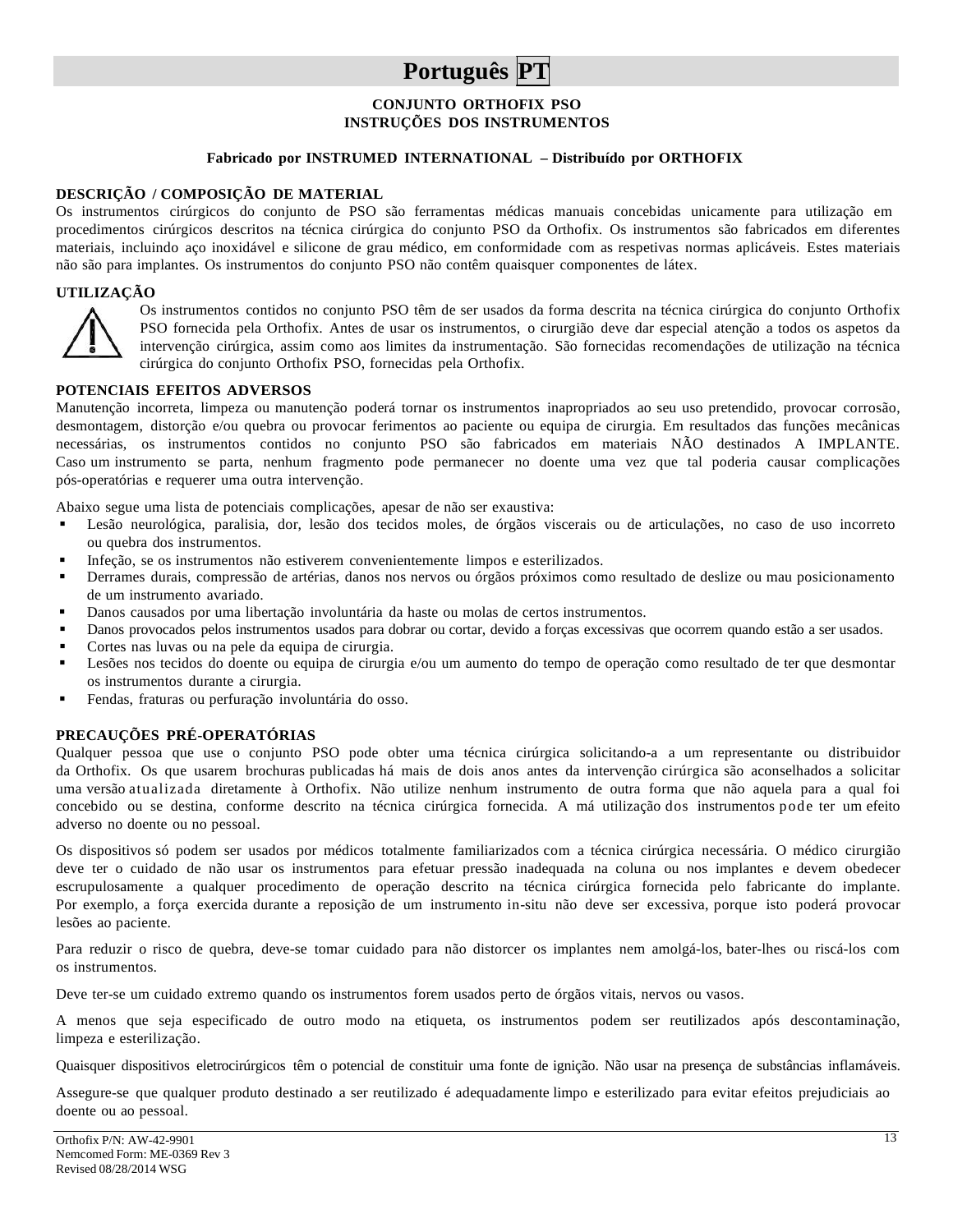**AVISO**



A Lei Federal (EUA) só permite a venda ou o pedido deste dispositivo a um médico qualificado.



Os instrumentos contidos no conjunto PSO são fornecidos NÃO ESTÉREIS num recipiente de instrumentos ou embalados individualmente. Os recipientes e a embalagem de instrumentos devem estar intactos quando forem recebidos. Os materiais de embalagem devem ser completamente removidos antes da limpeza e da esterilização.

## **INSTRUÇÕES ANTES DE USAR**

A vida dos instrumentos depende do número de vezes que são usados, assim como das precauções tomadas no manuseamento, limpeza e armazenamento. Um elevado cuidado deve ser dado para assegurar que os instrumentos se mantêm em bom estado de funcionamento.

Os sinais de desgaste ou danos de todos os instrumentos devem ser inspecionados pelos médicos e equipa dos centros operatórios antes da cirurgia. A inspeção deve ser visual e funcional nas superfícies de trabalho, pontos de articulação e molas. Também devem incluir a verificação de todas as partes soldadas, se todos os componentes estão presentes, e a limpeza dos orifícios e cavidades, ou a ausência de fendas, distorção, impacto, corrosão ou outras alterações. A lubrificação pode ser necessária em instrumentos com articulações. Os instrumentos do conjunto que têm uma função de medição têm de ser inspecionados quanto a desgaste e à visibilidade clara de quaisquer marcas na superfície.

A Orthofix não pode ser responsabilizada no caso de utilização de instrumentos que estejam danificados, incompletos, mostrem sinais de desgaste e rotura excessivos, ou que tenham sido reparados ou afiados fora do controlo da Orthofix. Quaisquer instrumentos com falhas devem ser substituídos antes de qualquer intervenção cirúrgica.

## **INFORMAÇÃO SOBRE A LIMPEZA E ESTERILIZAÇÃO DE INSTRUMENTOS CIRÚRGICOS**

Os instrumentos são fornecidos NÃO ESTÉREIS. NON

Por razões de segurança, dispositivos não-esterilizados devem ser limpos previamente, limpos e esterilizados antes do uso. Além disso, por razões de uma boa manutenção, instrumentos reutilizáveis devem ser limpos previamente, limpos e esterilizados imediatamente após a cirurgia, seguindo a sequência de passos descrita nas secções seguintes.

## **LIMPEZA**

Consulte a tabela em baixo para obter informações específicas sobre o ciclo de pré-limpeza e limpeza para métodos manuais e automáticos de limpeza. Prepare uma solução de limpeza enzimática de acordo com as instruções do fabricante. Mergulhe o instrumento sujo na solução de limpeza. Use uma escova de cerdas para remover todos os restos de sangue e resíduos, dando especial atenção a roscas, ranhuras, costuras e áreas de acesso difícil. Se o instrumento dispuser de mecanismos deslizantes, juntas articuladas ou áreas flexíveis, acione a área para a libertar de qualquer sangue ou resíduos aí existentes. Enxague o(s) instrumento(s) cuidadosamente com água quente da torneira. Enxague todos os lúmenes, áreas internas, mecanismos deslizantes e juntas articuladas, acionando os mecanismos deslizantes e ranhuras durante a limpeza. Limpe o instrumento por ultrassons, usando uma solução enzimática, preparada de acordo com as instruções do fabricante. Enxague o instrumento cuidadosamente com água quente da torneira. Enxague todos os lúmenes, áreas internas, mecanismos deslizantes e juntas articuladas. Acione os mecanismos deslizantes e ranhuras durante a limpeza. Seque imediatamente após o enxaguamento final. Seque todas as áreas internas com ar filtrado, comprimido, se disponível. Verifique quanto a sujidade visível, e se existir, repita o procedimento de limpeza. Nos instrumentos com peças móveis, poderá ser necessário realizar uma lubrificação com um lubrificante solúvel em água de grau médico, onde aplicável.

|                | INFORMAÇÃO SOBRE O CICLO MANUAL                 | INFORMAÇÃO SOBRE O CICLO AUTOMÁTICO       |
|----------------|-------------------------------------------------|-------------------------------------------|
| <b>LIMPEZA</b> | • Limpar com álcool                             | · Mergulhe num banho ultrassónico         |
| PRÉVIA         | · Emergir em solução de limpeza                 | $\bullet$ 15 minutos                      |
|                | • 15 minutos, $40^{\circ}$ C (104 $^{\circ}$ F) | • Use uma escova não metálica             |
|                | · Use uma escova não metálica                   | • Enxague abundantemente em água corrente |
|                | • Enxague abundantemente em água corrente       |                                           |
| <b>LIMPEZA</b> | • Mergulhe num banho ultrassónico               | $\bullet$ Lave                            |
|                | • 15 minutos, $40^{\circ}$ C (104 $^{\circ}$ F) | $\bullet$ 93°C (200°F) mínimo             |
|                | · Use uma escova não metálica                   | $\bullet$ 10 minutos                      |
|                | • Enxague abundantemente com água               | $\bullet$ Enxague                         |
|                | desmineralizada                                 | $\bullet$ Seque                           |
|                | $\bullet$ Seque                                 |                                           |

Um centro pode optar por ciclos de limpeza diferentes do ciclo sugerido se o centro tiver validade adequadamente o ciclo para garantir uma limpeza apropriada para facilitar a esterilização. Inspecione todos os instrumentos antes da esterilização ou do armazenamento para assegurar que estão prontos a serem utilizados. Quaisquer instrumentos que apresentem sinais de danos devem ser separados e enviados para assistência ou reparação.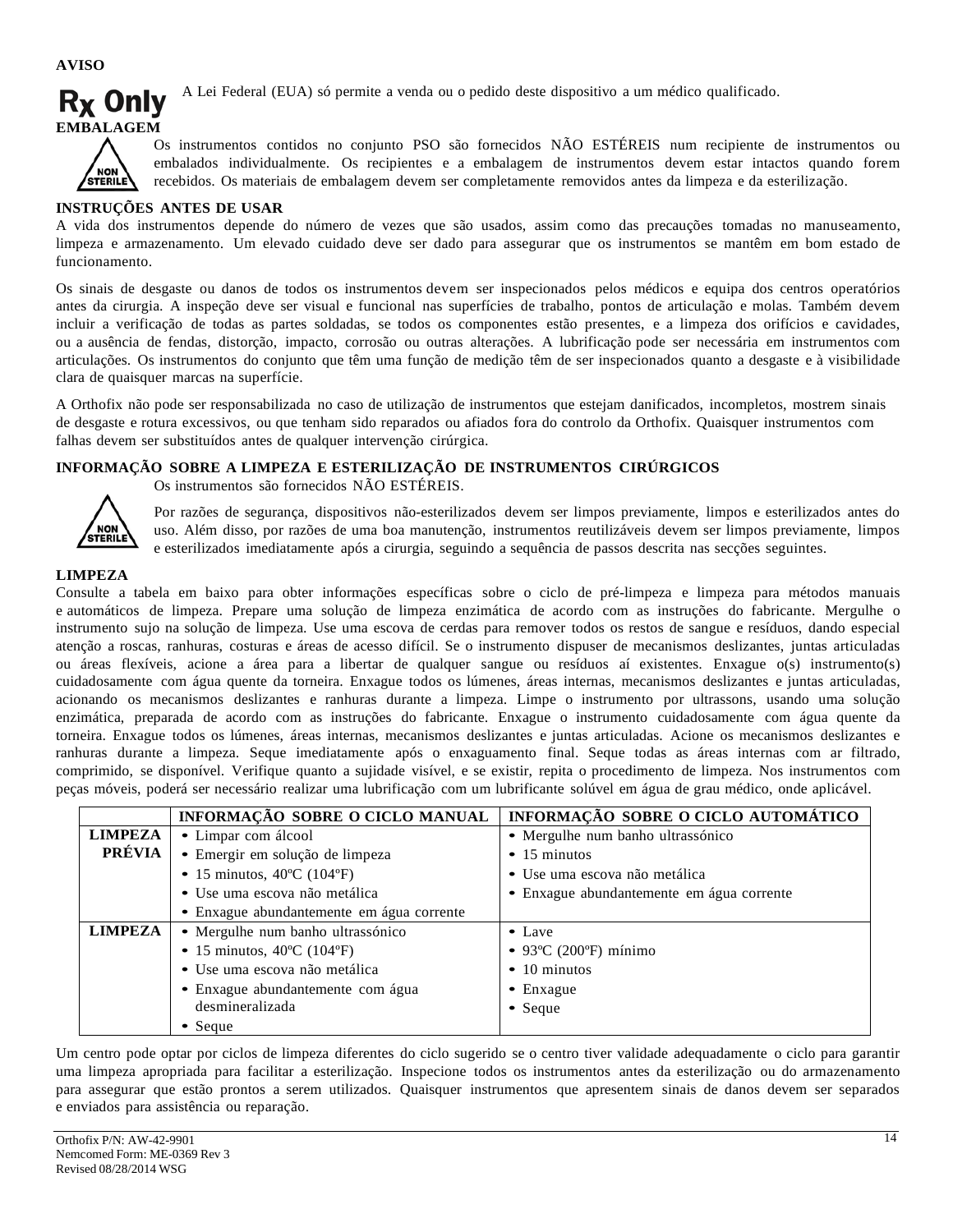## **ESTERILIZAÇÃO**

Esterilize usando esterilização a vapor. Os seguintes ciclos de esterilização a vapor são sugeridos com base na validação de uma única caixa de instrumento embalada ou uma caixa de um único instrumento fechada num recipiente rígido de esterilização apropriado (recipiente de fundo filtrado ou fundo sólido, 23 ¼" de comprimento x 11 ¼" de largura), numa autoclave devidamente conservada. É fundamental que os parâmetros do processo sejam validados para cada tipo individual de equipamento de esterilização e configuração de carga de produto de cada centro.

| CAIXA DE INSTRUMENTO EMBALADA INDIVIDUALMENTE                             |                      |                           |                             |  |
|---------------------------------------------------------------------------|----------------------|---------------------------|-----------------------------|--|
| <b>TIPO DE CICLO</b>                                                      | <b>TEMPERATURA</b>   | <b>TEMPO DE EXPOSIÇÃO</b> | <b>TEMPO DE SECAGEM</b>     |  |
| Pré-vácuo                                                                 | $132 + 3$ °C (270°F) | 4 minutos                 | $45$ minutos $+$            |  |
|                                                                           |                      |                           | 15 minutos de arrefecimento |  |
|                                                                           |                      |                           |                             |  |
| CAIXA DE INSTRUMENTO ÚNICO FECHADA NUM RECIPIENTE RÍGIDO DE ESTERILIZAÇÃO |                      |                           |                             |  |
| <b>TIPO DE CICLO</b>                                                      | <b>TEMPERATURA</b>   | TEMPO DE EXPOSIÇÃO        | <b>TEMPO DE SECAGEM</b>     |  |
| Pré-vácuo                                                                 | $132 + 3$ °C (270°F) | 4 minutos                 | 30 minutos                  |  |

Um centro pode optar por ciclos de esterilização a vapor diferentes do ciclo sugerido se o centro tiver validade adequadamente o ciclo para garantir uma penetração apropriada do vapor e o contacto com a caixa do instrumento para esterilização. Nota: os recipientes rígidos de esterilização não podem ser utilizados em ciclos de vapor com sistema por gravidade.

Para obter mais informações relacionadas à utilização deste instrumento, contacte o seu representante ou distribuidor da Orthofix.

#### **ARMAZENAMENTO**

Os instrumentos são embalados em invólucros individuais ou em contentores. Após a utilização devem ser guardados num local limpo, seco e temperado.

#### **RECLAMAÇÕES**

Qualquer profissional de saúde que tenha reclamações ou motivos para não estar satisfeito com a qualidade do produto, sua identidade, duração, fiabilidade, segurança, efetividade e/ou desempenho, deverá notificar a Orthofix ou o seu representante. Além disto, se um dispositivo tiver avariado, ou é suspeito de ter avariado, a Orthofix ou o seu representante deve ser notificado imediatamente. Se um produto do conjunto PSO da Orthofix tiver funcionado alguma vez incorretamente e tiver causado ou contribuído para a morte ou lesão grave de um doente, o distribuidor ou a Orthofix devem ser informados com a maior brevidade possível por telefone, fax ou por escrito. Para todas as reclamações, inclua o nome do dispositivo e referência juntamente com o número de lote do(s) componente(s), o seu nome e morada e uma descrição detalhada do acontecimento para ajudar a Orthofix a entender as causas da reclamação.

Para mais informações ao cliente ou reclamações, contacte:

**ORTHOFIX** 3451 Plano Parkway Lewisville, TX 75056 (214) 937-2000

#### **GARANTIA**

A Orthofix e a Instrumed não garantem nem garantiram quaisquer reparações realizadas ao produto por uma entidade não aprovada pela Orthofix e Instrumed. A Orthofix e a Instrumed não serão responsáveis por qualquer falha do produto decorrente de reparações não autorizadas. Nos instrumentos fabricados por um outro fabricante, consulte as instruções de utilização do fabricante.



Fabricado por: EC REP Representante CE INSTRUMED INTERNATIONAL INSTRUMED GmbH<br>626 Cooper Court<br>Schaumburg, IL 60173 78532 Tuttlingen, Ger 626 Cooper Court Unter Buchsteig 3 Schaumburg, IL 60173 78532 Tuttlingen, Germany  $(847)$  908-0292  $+49$  7462 200490

Distribuído por: **ORTHOFIX** 3451 Plano Parkway Lewisville, TX 75056 (214) 937-2000

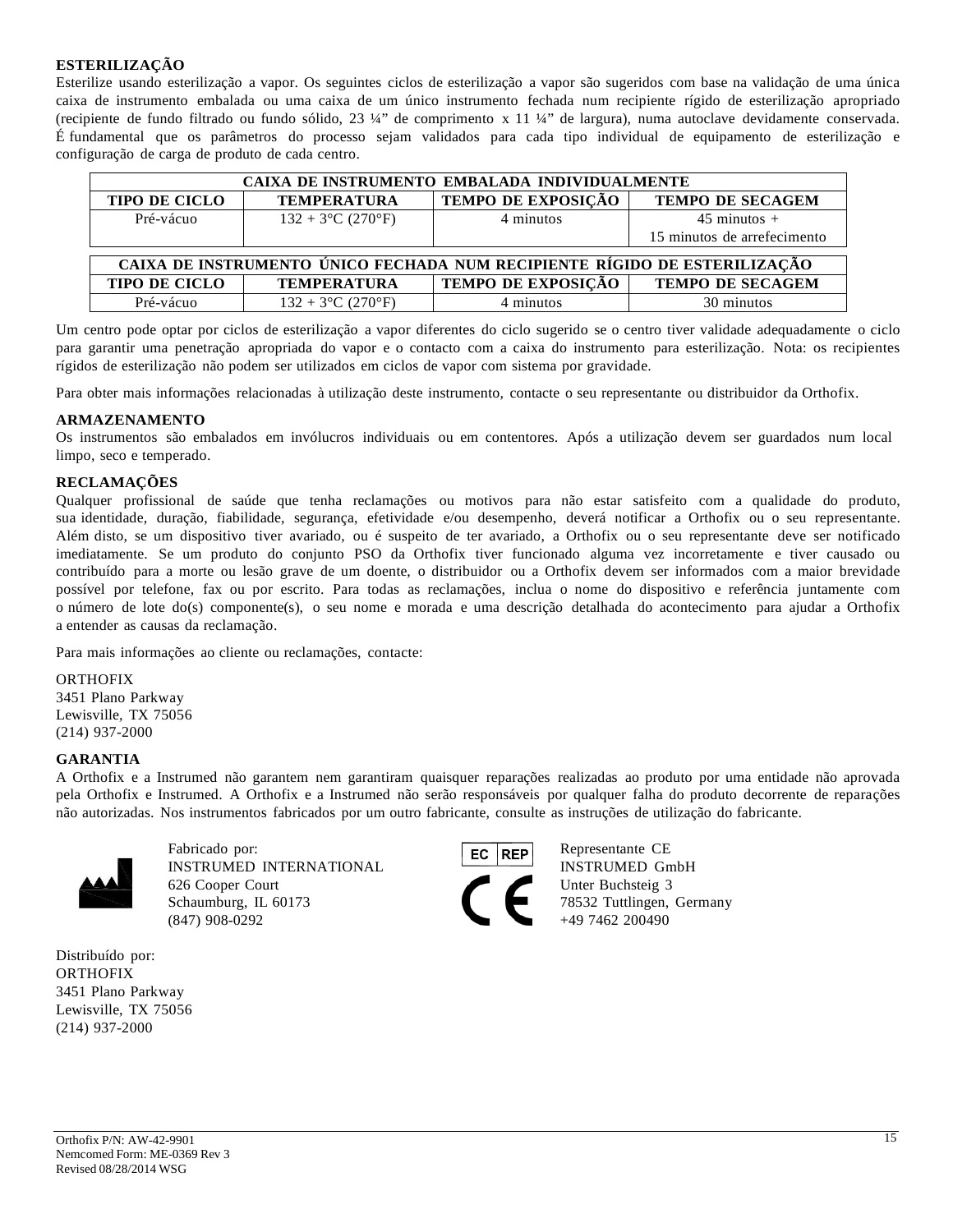# **Türkçe TR**

## **ORTHOFIX PSO SETİ ENSTRÜMANTASYON TALİMATI**

### **INSTRUMED INTERNATIONAL tarafından üretilmiştir – ORTHOFIX tarafından dağıtılır**

#### **TANIM / MATERYAL YAPISI**

PSO Seti içindeki cerrahi aletler sadece Orthofix PSO Seti Cerrahi Tekniği içinde ana hatları verilmiş cerrahi işlemlerde kullanılmak üzere tasarlanmış manuel tıbbi araçlardır. Aletler kendileri için geçerli standartlarla uyumlu, paslanmaz çelikler ve tıbbi sınıf silikon dahil farklı materyallerden yapılmıştır. Bu materyaller implante edilemez. PSO Seti aletleri herhangi bir Lateks bileşen içermez.

#### **KULLANIM**



PSO Seti içinde bulunan aletler Orthofix tarafından sağlanan Orthofix PSO Seti Cerrahi tekniği içinde belirtilen şekilde kullanılmalıdır. Aletleri kullanmadan önce cerrah bu cerrahi girişimin tüm yönlerini ve ayrıca enstrümantasyonun sınırlarını tamamen değerlendirmiş olmalıdır. Kullanma talimatı, Orthofix tarafından sağlanan Orthofix PSO Seti Cerrahi Tekniği içinde sağlanmıştır.

## **OLASI ADVERS ETKİLER**

Hatalı bakım, temizlik veya muamele aletleri kullanım amacı için uygun olmayan bir hale getirebilir; çürümeye, parçaların ayrılmasına, şekil bozukluğuna ve/veya kırılmaya neden olabilir veya hastanın ya da ameliyat personelinin zarar görmesine yol açabilir. Gerekli mekanik özelliklerin bir sonucu olarak PSO Seti içinde bulunan aletler İMPLANTE EDİLEMEZ materyallerden yapılmıştır. Bir alet kırılırsa hasta içinde parça kalmamalıdır çünkü postoperatif komplikasyonlara yol açabilir ve ek girişim gerektirebilir.

Aşağıda bunlarla kısıtlı olmamak üzere olası komplikasyonların bir listesi verilmiştir:

- Aletlerin kırılması veya yanlış kullanılması durumunda nörolojik lezyon, paralizi, ağrı, yumuşak dokular, visseral organlar veya eklemlerde lezyon.
- Aletler uygun şekilde temizlenmez ve sterilize edilmezse enfeksiyon.
- Hatalı bir aletin iyi konumlandırılmaması veya kayması nedeniyle dural sızıntılar, damar kompresyonu, sinirler veya yakın organların zarar görmesi.
- Bazı aletlerin yaylarının istenmeden serbest kalması sonucunda oluşan hasar.
- İn situ olarak kesmek ve bükmek için kullanılan aletlerin kullanımları sırasında aşırı güç uygulanması nedeniyle oluşan hasar.
- Cerrahi personelin eldivenlerinin veya cildinin kesilmesi.
- Cerrahi sırasında aletleri parçalara ayırmanın gerekmesi sonucunda hasta veya cerrahi personelde doku lezyonları ve/veya ameliyat süresinin uzaması.
- Kemikte çatlak, kırık veya kazara perforasyon.

#### **PREOPERATİF ÖNLEMLER**

PSO Setini kullanan herkes bir Orthofix temsilcisi veya distribütöründen talep etmek yoluyla Cerrahi Tekniği elde edebilir. Cerrahi girişimden iki yıldan daha uzun bir süre önce yayımlanmış broşürleri kullananların doğrudan Orthofix'ten güncellenmiş bir sürüm istemeleri önerilir. Herhangi bir aleti, beraberindeki Cerrahi Teknik içinde tanımlandığı gibi tasarlanmadığı veya kullanımı amaçlanmadığı bir şekilde kullanmayın. Aletlerin hatalı kullanımının hasta veya personel üzerine olumsuz bir etkisi olabilir.

Cihazlar sadece gerekli cerrahi tekniğe aşina olan ve bu açıdan eğitim görmüş doktorlar tarafından kullanılabilir. Ameliyatı yapan doktor, aletleri omurga veya implantlar üzerinde uygun olmayan stres yaratmayacak şekilde kullanmak için çok dikkat etmeli ve implant üreticisi tarafından sağlanan cerrahi tekniklerde tanımlanan herhangi bir ameliyat işlemine tam olarak uymalıdır. Örneğin bir aletin in situ tekrar konumlandırılması sırasında kullanılan güçler aşırı olmamalıdır yoksa hasta zarar görebilir.

Kırılma riskini azaltmak için implantlarda distorsiyon oluşturmamaya ve implantlara aletlerle vurmamaya, çentik açmamaya ve çizik bırakmamaya dikkat edilmelidir.

Aletler yaşamsal organlar, sinirler veya damarlar yakınında kullanıldığında çok dikkatli olunmalıdır.

Etikette aksi belirtilmedikçe aletler dekontaminasyon, temizlik ve sterilizasyon sonrasında tekrar kullanılabilir.

Her elektrocerrahi cihazının bir tutuşma kaynağı yaratma potansiyeli vardır. Yanıcı maddelerin varlığında kullanmayın.

Hasta veya personelde herhangi bir olumsuz etkiden kaçınmak açısından tekrar kullanılması amaçlanan herhangi bir ürünün uygun şekilde temizlenmesi ve sterilize edilmesini sağlayın.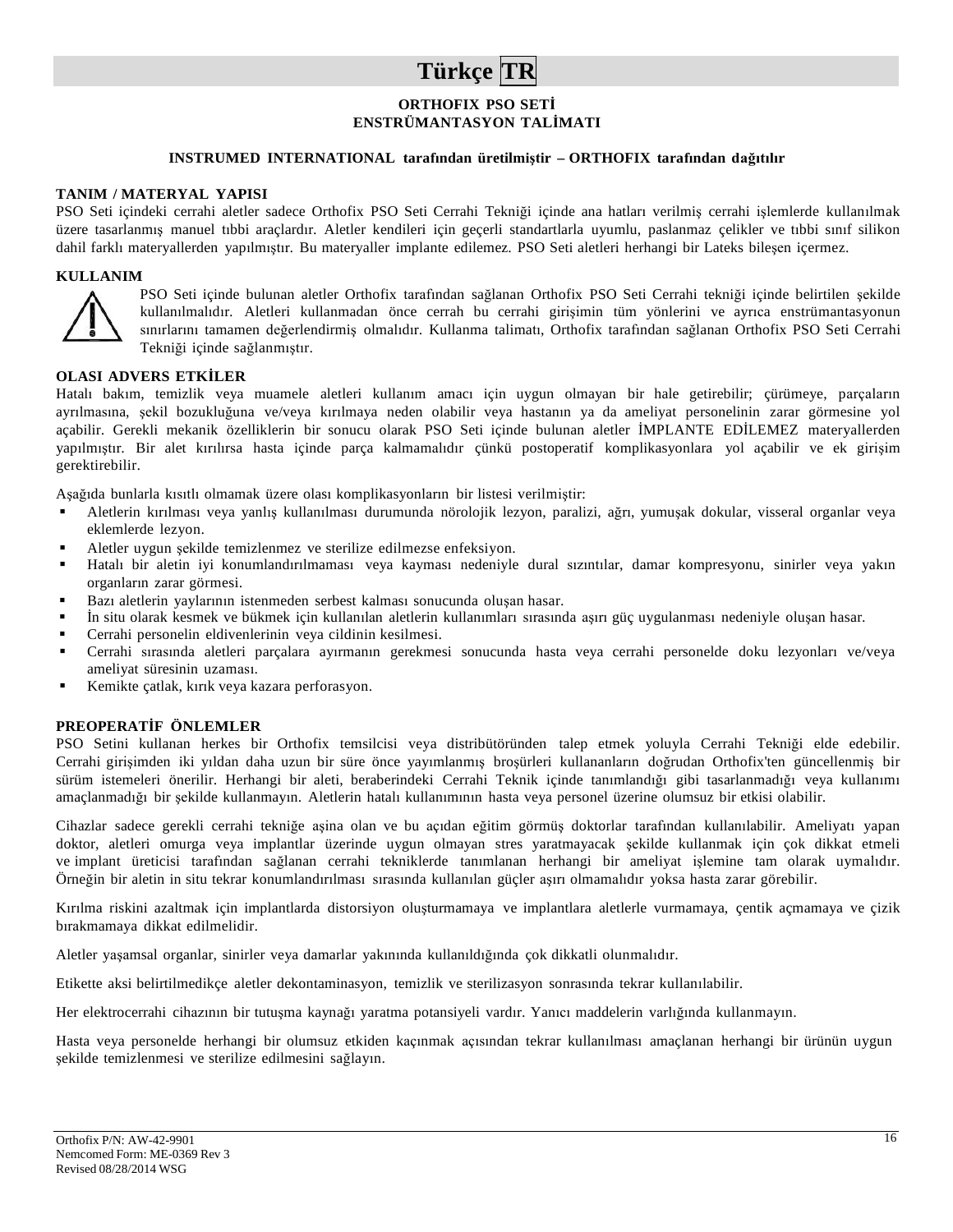**DİKKAT**

#### R<sub>x</sub> Only A.B.D. federal kanunlarına göre bu cihaz sadece bir doktor tarafından ya da doktor siparişiyle satılabilir.

**PAKETLEME**



PSO Setinde bulunan aletler bir alet kabında veya ayrı paketlenmiş şekilde STERİL OLMAYAN bir halde sağlanır. Aletlerin kapları ve ambalajı, alındığında sağlam olmalıdır. Ambalaj materyali temizlik ve sterilizasyon öncesinde tamamen çıkarılmalıdır.

## **KULLANMA ÖNCESİ TALİMATI**

Aletlerin ömrü kullanıldığı sayıya ve kullanım, temizleme ve saklama sırasında alınan önlemlere bağlıdır. Aletlerin iyi çalışır durumda kalmalarını sağlamak için yüksek bir bakım düzeyi kullanılması gerekir.

Tüm aletler cerrahi öncesinde ameliyathanelerde doktorlar ve personel tarafından aşınma hasarı bulguları açısından incelenmelidir. Bu inceleme, çalışma yüzeylerinin, artikülasyon noktalarının ve yayların görsel ve işlevsel bir incelemesini içermelidir. Ayrıca tüm kaynak yapılmış bileşenlerin, bütün bileşenlerin mevcut olduğunun ve açıklıklar ve boşlukların temizliğinin ve ayrıca herhangi bir çatlak, şekil bozukluğu, darbe, çürüme veya başka değişiklik bulunmadığının doğrulanmasını gerektirir. Menteşeli aletler için yağlama gerekebilir. Set içinde bir ölçüm işlevi yapan aletler yüzey işaretlerinin açıkça görünür olması ve aşınma açısından incelenmelidir.

Aletler hasarlıysa, tam değilse, aşırı aşınma ve eskime bulguları gösteriyorlarsa veya Orthofix'in kontrolü dışında tamir edilmiş veya bilenmişlerse Orthofix aletlerden sorumlu olmayacaktır. Hatalı aletler herhangi bir cerrahi girişim yapılmadan değiştirilmelidir.

## **CERRAHİ ALETLERİN TEMİZLENMESİ VE STERİLİZASYONU İÇİN BİLGİ**

Aletler STERİL OLMAYAN bir şekilde sağlanır.



Steril olmayan cihazlar kullanılmadan önce güvenlik nedeniyle ön temizlik, temizlik ve sterilizasyondan geçirilmelidir. Ayrıca bakımın iyi olması açısından tekrar kullanılabilir aletler cerrahinin hemen ardından aşağıdaki kısımlarda tanımlanan adımlar dizisi kullanılarak ön temizlik, temizlik ve sterilizasyondan geçirilmelidir.

## **TEMİZLİK**

Manuel ve otomatik temizlik yöntemleri için spesifik ön temizlik ve temizlik döngüsü bilgileri açısından aşağıdaki tabloya başvurun. Üreticinin talimatına göre enzimatik bir temizlik solüsyonu hazırlayın. Kirlenmiş aleti temizlik solüsyonuna batırın. Tüm kan ve kalıntı izlerini gidermek için yumuşak kıllı bir fırça kullanın ve yivler, yarıklar, birleşme yerleri ve ulaşılması zor herhangi bir bölgeye özellikle dikkat edin. Aletin kayan mekanizmaları, mafsallı eklemleri veya esnek alanları varsa herhangi bir yakalanmış kan ve kalıntıyı serbestleştirmek üzere alanı hareket ettirin. Aleti/aletleri ılık musluk suyuyla iyice durulayın. Durulama sırasında kayan mekanizmalar ve açıklıkları hareket ettirerek tüm lümenler, iç alanlar, kayan mekanizmalar ve mafsallı eklemleri durulayın. Aleti üreticinin talimatına uygun bir şekilde hazırlanmış bir enzimatik solüsyon kullanarak ultrasonik olarak temizleyin. Aleti ılık suyla iyice durulayın. Tüm lümenler, iç alanlar, kayan mekanizmalar ve mafsallı eklemleri durulayın. Kayan mekanizmalar ve mafsallı eklemleri durulama sırasında hareket ettirin. Son durulamadan hemen sonra kurutun. Herhangi bir iç alanı varsa filtrelenmiş, sıkıştırılmış havayla kurutun. Görünür kir açısından kontrol edin ve herhangi bir kir varsa temizlik işlemini tekrarlayın. Hareketli kısımları olan aletler için geçerli olduğunda tıbbi sınıf suda çözünür bir yağlayıcı ile yağlama gerekli olabilir.

|                 | MANUEL DÖNGÜ BİLGİSİ                | OTOMATİK DÖNGÜ BİLGİSİ                     |
|-----------------|-------------------------------------|--------------------------------------------|
| ÖN TEMİZLİK     | $\bullet$ Alkolle silme             | · Ultrasonik banyoya batırın               |
|                 | · Temizlik solüsyonuna batırın      | $\bullet$ 15 dakika                        |
|                 | • 15 dakika, $40^{\circ}$ C (104°F) | • Metalik olmayan firça kullanın           |
|                 | · Metalik olmayan fırça kullanın    | • Akan suda iyice durulayın                |
|                 | • Akan suda iyice durulayın         |                                            |
| <b>TEMİZLİK</b> | · Ultrasonik banyoya batırın        | $\bullet$ Y <sub>1</sub> kama              |
|                 | • 15 dakika, $40^{\circ}$ C (104°F) | • 93 $\degree$ C (200 $\degree$ F) minimum |
|                 | • Metalik olmayan firça kullanın    | $\bullet$ 10 dakika                        |
|                 | • Demineralize suda iyice durulayın | • Durulama                                 |
|                 | • Kurutma                           | • Kurutma                                  |

Bir tesis, eğer yeterli temizlik sağladıklarını uygun şekilde doğrulamışsa, sterilizasyonu kolaylaştırmak için önerilen döngüden farklı temizlik döngüleri kullanmayı seçebilir. Sterilizasyon veya saklama öncesinde aletlerin kullanıma uygun olduğundan emin olmak için tüm aletleri inceleyin. Hasar bulgusu gösteren herhangi bir alet kenara ayrılmalı ve servis veya tamir için gönderilmelidir.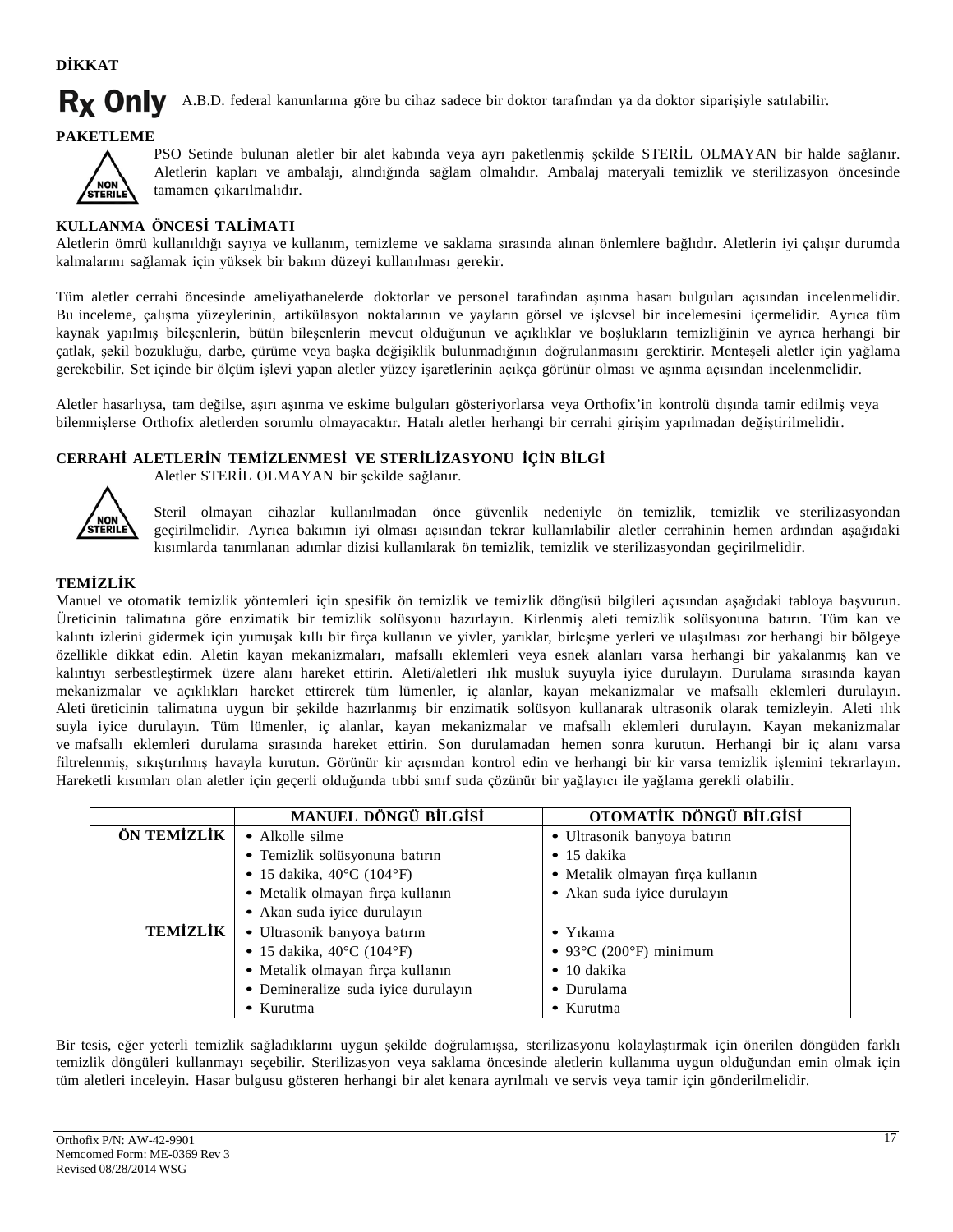## **STERİLİZASYON**

Buhar sterilizasyonuyla sterilize edin. Uygun bir şekilde bakımı yapılmış bir otoklav içinde tek, sarılı bir alet kutusunun veya uygun sert sterilizasyon kabı (Filtreli Alt veya Kesintisiz Alt 23 ¼ inç uzunluk x 11 ¼ inç genişliğinde kap) içinde tek bir alet kutusunun doğrulanması temelinde aşağıdaki buhar sterilizasyonu döngüleri önerilir. Süreç parametrelerinin her tesisin ayrı sterilizasyon ekipmanı tipi ve ürün yükü konfigürasyonuna göre doğrulanması çok önemlidir.

| <b>TEK SARILI ALET KUTUSU</b>                                        |                      |          |                  |  |
|----------------------------------------------------------------------|----------------------|----------|------------------|--|
| DÖNGÜ TİPİ<br>MARUZ KALMA SÜRESİ<br>KURUMA SÜRESİ<br><b>SICAKLIK</b> |                      |          |                  |  |
| Ön Vakum                                                             | $132 + 3$ °C (270°F) | 4 dakika | $45$ dakika +    |  |
|                                                                      |                      |          | 15 dakika soğuma |  |

| SERT STERILIZASYON KABINDA TEK ALET KUTUSU                           |                      |          |           |  |
|----------------------------------------------------------------------|----------------------|----------|-----------|--|
| MARUZ KALMA SÜRESİ<br>DONGU TIPI<br><b>KURUMA SURESI</b><br>SICAKLIK |                      |          |           |  |
| On Vakum                                                             | $132 + 3$ °C (270°F) | 4 dakika | 30 dakika |  |

Bir tesis, eğer sterilizasyon için yeterli buhar penetrasyonu ve alet kutusuyla teması sağlamak üzere uygun şekilde doğrulamışsa, önerilen döngü dışında farklı buhar sterilizasyonu döngüleri kullanmayı seçebilir. Not: rijid sterilizasyon kapları yerçekimi buhar döngülerinde kullanılamaz.

Bu aletin kullanımıyla ilgili ek bilgi için lütfen Orthofix temsilciniz veya distribütörünüzle irtibat kurun.

## **SAKLAMA**

Bu aletler ayrı ambalajlar veya kaplarda ambalajlanmıştır. Kullanıldıktan sonra temiz, kuru ve orta sıcaklıkta bir yerde saklanmaları gerekir.

## **ŞİKAYETLER**

Ürünün kalitesi, tanımlanması, dayanıklılığı, güvenilirliği, güvenliliği, etkinliği ve/veya performansıyla ilgili bir şikayeti veya memnuniyetsizlik nedeni bulunan herhangi bir sağlık uzmanı Orthofix veya temsilcisine haber vermelidir. Ayrıca cihaz arıza yaptıysa veya arıza yaptığından şüpheleniliyorsa Orthofix veya temsilcisine hemen haber verilmelidir. Bir Orthofix PSO Seti ürünü hiç uygun olmayan bir şekilde çalıştıysa ve bir hastanın ölümü veya ciddi şekilde zarar görmesine neden olmuş veya katkıda bulunmuş olması olasılığı varsa distribütör veya Orthofix'e telefon, faks veya mektup yoluyla mümkün olduğunca kısa süre içinde haber verilmelidir. Tüm şikayetler için lütfen bileşen/bileşenlerin adını ve referansını ve ayrıca lot numarasını, adınızı ve adresinizi ve Orthofix'in şikayetin nedenlerini anlamasına yardımcı olmak için olayın ayrıntılı bir tanımını telefonla, faksla veya yazılı olarak sağlayın.

Daha fazla bilgi almak veya şikayetçi olmak için lütfen aşağıdaki bilgileri kullanın:

## ORTHOFIX

3451 Plano Parkway Lewisville, TX 75056 (214) 937-2000

## **GARANTİ**

Orthofix ve Instrumed tarafından onaylanmamış bir kaynak tarafından üründe yapılan herhangi bir tamir için Orthofix ve Instrumed garanti vermez ve vermeyecektir. Orthofix ve Instrumed yetkisiz şekilde tamir edilmiş herhangi bir ürünün başarısızlığı nedeniyle sorumlu olmayacaktır. Başka bir üretici tarafından üretilen aletler için üreticinin kullanma talimatına başvurun.



INSTRUMED INTERNATIONAL INSTRUMED GmbH 626 Cooper Court Unter Buchsteig 3 Schaumburg, IL 60173 78532 Tuttlingen, Almanya  $(847)$  908-0292  $+49$  7462 200490



Distribütör: ORTHOFIX 3451 Plano Parkway Lewisville, TX 75056 (214) 937-2000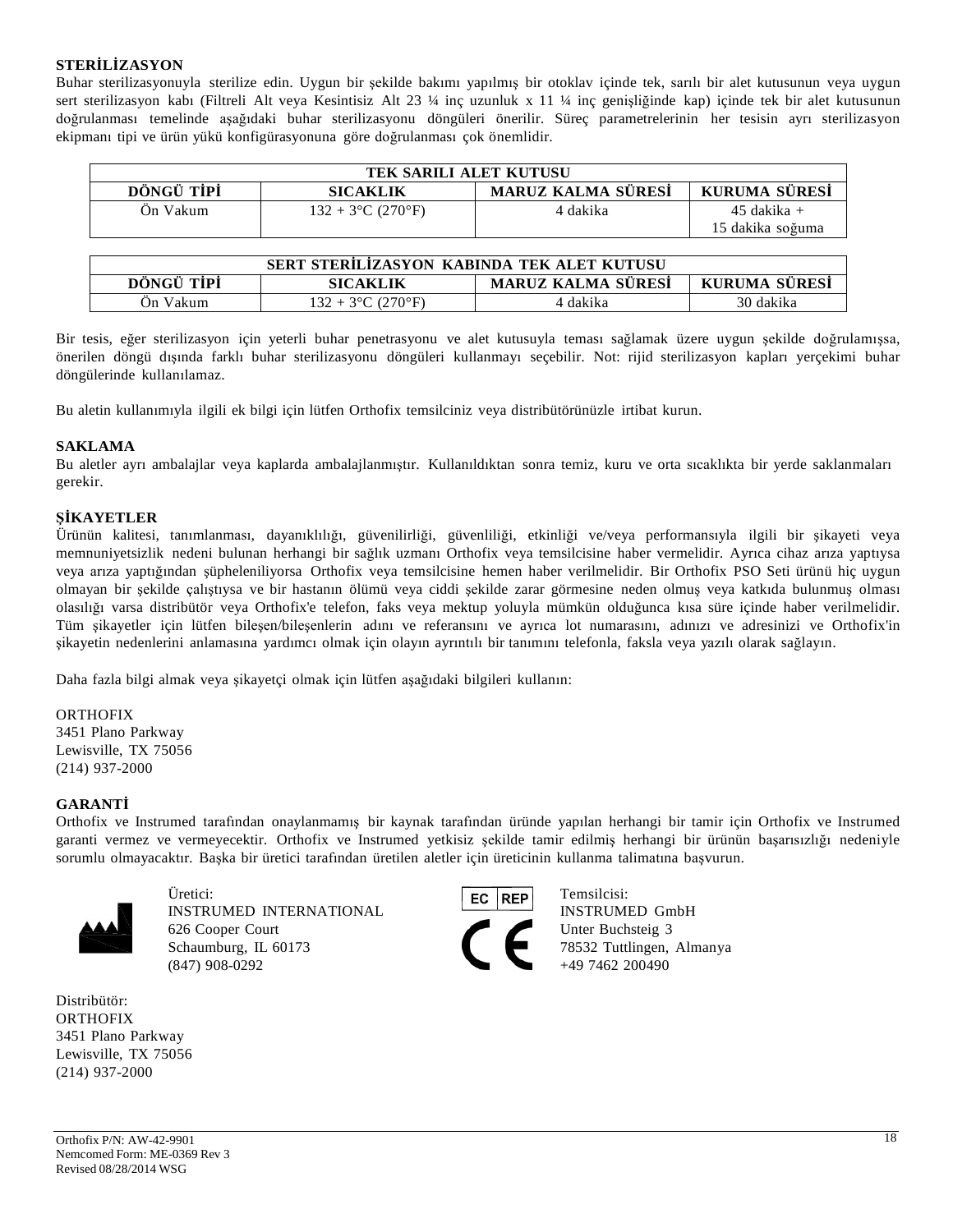# **Deutsch DE**

## **ORTHOFIX PSO-SET ANLEITUNGEN ZUM GEBRAUCH DES INSTRUMENTARIUMS Hergestellt von INSTRUMED INTERNATIONAL – Vertrieb durch ORTHOFIX**

#### **BESCHREIBUNG/MATERIALZUSAMMENSETZUNG**

Bei den chirurgischen Instrumenten im PSO-Set handelt es sich um manuelle medizinische Instrumente, die ausschließlich zur Verwendung bei den chirurgischen Verfahren bestimmt sind, die in den Broschüren über chirurgische Techniken für das Orthofix PSO-Set beschrieben sind. Die Instrumente bestehen aus unterschiedlichen Werkstoffen, beispielsweise aus rostfreiem Edelstahl und medizinischem Silikon, die den maßgeblichen Normen entsprechen. Diese Materialien sind nicht implantierbar. Instrumente aus dem PSO-Set enthalten keine Latex-Komponenten.

#### **VERWENDUNG**



Die im PSO-Set enthaltenen Instrumente müssen gemäß den Beschreibungen in den von Orthofix bereitgestellten Broschüren über chirurgische Techniken für das Orthofix PSO-Set verwendet werden. Vor der Verwendung der Instrumente muss der Chirurg alle Aspekte des chirurgischen Eingriffs sowie die Grenzen der Instrumente sorgfältig erwogen haben. In den Broschüren über chirurgische Techniken, die von Orthofix erhältlich sind, werden Empfehlungen zur Verwendung der Instrumente des Orthofix PSO-Sets gegeben.

#### **MÖGLICHE NEBENWIRKUNGEN**

Unsachgemäße Wartung, Reinigung oder Handhabung kann dazu führen, dass das Instrument für seine vorgesehene Verwendung ungeeignet wird, korrodiert, auseinanderfällt, sich verformt und/oder zerbricht oder dass sich der Patient oder die Mitglieder des Operationsteams verletzen. Infolge der erforderlichen mechanischen Eigenschaften bestehen die Instrumente im PSO-Set aus NICHT IMPLANTIERBAREN Materialien. Falls ein Instrument zerbricht, darf kein Fragment im Patienten verbleiben, da dies zu postoperativen Komplikationen führen kann, wodurch möglicherweise ein weiterer Eingriff erforderlich ist.

In der folgenden (nicht erschöpfenden) Auflistung werden mögliche Komplikationen beschrieben:

 Neurologische Verletzungen, Paralyse, Schmerzen sowie Verletzungen des Weichgewebes, der viszeralen Organe oder der Gelenke, wenn die Instrumente unsachgemäß verwendet werden oder zerbrechen.

- Infektionen, wenn die Instrumente nicht richtig gereinigt und sterilisiert werden.
- Duralecks, Kompression von Gefäßen oder Beschädigung von Nerven oder nahe gelegenen Organen infolge von Abrutschen oder schlechter Positionierung eines fehlerhaften Instruments.
- Schäden durch das unabsichtliche Lösen der Federn eines bestimmten Instruments.
- Schäden durch die in-situ zum Biegen oder Schneiden verwendeten Instrumente aufgrund von übermäßigen Kräften bei deren Anwendung.
- Schnitte in den Handschuhen oder in der Haut von Mitgliedern des Operationsteams.
- Gewebeverletzungen beim Patienten oder bei Mitgliedern des Operationsteams und/oder eine längere Operationszeit infolge der Notwendigkeit, die Instrumente während einer Operation zu zerlegen.
- Unvollständiger Bruch, Fraktur oder Perforation von Knochen.

## **PRÄOPERATIVE VORSICHTSMASSNAHMEN**

Die Broschüren über chirurgische Techniken können von jedem Benutzer des PSO-Sets bei einem Vertragshändler oder direkt bei Orthofix angefordert werden. Broschüren, die mehr als zwei Jahre vor dem chirurgischen Eingriff veröffentlicht wurden, sollten durch eine direkt von Orthofix angeforderte, aktualisierte Version ersetzt werden. Die Instrumente dürfen nur auf eine Weise und für den Bestimmungszweck verwendet werden, die in der jeweiligen Broschüre über die chirurgische Technik beschrieben sind. Der unsachgemäße Gebrauch von Instrumenten könnte den Patienten oder Mitglieder des Teams verletzen.

Diese Medizinprodukte dürfen nur von Ärzten eingesetzt werden, die vollständig mit der erforderlichen chirurgischen Technik vertraut sind und zu diesem Zweck eine Schulung erhalten haben. Der operierende Arzt muss darauf achten, dass beim Einsatz der Instrumente die Wirbelsäule bzw. die Implantate nicht übermäßig stark belastet werden, und sich gewissenhaft an das betreffende Operationsverfahren halten, das in der vom Implantathersteller bereitgestellten Broschüre über die entsprechende chirurgische Technik beschrieben wird. So dürfen beispielsweise die beim Neupositionieren eines Instruments in situ ausgeübten Kräfte nicht übermäßig groß sein, da dies wahrscheinlich zu Verletzungen des Patienten führt.

Um Bruchrisiken zu verringern, muss darauf geachtet werden, dass die Implantate nicht verdreht oder durch die Instrumente eingekerbt, getroffen oder eingeschnitten werden.

Äußerste Sorgfalt muss angewendet werden, wenn die Instrumente in der Nähe von lebenswichtigen Organen, Nerven oder Gefäßen verwendet werden.

Sofern nicht auf dem Etikett anderweitig angegeben, können die Instrumente nach der Dekontaminierung, Reinigung und Sterilisation wieder verwendet werden.

Alle elektrochirurgischen Geräte können eine Brandquelle darstellen. Nicht in der Nähe von entflammbaren Substanzen verwenden.

Es ist darauf zu achten, dass jedes zur Wiederverwendung bestimmte Produkt fachgerecht gereinigt und sterilisiert wird, um etwaige negative Auswirkungen auf den Patienten oder Mitglieder des Teams zu vermeiden.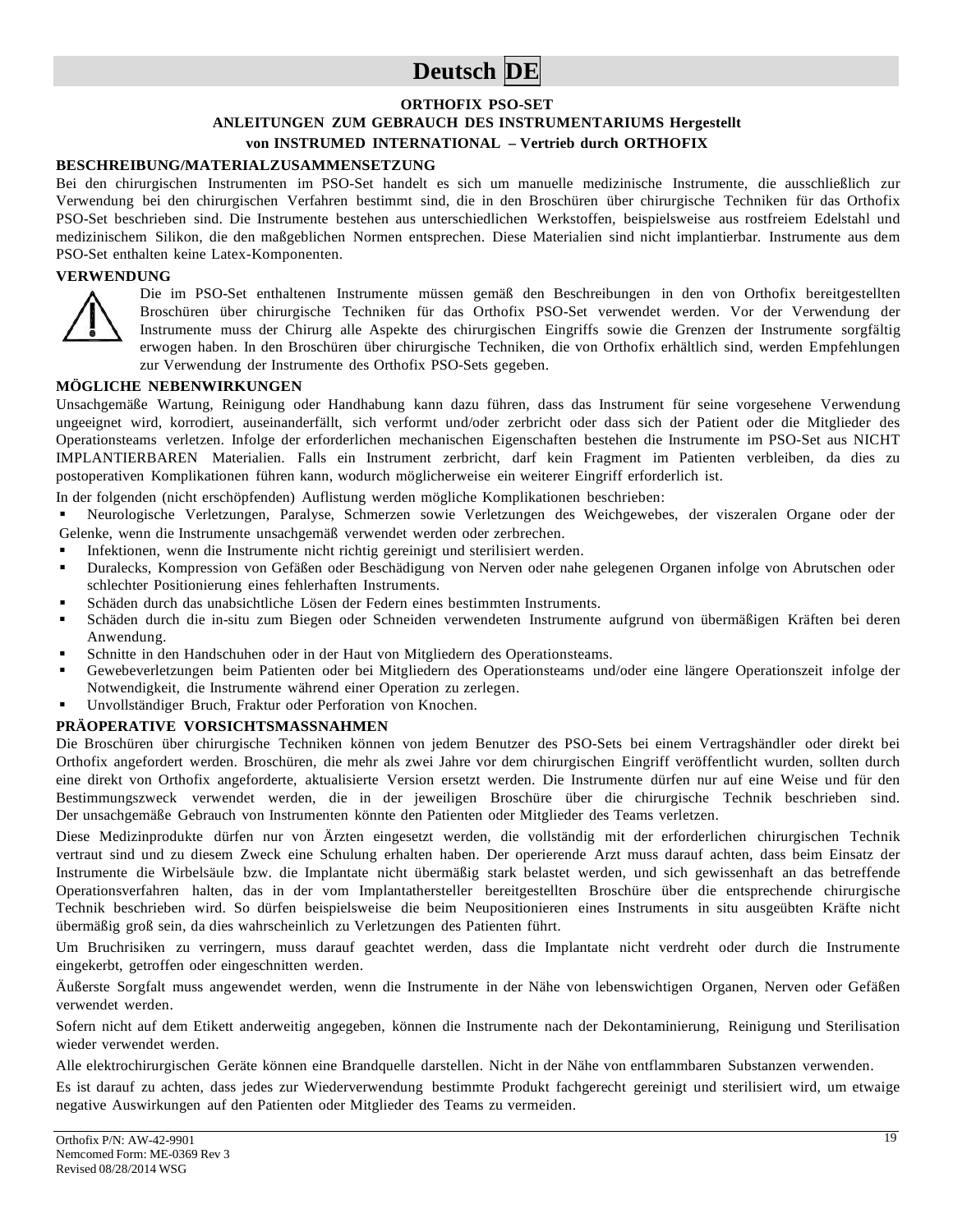

Nach US-amerikanischem Bundesgesetz darf dieses Gerät nur von einem zugelassenen Arzt oder auf ärztliche Anordnung verkauft werden.



Die Instrumente im PSO-Set werden in einem Instrumentenbehälter oder einzeln verpackt UNSTERIL geliefert. Die Behälter und die Verpackung der Instrumente müssen bei Erhalt intakt sein. Die Verpackungsmaterialien sind vor der Reinigung und der Sterilisation vollständig zu entfernen.

### **HINWEISE VOR DEM GEBRAUCH**

Die Lebensdauer der Instrumente hängt von der Verwendungshäufigkeit sowie von den bei Handhabung, Reinigung und Aufbewahrung getroffenen Vorkehrungen ab. Die Instrumente müssen sehr sorgfältig behandelt werden, um sicherzustellen, dass sie in gutem Zustand bleiben.

Alle Instrumente sind vor der Operation von den Ärzten und Mitgliedern des Operationsteams im OP auf Anzeichen für verschleißbedingte Beschädigungen zu überprüfen. Dies sollte eine visuelle und funktionelle Inspektion der Arbeitsoberflächen, Scharniere und Federn und eine Überprüfung aller Schweißnähte beinhalten. Darüber hinaus ist zu kontrollieren, ob alle Komponenten vorhanden und Öffnungen und Kavitäten sauber sind, und dass keine Risse, verbogene Stellen, stoßbedingte Beschädigungen, Korrosion oder sonstige Veränderungen vorhanden sind. Instrumenten mit Scharnieren müssen gegebenenfalls geschmiert werden. Instrumente im Set, die eine Messfunktion haben, sind auf Verschleiß und deutliche Sichtbarkeit aller Oberflächenmarkierungen zu überprüfen.

Orthofix übernimmt keine Verantwortung für die Verwendung von Instrumenten, die beschädigt oder unvollständig sind, Anzeichen von übermäßigem Verschleiß aufweisen oder einer Reparatur oder Schärfung unterzogen wurden, die außerhalb der Kontrolle von Orthofix lag. Defekte Instrumente müssen vor einem chirurgischen Eingriff ersetzt werden.

#### **HINWEISE ZUM REINIGEN UND STERILISIEREN CHIRURGISCHER INSTRUMENTE**

NON<br>STERILE

Die Instrumente werden UNSTERIL geliefert.

Aus Sicherheitsgründen müssen unsterile Medizinprodukte vor ihrer Verwendung vorgereinigt, gereinigt und sterilisiert werden. Außerdem müssen wiederverwendbare Instrumente zum Zwecke einer guten Instandhaltung unmittelbar nach einem chirurgischen Eingriff gemäß der in den folgenden Abschnitten beschriebenen Schrittfolge vorgereinigt, gereinigt und sterilisiert werden.

## **REINIGUNG**

Die Tabelle enthält konkrete Hinweise zu den Vorreinigungs- und Reinigungszyklen bei der manuellen und automatischen Reinigung. Eine enzymatische Reinigungslösung nach Herstellerangaben herstellen. Das verschmutzte Instrument in der Reinigungslösung einweichen. Alle Spuren von Blut und Verschmutzungen mit einer weichen Bürste entfernen, vor allem aus Gewinden, Spalten, Nahtstellen und allen sonstigen schwer erreichbaren Stellen. Wenn das Instrument eine Schiebemechanik, Scharniergelenke oder flexible Bereiche aufweist, diese betätigen bzw. bewegen, um etwaiges Blut und Verschmutzungen daraus zu entfernen. Das Instrument bzw. die Instrumente gründlich mit warmem Leitungswasser spülen. Alle Lumen, Innenbereiche, Schiebemechanismen und Scharniergelenke spülen und während des Spülens Schiebemechanismen und Spalten hin und her bewegen. Das Instrument bzw. die Instrumente in einem Ultraschallbad mit einer nach Herstellerangaben hergestellten enzymatischen Reinigungslösung reinigen. Das Instrument bzw. die Instrumente gründlich mit warmem Wasser spülen. Alle Lumen, Innenbereiche, Schiebemechanismen und Scharniergelenke spülen. Während des Spülens Schiebemechanismen und Scharniergelenke hin und her bewegen. Nach dem letzten Spülen sofort trocknen. Alle internen Bereiche gegebenenfalls mit gefilterter Druckluft trocknen. Auf sichtbare Verschmutzungen überprüfen und falls vorhanden, den Reinigungsvorgang wiederholen. Instrumente mit beweglichen Teilen müssen gegebenenfalls mit einem wasserlöslichen Schmiermittel medizinischer Qualität geschmiert werden.

|                     | <b>HINWEISE ZU MANUELLEN ZYKLEN</b>            | HINWEISE ZU AUTOMATISCHEN ZYKLEN           |
|---------------------|------------------------------------------------|--------------------------------------------|
| <b>VORREINIGUNG</b> | • Mit Alkohol abwischen                        | • In Ultraschallbad einweichen             |
|                     | • In Reinigungslösung einweichen               | $\bullet$ 15 Minuten                       |
|                     | • 15 Minuten, 40 °C (104 °F)                   | • Nichtmetallische Bürste verwenden        |
|                     | • Nichtmetallische Bürste verwenden            | • Gründlich unter fließendem Wasser spülen |
|                     | • Gründlich unter fließendem Wasser spülen     |                                            |
| <b>REINIGUNG</b>    | • In Ultraschallbad einweichen                 | • Waschen                                  |
|                     | • 15 Minuten, 40 °C (104 °F)                   | • Mindesttemperatur: 93 °C (200 °F)        |
|                     | • Nichtmetallische Bürste verwenden            | $\bullet$ 10 Minuten                       |
|                     | • Gründlich in demineralisiertem Wasser spülen | • Spülen                                   |
|                     | $\bullet$ Trocknen                             | $\bullet$ Trocknen                         |

Eine Einrichtung kann andere als die empfohlenen Reinigungszyklen verwenden, wenn diese zuvor in der Einrichtung sachgemäß überprüft worden sind, um eine ausreichende Reinigung vor der Sterilisation zu gewährleisten. Alle Instrumente sind vor der Sterilisation oder Aufbewahrung auf ihre Funktionstüchtigkeit zu überprüfen. Instrumente, die Anzeichen einer Beschädigung aufweisen, sind aus dem Verkehr zu ziehen und warten bzw. reparieren zu lassen.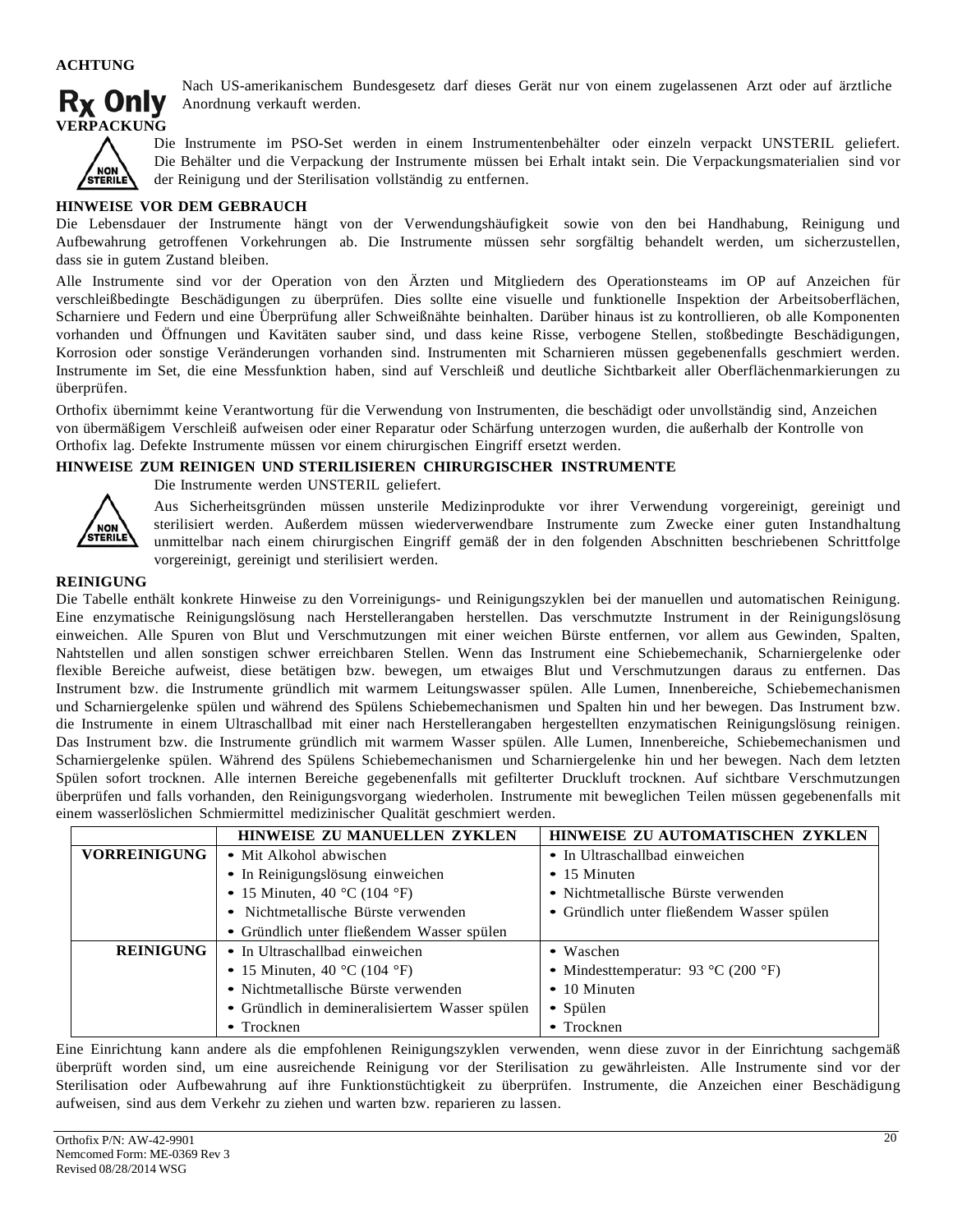#### **STERILISATION**

Mit Dampfsterilisation sterilisieren. Ausgehend von der Validierung eines Behältnisses mit einem verpackten Einzelinstrument oder eines Einzelinstrumentbehältnisses in einem geeigneten starren Sterilisationsbehälter (mit Filterboden oder festem Boden, einer Länge von 59 cm und einer Breite von 28,5 cm) in einem fachgerecht gewarteten Autoklaven werden die folgenden Dampfsterilisationszyklen empfohlen. Es ist unabdingbar, dass für jeden einzelnen Typ von Sterilisiergerät in der Einrichtung und für jede Produktladekonfiguration die jeweiligen Prozessparameter überprüft werden.

| BEHÄLTNIS FÜR EINZELN VERPACKTE INSTRUMENTE                       |                       |                        |                       |  |
|-------------------------------------------------------------------|-----------------------|------------------------|-----------------------|--|
| <b>ZYKLUSART</b>                                                  | <b>TEMPERATUR</b>     | <b>EXPOSITIONSZEIT</b> | <b>TROCKNUNGSZEIT</b> |  |
| Vorvakuum                                                         | $132 + 3$ °C (270 °F) | 4 Minuten              | $45$ Minuten +        |  |
|                                                                   |                       |                        | 15 Minuten Abkühlen   |  |
|                                                                   |                       |                        |                       |  |
| BEHÄLTNIS FÜR EINZELINSTRUMENTE IN STARREM STERILISATIONSBEHÄLTER |                       |                        |                       |  |
| <b>ZYKLUSART</b>                                                  | <b>TEMPERATUR</b>     | <b>EXPOSITIONSZEIT</b> | <b>TROCKNUNGSZEIT</b> |  |
| Vorvakuum                                                         | $132 + 3$ °C (270 °F) | 4 Minuten              | 30 Minuten            |  |

Eine Einrichtung kann andere als die empfohlenen Dampfsterilisationszyklen verwenden, wenn diese zuvor in der Einrichtung sachgemäß überprüft worden sind, um entsprechend ausreichende Penetrierung und Kontakt des Dampfs mit dem Instrument im Sterilisationsbehältnis zu gewährleisten. Hinweis: Für eine Dampfsterilisation im Gravitationsverfahren dürfen keine starren Sterilisationsbehälter verwendet werden.

Weitere Informationen zum Gebrauch dieses Instruments erhalten Sie von dem für Sie zuständigen Orthofix-Vertreter oder -Händler.

#### **AUFBEWAHRUNG**

Die Instrumente sind in Einzelpackungen oder in Behältern verpackt. Nach der Verwendung müssen sie an einem sauberen, trockenen und mäßig temperierten Ort aufbewahrt werden.

#### **BEANSTANDUNGEN**

Ein Angehöriger eines medizinischen Berufs, der ein Produkt beanstandet oder Grund zur Unzufriedenheit bezüglich der Qualität, Identität, Haltbarkeit, Zuverlässigkeit, Sicherheit, Wirksamkeit und/oder Leistung des betreffenden Produkts hat, sollte dies Orthofix oder dessen Vertreter mitteilen. Darüber hinaus müssen Orthofix oder deren Vertreter umgehend benachrichtigt werden, wenn ein Medizinprodukt nicht einwandfrei funktioniert hat oder wenn ein entsprechender Verdacht besteht. Wenn ein Orthofix-Produkt aus dem PSO-Set nicht einwandfrei funktioniert hat und die schwere Verletzung oder den Tod eines Patienten verursacht haben oder dazu beigetragen haben könnte, muss der Vertreiber oder Orthofix so schnell wie möglich telefonisch, per Fax oder schriftlich informiert werden. Bitte fügen Sie allen Beanstandungen die Produktbezeichnung, die Katalognummer, die Chargennummer der betreffenden Komponente(n), den Kontaktnamen und die Kontaktadresse sowie eine detaillierte Beschreibung des Sachverhalts bei, um Orthofix Aufschluss über die Gründe für die Beschwerde zu geben.

Wenn Sie weitere Informationen erhalten oder Beanstandungen mitteilen möchten, wenden Sie sich an die folgende Adresse:

#### ORTHOFIX

3451 Plano Parkway Lewisville, TX 75056 (214) 937-2000

#### **GEWÄHRLEISTUNG**

Orthofix und Instrumed erteilen keine Gewährleistung bei Reparaturen des Produkts, die nicht von Orthofix und Instrumed genehmigter Seite durchgeführt werden. Bei nicht autorisierten Reparaturen übernehmen Orthofix und Instrumed im Falle eines Produktversagens keine Haftung. Bei Instrumenten anderer Hersteller sind die Hinweise in der Gebrauchsanweisung des betreffenden Herstellers zu beachten.



Hersteller: EG-Vertretung: EG-Vertretung: INSTRUMED INTERNATIONAL **INSTRUMED GmbH** 626 Cooper Court Unter Buchsteig 3 Schaumburg, IL 60173 78532 Tuttlingen, Deutschland  $(847)$  908-0292  $+49$  7462 200490



Vertrieb: **ORTHOFIX** 3451 Plano Parkway Lewisville, TX 75056 (214) 937-2000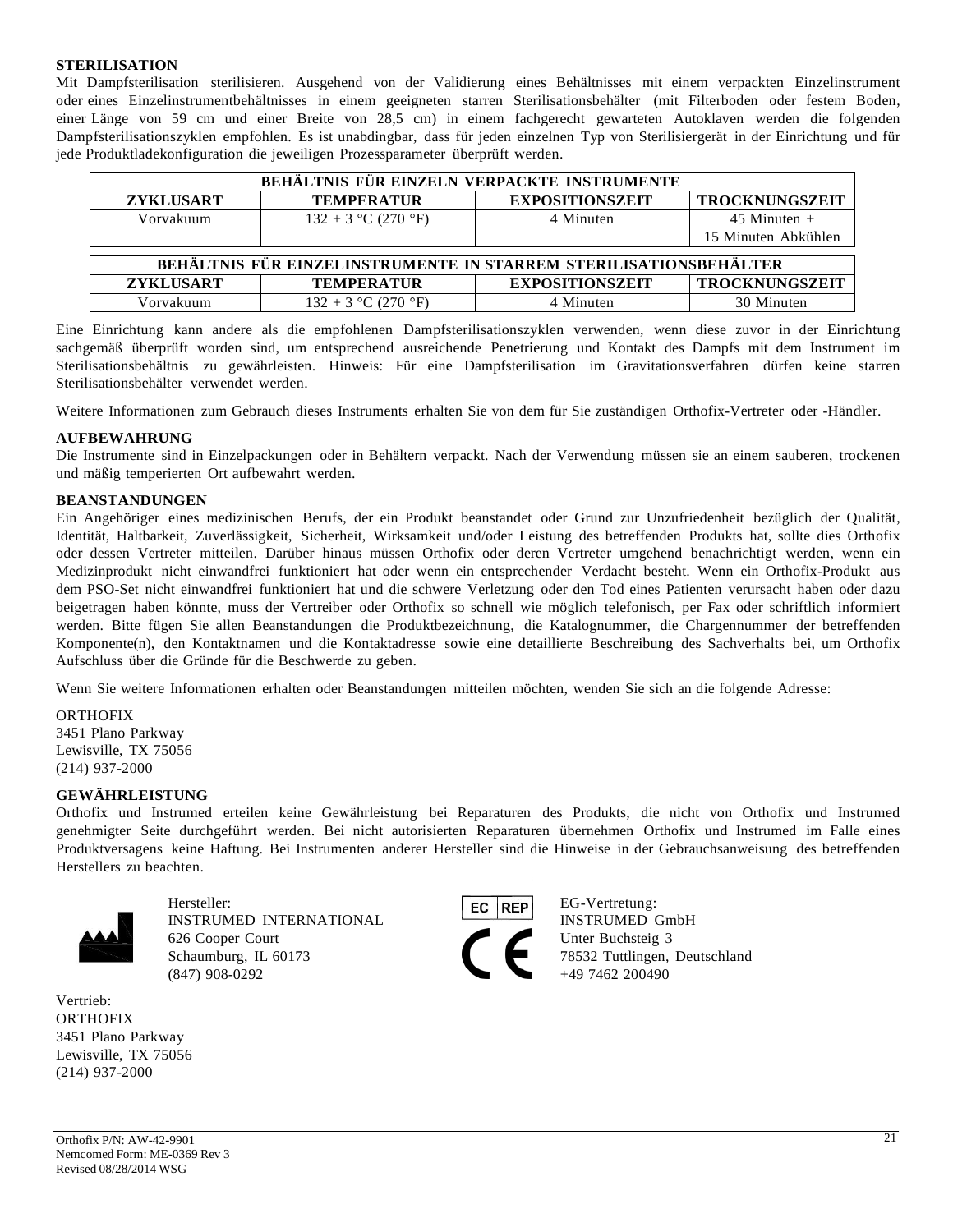## **Nederlands NL**

### **ORTHOFIX PSO-SET INSTRUCTIES VOOR INSTRUMENTATIE**

## **Vervaardigd door INSTRUMED INTERNATIONAL – Verdeeld door ORTHOFIX**

### **BESCHRIJVING / SAMENSTELLING VAN HET MATERIAAL**

De chirurgische instrumenten in de PSO-set zijn manuele medische hulpmiddelen die zijn ontworpen uitsluitend voor gebruik in chirurgische procedures die staan vermeld in de Chirurgische techniek van de Orthofix PSO-set. De instrumenten zijn vervaardigd uit verschillende materialen waaronder roestvrij staal en medische siliconen die beantwoorden aan de daarop geldende normen. Deze materialen zijn niet geschikt voor implantatie. De instrumenten in de PSO-set bevatten geen onderdelen uit latex.

### **GEBRUIK**



De instrumenten in de PSO-set moeten worden gebruikt op de wijze zoals voorgeschreven in de door Orthofix verstrekte Chirurgische techniek voor de Orthofix PSO-set. Voorafgaand aan het gebruik van de instrumenten dient de chirurg zorgvuldig de volle aandacht te hebben besteed aan alle aspecten van de chirurgische ingreep, alsmede aan de beperkingen van de instrumentatie. De aanbevelingen voor gebruik staan beschreven in de door Orthofix verstrekte Chirurgische techniek voor de Orthofix PSO-set.

#### **MOGELIJKE BIJWERKINGEN**

Door de instrumenten verkeerd te onderhouden, te reinigingen of te behandelen, kunnen deze ongeschikt raken voor het gebruik waarvoor zij bedoeld zijn en corrosie, ontmanteling, vervorming en/of breuk veroorzaken, of de patiënt of het operatiepersoneel verwonden. Tengevolge van de vereiste mechanische eigenschappen zijn de instrumenten in de PSO-set uit NIET TE IMPLANTEREN materialen vervaardigd. In geval een instrument kapot gaat, mogen er geen fragmenten in de patiënt achterblijven want dit kan postoperatieve complicaties veroorzaken waardoor mogelijk verdere ingreep noodzakelijk wordt.

Hieronder volgt een niet uitputtende lijst van mogelijke complicaties:

- Neurologische laesie, verlamming, pijn, laesie van de tere weefsels, de viscerale organen of de gewrichten, in het geval van verkeerd gebruik of breuk van de instrumenten.
- Infectie, als de instrumenten niet behoorlijk zijn gereinigd en gesteriliseerd.
- Durale lekken, compressie van vaten, beschadiging van zenuwen of nabij gelegen organen als gevolg van wegglijden of slechte plaatsing van een defect instrument.
- Beschadiging als gevolg van het ongewild loslaten van de veren van bepaalde instrumenten.
- Beschadiging door de voor buigen of snijden gebruikte instrumenten in situ, te wijten aan bovenmatig optredende krachten tijdens het gebruik ervan.
- Opensnijden van de handschoenen of de huid van het chirurgisch personeel.
- Weefsellaesies bij de patiënt of het operatiepersoneel en/of een verlenging van de operatieduur als gevolg van het tijdens de operatie moeten wegbergen van de instrumenten.
- Barsten, breuk of ongewenste doorboring van het bot.

## **VOORZORGSMAATREGELEN VÓÓR DE OPERATIE**

Iedereen die de PSO-set gebruikt, kan een Chirurgische techniek aanvragen bij een vertegenwoordiger of verdeler van Orthofix. Degenen die brochures gebruiken die meer dan twee jaar vóór de chirurgische ingreep zijn uitgegeven, worden geadviseerd een nieuwe versie aan te vragen direct bij Orthofix. Gebruik een instrument niet op een manier waarvoor het niet werd ontworpen of is bestemd zoals beschreven in de bijhorende Chirurgische techniek. Het verkeerd gebruiken van instrumenten kan een negatieve impact hebben op de patiënt of het personeel.

De hulpmiddelen mogen alleen worden gebruikt door artsen die volledig vertrouwd zijn met de vereiste chirurgische techniek. De opererende arts moet erop toezien dat de instrumenten niet worden gebruikt om teveel druk op de wervelkolom of implantaten uit te oefenen en moet zich nauwgezet houden aan alle in de chirurgische techniek van de implantatiefabrikant beschreven uitvoeringsprocedures. Wanneer bijvoorbeeld een instrument in situ moet worden verplaatst, mogen de uitgeoefende krachten niet bovenmatig zijn aangezien de kans dan groot is dat de patiënt hierdoor letsel oploopt.

Om de kans op breuk te verkleinen, moet erop worden gelet de implantaten niet te verdraaien of er met de instrumenten in te snijden, op te slaan of in te kerven.

Uiterste voorzichtigheid is geboden bij gebruik van de instrumenten in de buurt van vitale organen, zenuwen of vaten.

Tenzij op het etiket anders is aangegeven kunnen de instrumenten na decontaminatie, reiniging en sterilisatie opnieuw worden gebruikt.

Elk elektrochirurgisch hulpmiddel kan een ontstekingsbron vormen. Niet gebruiken in de nabijheid van brandbare stoffen.

Zorg ervoor dat alle producten die bestemd zijn voor hergebruik, grondig worden gereinigd en gesteriliseerd om schadelijke effecten voor de patiënt of het personeel te vermijden.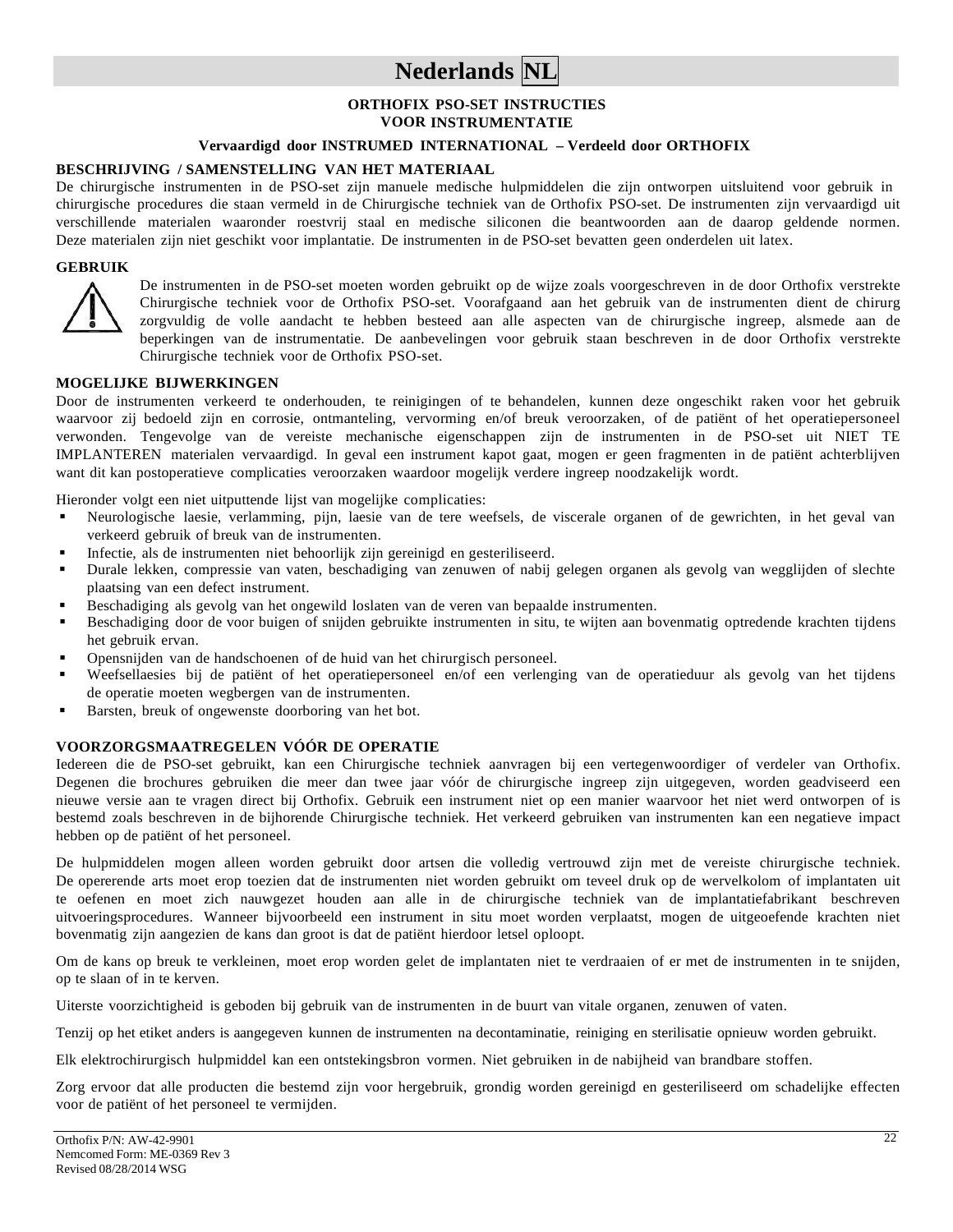#### **WAARSCHUWING**



Conform de federale wetgeving (VS) mag dit hulpmiddel uitsluitend door of in opdracht van een bevoegde arts worden gekocht.



Instrumenten in de PSO-set worden NIET-STERIEL in een instrumentencontainer of individuele verpakkingen geleverd. De containers en de verpakking van de instrumenten moet intact zijn bij ontvangst. Alle verpakkingsmaterialen moeten worden verwijderd voordat de instrumenten worden gereinigd en gesteriliseerd.

#### **INSTRUCTIE VÓÓR HET GEBRUIK**

De levensduur van de instrumenten is afhankelijk van het aantal keren dat ze worden gebruikt alsmede van de voorzorgsmaatregelen die worden getroffen bij het hanteren, reinigen en opslaan ervan. Uiterste voorzichtigheid is geboden om te garanderen dat de goede werking van de instrumenten blijft behouden.

Alle instrumenten moeten worden onderzocht op tekenen van beschadiging door slijtage door artsen en personeel in de operatiezalen voorafgaand aan de chirurgie. Het onderzoek dient een visuele en functionele inspectie te omvatten van de werkvlakken, draaipunten en veren. Ook moeten alle gelaste verbindingen worden gecontroleerd, of alle onderdelen aanwezig zijn, en de zuiverheid van de openingen en holtes, alsmede de afwezigheid van barsten, verbuiging, impact, corrosie of andere verandering moet worden nagegaan. Voor instrumenten met bewegende onderdelen kan smering nodig zijn. Instrumenten in de set die een meetfunctie hebben, moeten worden geïnspecteerd op slijtage en de duidelijke zichtbaarheid van eventuele oppervlaktemarkeringen.

Orthofix is niet aansprakelijk voor het gebruik van instrumenten die beschadigd of incompleet zijn, tekenen van overmatige slijtage en scheuren vertonen, of die niet onder toezicht van Orthofix zijn gerepareerd of geslepen. Elk defect instrument moet vóór welke chirurgische ingreep dan ook worden vervangen.

#### **INFORMATIE OVER HET REINIGEN EN STERILISEREN VAN CHIRURGISCHE INSTRUMENTEN**

Instrumenten worden NIET-STERIEL geleverd.



Om veiligheidsredenen moeten niet-steriele hulpmiddelen vóór het gebruik worden voorgereinigd, gereinigd en gesteriliseerd. Bovendien moeten opnieuw te gebruiken instrumenten voor goed onderhoud direct na de operatie door de in de onderstaande onderdelen beschreven stappen te volgen worden voorgereinigd, gereinigd en gesteriliseerd.

#### **REINIGING**

Raadpleeg onderstaande tabel voor specifieke informatie over de reinigings- en voorreinigingscyclus voor manuele en automatische reinigingsmethoden. Maak een enzymatische reinigingsoplossing klaar volgens de instructies van de fabrikant. Dompel de bevuilde instrumenten onder in de reinigingsoplossing. Gebruik een borstel met zachte haren om alle sporen van bloed en detritus te verwijderen. Let specifiek op schroefdraden, spleten, naden en alle moeilijk te bereiken zones. Als het instrument over schuifmechanismen, scharnierverbindingen of flexibele delen beschikt, stel het onderdeel dan in werking om eventueel achtergebleven bloed en detritus te verwijderen. Spoel het (de) instrument(en) grondig met warm leidingwater. Spoel alle lumen, interne onderdelen, schuifmechanismen en scharnierverbindingen, spleten, en stel schuifmechanismen in werking tijdens het spoelen. Reinig instrumenten ultrasoon met een enzymatische oplossing die werd klaargemaakt overeenkomstig de instructies van de fabrikant. Spoel het instrument grondig met warm water. Spoel alle lumen, interne onderdelen, schuifmechanismen en scharnierverbindingen. Stel schuifmechanismen en scharnieronderdelen in werking tijdens het spoelen. Droog onmiddellijk af na de laatste spoelbeurt. Droog eventueel interne onderdelen met gefilterde, samengeperste lucht, indien beschikbaar. Controleer op zichtbaar vuil. Herhaal bij aanwezig vuil de reinigingsprocedure. Voor instrumenten met bewegende onderdelen kan een medisch, in water oplosbaar smeermiddel vereist zijn.

|                      | <b>INFORMATIE OVER MANUELE</b>                  | <b>INFORMATIE OVER AUTOMATISCHE</b>          |
|----------------------|-------------------------------------------------|----------------------------------------------|
|                      | <b>CYCLUS</b>                                   | <b>CYCLUS</b>                                |
| <b>VOORREINIGING</b> | • Neem af met alcohol                           | • Laat weken in ultrasoon bad                |
|                      | • Laat weken in reinigingsmiddel                | $\bullet$ 15 minuten                         |
|                      | • 15 minuten, $40^{\circ}$ C (104 $^{\circ}$ F) | • Gebruik niet-metalen borstel               |
|                      | • Gebruik niet-metalen borstel                  | • Spoel grondig af in lopend water           |
|                      | • Spoel grondig af in lopend water              |                                              |
| <b>REINIGING</b>     | • Laat weken in ultrasoon bad                   | $\bullet$ Was                                |
|                      | • 15 minuten, $40^{\circ}$ C (104 $^{\circ}$ F) | • Minimaal $93^{\circ}$ C (200 $^{\circ}$ F) |
|                      | • Gebruik niet-metalen borstel                  | $\bullet$ 10 minuten                         |
|                      | • Spoel grondig met gedemineraliseerd water     | • Spoel                                      |
|                      | $\bullet$ Droog                                 | $\bullet$ Droog                              |

De faciliteit kan ervoor kiezen om andere reinigingscycli te gebruiken dan de voorgestelde cyclus als de faciliteit de cyclus correct geeft gevalideerd om een adequate reiniging te garanderen die de sterilisatie vergemakkelijkt. Inspecteer alle instrumenten voordat ze worden gesteriliseerd of opgeslagen om zeker te stellen dat de instrumenten geschikt zijn voor gebruik. Instrumenten die tekenen van beschadiging vertonen, moeten buiten werking worden gesteld en geretourneerd worden voor onderhoud of reparatie.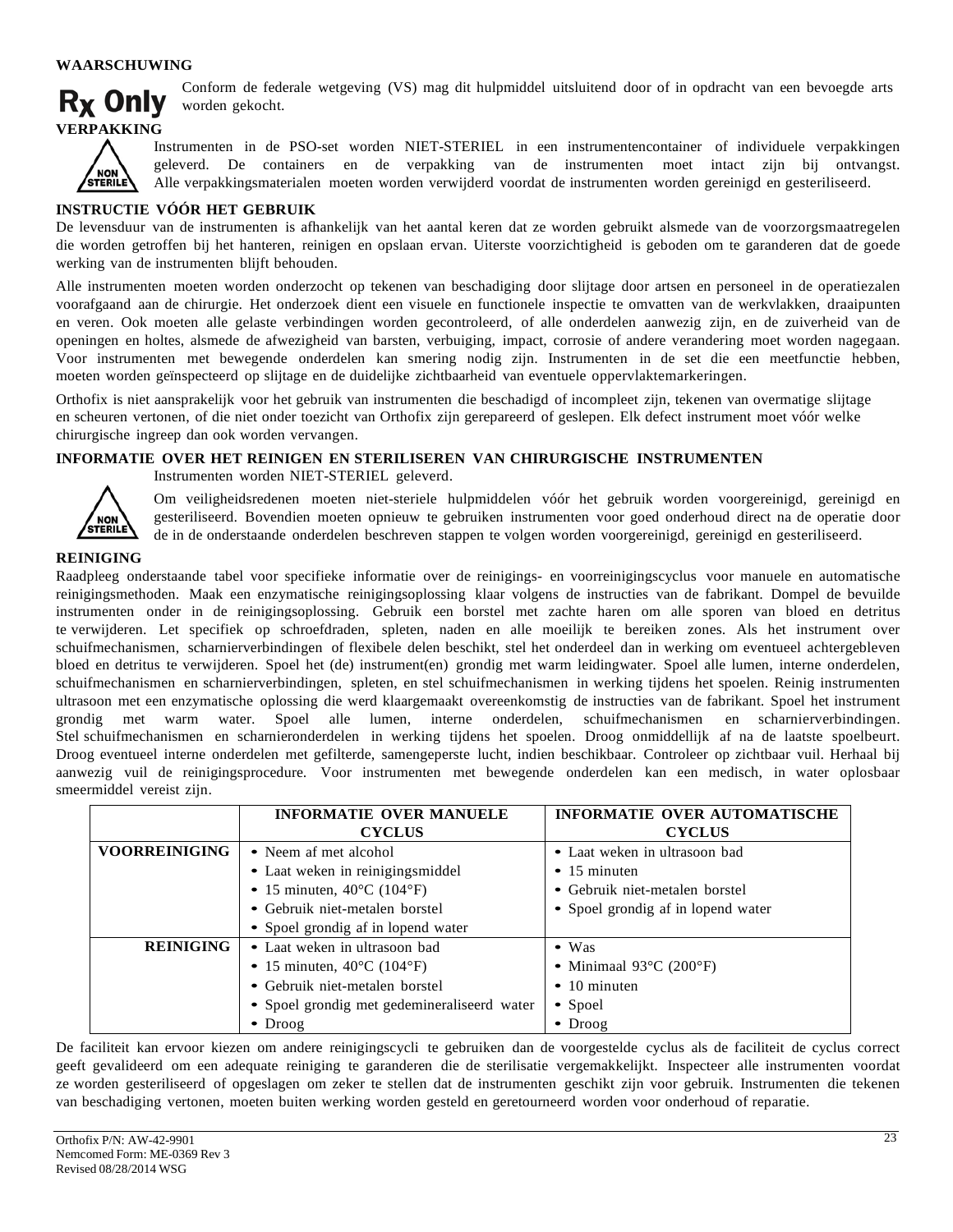### **STERILISATIE**

Maak gebruik van stoomsterilisatie. De volgende stoomsterilisatiecycli worden voorgesteld op basis van de validatie van een enkele, omhulde instrumentkoffer of een enkele instrumentkoffer die omgeven is door de passende stevige sterilisatiecontainer (ofwel gefilterde onderkant of vaste onderkant, container van 23 ¼" lang x 11 ¼" breed), met de correct gehandhaafde autoclaaf. Het is van essentieel belang dat procesparameters worden gevalideerd voor elke individueel type sterilisatieapparatuur van de faciliteit en de productbelastingsconfiguratie.

| <b>ENKELE OMHULDE INSTRUMENTENKOFFER</b>                             |                      |                           |                     |  |  |
|----------------------------------------------------------------------|----------------------|---------------------------|---------------------|--|--|
| <b>CYCLUSTYPE</b>                                                    | <b>TEMPERATUUR</b>   | <b>BLOOTSTELLINGSTIJD</b> | <b>DROOGTIJD</b>    |  |  |
| Prevacuüm                                                            | $132 + 3$ °C (270°F) | 4 minuten                 | $45$ minuten $+$    |  |  |
|                                                                      |                      |                           | 15 minuten afkoelen |  |  |
|                                                                      |                      |                           |                     |  |  |
| ENKELE INSTRUMENTENKOFFER OMGEVEN DOOR STEVIGE STERILISATIECONTAINER |                      |                           |                     |  |  |
| <b>CYCLUSTYPE</b>                                                    | <b>TEMPERATUUR</b>   | <b>BLOOTSTELLINGSTIJD</b> | <b>DROOGTIJD</b>    |  |  |
| Prevacuüm                                                            | $132 + 3$ °C (270°F) | 4 minuten                 | 30 minuten          |  |  |

De faciliteit kan ervoor kiezen om andere stoomsterilisatiecycli te gebruiken dat de voorgestelde cyclus als de faciliteit de cyclus correct geeft gevalideerd om een adequate stoompenetratie en contact met de instrumentenkoffer voor sterilisatie te garanderen. Opmerking: stevige sterilisatiecontainers kunnen niet worden gebruikt in stoomcycli met zwaartekracht.

Neem voor verdere informatie met betrekking tot het gebruik van dit instrument, contact op met uw vertegenwoordiger of verdeler van Orthofix.

#### **OPSLAG**

De instrumenten zijn in afzonderlijke verpakkingen of in houders verpakt. Nadat ze zijn gebruikt dienen ze op een schone, droge plaats op kamertemperatuur te worden bewaard.

## **KLACHTEN**

Elke gezondheidsdeskundige die een klacht heeft of reden tot ontevredenheid ten aanzien van de kwaliteit, identiteit, duurzaamheid, betrouwbaarheid, veiligheid, doeltreffendheid en/of prestatie van het product, wordt verzocht Orthofix of haar vertegenwoordiger hiervan op de hoogte te brengen. Bovendien dient Orthofix of haar vertegenwoordiger direct te worden gewaarschuwd als een instrument ondeugdelijk heeft gefunctioneerd, of hiervan verdacht wordt. Als een product in de PSO-set van Orthofix van het begin af aan gebrekkig heeft gewerkt en hierdoor ernstig letsel of overlijden van een patiënt zou kunnen worden veroorzaakt, of hiertoe zou kunnen bijdragen, moet de verdeler of Orthofix hiervan zo spoedig mogelijk per telefoon, fax of brief op de hoogte worden gesteld. Voeg voor alle klachten de volgende gegevens toe om Orthofix de oorzaken van de klacht beter te helpen achterhalen: naam en catalogusnummer van het instrument, samen met het onderdeel-batchnummer(s), naam en adres voor contact, en een gedetailleerde beschrijving van het voorval.

Neem voor verdere informatie of voor klachten contact op met:

#### **ORTHOFIX**

3451 Plano Parkway Lewisville, TX 75056 (214) 937-2000

#### **GARANTIE**

Orthofix en Instrumed bieden geen garantie en zullen dit ook niet doen voor reparaties aan het product door een niet door Orthofix en Instrumed goedgekeurde partij. Orthofix en Instrumed zijn niet verantwoordelijk voor productfouten met niet-goedgekeurde reparaties. Voor instrumenten die vervaardigd zijn door een andere fabrikant, raadpleeg de gebruiksinstructies van die fabrikant.



Vervaardigd door: **Vertegenwoordiger** in de EG: INSTRUMED INTERNATIONAL INSTRUMED GmbH 626 Cooper Court Unter Buchsteig 3 Schaumburg, IL 60173 78532 Tuttlingen, Duitsland  $(847)$  908-0292  $+49$  7462 200490

Verdeeld door: **ORTHOFIX** 3451 Plano Parkway Lewisville, TX 75056 (214) 937-2000

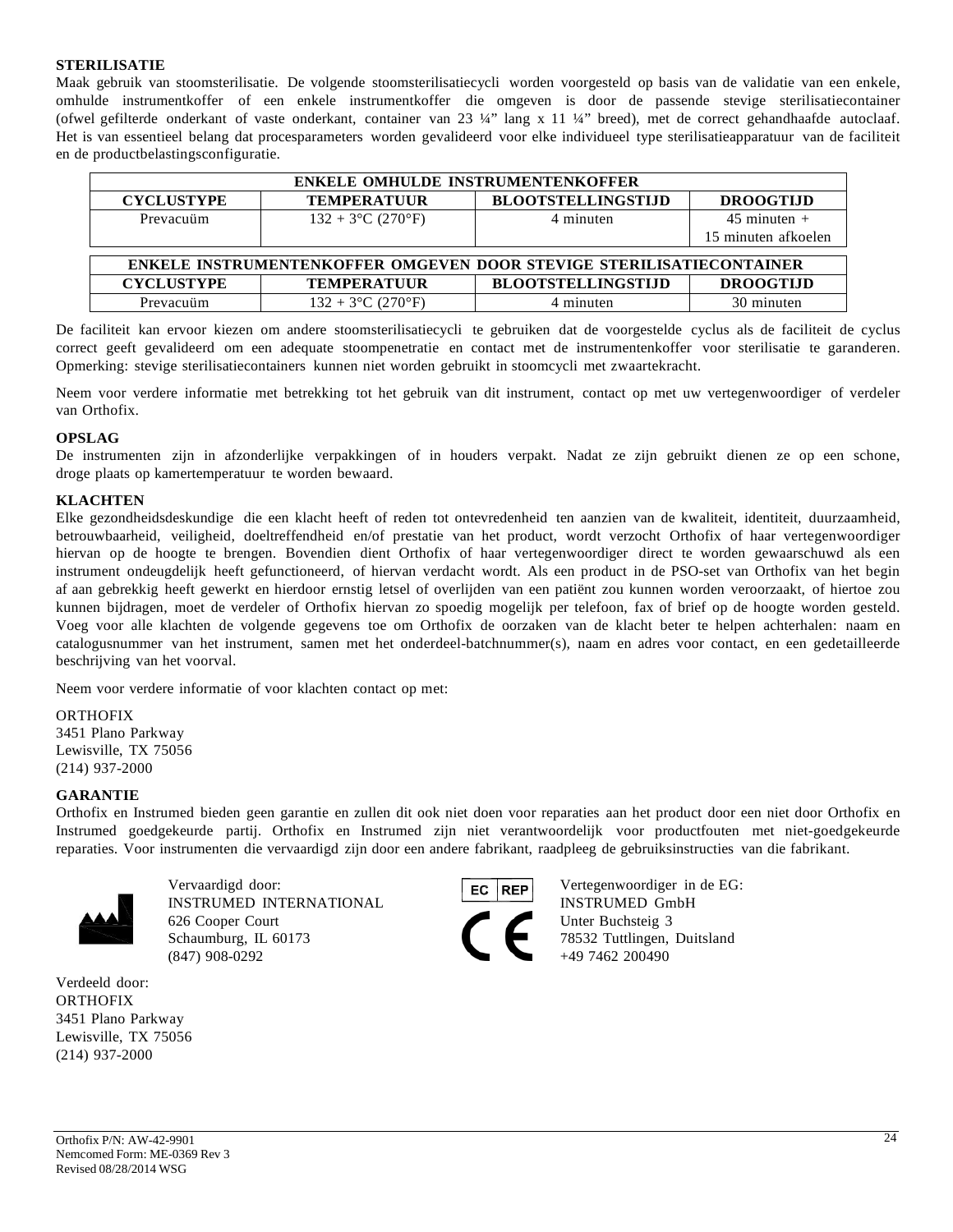## **Ελληνικά EL**

## **ΣΕΤ PSO ORTHOFIX ΟΔΗΓΙΕΣ ΓΙΑ ΤΑ ΕΡΓΑΛΕΙΑ**

## **Κατασκευάζεται από την INSTRUMED INTERNATIONAL – Διανέµεται από την ORTHOFIX**

#### **ΠΕΡΙΓΡΑΦΗ / ΣΥΝΘΕΣΗ ΥΛΙΚΟΥ**

Τα χειρουργικά εργαλεία που περιέχονται στο Σετ PSO είναι χειροκίνητα ιατρικά εργαλεία, τα οποία έχουν σχεδιαστεί αποκλειστικά για χρήση σε χειρουργικές διαδικασίες που παρατίθενται στη Χειρουργική Τεχνική του Σετ PSO Orthofix. Τα εργαλεία κατασκευάζονται από διάφορα υλικά, όπως ανοξείδωτους χάλυβες και σιλικόνη ιατρικού βαθµού, που συµµορφώνονται µε τα πρότυπα που ισχύουν για αυτά. Αυτά τα υλικά δεν είναι εµφυτεύσιµα. Τα εργαλεία του Σετ PSO δεν περιέχουν εξαρτήµατα από λάτεξ.

#### **Χρήση**



Τα εργαλεία που περιέχονται στο Σετ PSO πρέπει να χρησιµοποιηθούν µε τον τρόπο που προδιαγράφεται στην Χειρουργική Τεχνική του Σετ PSO Orthofix που παρέχεται από την Orthofix. Πριν τη χρήση των εργαλείων, ο χειρουργός θα πρέπει να λάβει υπόψιν όλες τις πλευρές της χειρουργικής επέµβασης καθώς και τα όρια της χρήσης των εργαλείων. Συστάσεις για τη χρήση παρέχονται στη Χειρουργική Τεχνική του Σετ PSO Orthofix που παρέχεται από την Orthofix.

#### **ΔΥΝΗΤΙΚΕΣ ΑΝΕΠΙΘΥΜΗΤΕΣ ΕΝΕΡΓΕΙΕΣ**

Λανθασμένη συντήρηση καθώς και λανθασμένος καθαρισμός ή χειρισμός μπορεί να καταστήσουν τα εργαλεία ακατάλληλα για τη χρήση για την οποία προορίζονται, να προκαλέσουν διάβρωση, αποσυναρµολόγηση, παραµόρφωση ή/και θραύση ή να προκαλέσουν τραυµατισµό στον ασθενή ή στο προσωπικό του χειρουργείου. Λόγω των απαιτούµενων µηχανικών χαρακτηριστικών, τα εργαλεία που περιέχονται στο Σετ PSO κατασκευάζονται από ΜΗ ΕΜΦΥΤΕΥΣΙΜΑ υλικά. Σε περίπτωση θραύσης κάποιου εργαλείου, δεν πρέπει να παραµείνει κανένα θραύσµα µέσα στον ασθενή καθώς κάτι τέτοιο θα µπορούσε να προκαλέσει µετεγχειρητικές επιπλοκές και να απαιτήσει περαιτέρω παρέµβαση.

Παρακάτω ακολουθεί κατάλογος, µολονότι µη εξαντλητικός, δυνητικών επιπλοκών:

- Νευρολογική αλλοίωση, παράλυση, πόνος, αλλοίωση µαλακών ιστών, σπλαγχνικών οργάνων ή συνδέσµων, σε περίπτωση λανθασµένης χρήσης ή θραύσης των εργαλείων.
- Λοίµωξη, αν τα εργαλεία δεν καθαριστούν και αποστειρωθούν µε σωστό τρόπο.
- Διαρροές σκληρής µήνιγγας, συµπίεση αγγείων, βλάβη σε νεύρα ή κοντινά όργανα σαν αποτέλεσµα ολίσθησης ή κακής τοποθέτησης ενός ελαττωµατικού εργαλείου.
- Βλάβη προκαλούµενη από την ακούσια απελευθέρωση των ελατηρίων ορισµένων εργαλείων.
- Βλάβη προκαλούµενη από εργαλεία που χρησιµοποιούνται για επί τόπου κάµψη ή κοπή λόγω υπερβολικά µεγάλων δυνάµεων που αναπτύσσονται κατά τη χρήση τους.
- Κοψίµατα στα γάντια ή στο δέρµα του προσωπικού του χειρουργείου.
- Αλλοιώσεις ιστών στον ασθενή ή στο προσωπικό του χειρουργείου και/ή παράταση του χρόνου εγχείρησης σαν αποτέλεσµα της ανάγκης για αποσυναρµολόγηση των εργαλείων κατά την εγχείρηση.
- Ρωγµή, κάταγµα ή ακούσια διάτρηση του οστού.

## **ΠΡΟΕΓΧΕΙΡΗΤΙΚΕΣ ΠΡΟΦΥΛΑΞΕΙΣ**

Οποιοσδήποτε χρησιµοποιεί το Σετ PSO µπορεί να ζητήσει ένα φυλλάδιο Χειρουργικής Τεχνικής από τον αντιπρόσωπο ή διανοµέα της Orthofix. Συνιστάται σε όσους χρησιµοποιούν φυλλάδια παλαιότερα των δύο ετών κατά τη στιγµή της χειρουργικής επέµβασης να ζητήσουν µια ενηµερωµένη έκδοση απευθείας από την Orthofix. Μην χρησιµοποιήσετε κανένα εργαλείο µε τρόπο για τον οποίο δεν σχεδιάστηκε ή δεν προορίζεται όπως περιγράφεται στη συνοδευτική Χειρουργική Τεχνική. Η εσφαλµένη χρήση των εργαλείων θα µπορούσε να έχει ανεπιθύµητες επιδράσεις στον ασθενή ή το προσωπικό.

Οι συσκευές µπορούν να χρησιµοποιηθούν µόνο από ιατρούς που είναι πλήρως εξοικειωµένοι µε την απαιτούµενη χειρουργική τεχνική. Ο χειρουργός ιατρός πρέπει να προσέχει να µην ασκεί µε τα εργαλεία ακατάλληλη πίεση στη σπονδυλική στήλη ή στα εµφυτεύµατα και πρέπει να τηρεί πιστά τη χειρουργική διαδικασία που περιγράφεται στη χειρουργική τεχνική η οποία παρέχεται από τον κατασκευαστή του εµφυτεύµατος. Για παράδειγµα, οι δυνάµεις που ασκούνται κατά την επί τόπου αλλαγή θέσης ενός εργαλείου δεν θα πρέπει να είναι υπερβολικές καθώς κάτι τέτοιο θα µπορούσε να προκαλέσει τραυµατισµό του ασθενούς.

Για µείωση του κινδύνου θραύσης, χρειάζεται προσοχή να µην στρεβλωθούν τα εµφυτεύµατα ή να µην κοπούν, χτυπηθούν ή χαραχθούν µε τα εργαλεία.

Ιδιαίτερη προσοχή πρέπει να δοθεί όταν τα εργαλεία χρησιµοποιούνται κοντά σε ζωτικά όργανα του σώµατος, νεύρα ή αγγεία.

Εκτός και αν υποδεικνύεται διαφορετικά στην ετικέτα, τα εργαλεία µπορούν να επαναχρησιµοποιηθούν µετά από απολύµανση, καθαρισµό και αποστείρωση.

Όλες οι ηλεκτροχειρουργικές συσκευές έχουν τη δυνατότητα να παρέχουν µια πηγή ανάφλεξης. Να µη χρησιµοποιείται παρουσία εύφλεκτων ουσιών.

Διασφαλίστε ότι οποιοδήποτε προϊόν προορίζεται για επαναληπτική χρήση, καθαρίζεται και αποστειρώνεται σωστά για να αποφευχθούν τυχόν επιβλαβείς επιδράσεις στον ασθενή ή το προσωπικό.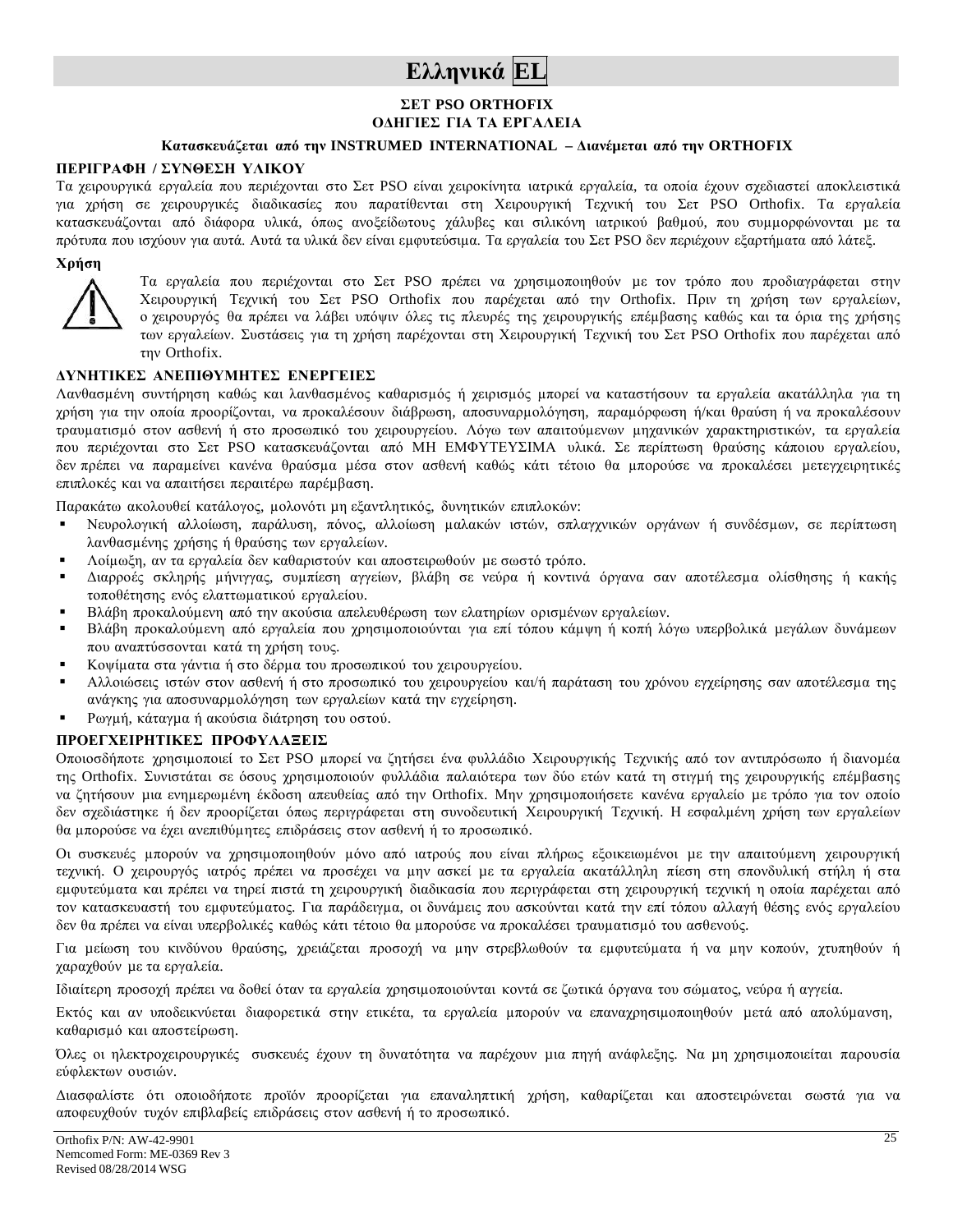

Ο οµοσπονδιακός νόµος (Η.Π.Α.) επιτρέπει την πώληση αυτής της συσκευής µόνο σε ή κατόπιν εντολής εξουσιοδοτηµένου ιατρού.



Τα εργαλεία που περιέχονται στο Σετ PSO παρέχονται ΜΗ ΑΠΟΣΤΕΙΡΩΜΕΝΑ µέσα σε ένα δοχείο εργαλείων ή σε µεµονωµένες συσκευασίες. Τα δοχεία και η συσκευασία των εργαλείων θα πρέπει να είναι ανέπαφα κατά την παραλαβή τους. Τα υλικά συσκευασίας πρέπει να αφαιρούνται πλήρως πριν από τον καθαρισµό και την αποστείρωση.

## **ΟΔΗΓΙΑ ΠΡΙΝ ΑΠΟ ΤΗ ΧΡΗΣΗ**

Η διάρκεια ζωής των εργαλείων εξαρτάται από το πλήθος των χρήσεών τους καθώς και από τις προφυλάξεις που λαµβάνονται κατά το χειρισµό, τον καθαρισµό και την αποθήκευσή τους. Θα πρέπει να επιδείξετε ιδιαίτερη φροντίδα για να διασφαλίσετε ότι τα εργαλεία παραµένουν σε καλή λειτουργική κατάσταση.

Όλα τα εργαλεία θα πρέπει να εξετάζονται για ενδείξεις φθοράς από τους ιατρούς και το προσωπικό των χειρουργικών κέντρων πριν από την εγχείρηση. Η εξέταση πρέπει να περιλαµβάνει µια οπτική και λειτουργική επιθεώρηση των επιφανειών εργασίας, των σηµείων άρθρωσης και των ελατηρίων. Θα πρέπει επίσης να γίνει έλεγχος σε όλες τις συγκολληµένες συνδέσεις καθώς και έλεγχος για την παρουσία όλων των εξαρτηµάτων, την καθαρότητα των στοµίων και κοιλοτήτων και τέλος έλεγχος για τυχόν παρουσία ρωγµών, παραµόρφωσης, κρούσης, διάβρωσης ή άλλης µεταβολής. Για εργαλεία που διαθέτουν αρθρώσεις, πιθανόν να απαιτείται λίπανση. Τα εργαλεία του σετ που διενεργούν µετρήσεις θα πρέπει να επιθεωρούνται για πιθανή φθορά και να ελέγχονται για την καλή ορατότητα τυχόν επιφανειακών σηµάνσεων.

Η Orthofix δεν θα φέρει ευθύνη στην περίπτωση χρήσης κατεστραµµένων και ελλιπών εργαλείων, που φέρουν ίχνη υπερβολικής φθοράς ή εργαλείων που έχουν επισκευασθεί ή ακονισθεί χωρίς τον έλεγχο της Orthofix. Τυχόν ελαττωµατικά εργαλεία θα πρέπει να αντικαθίστανται πριν από οποιαδήποτε χειρουργική επέµβαση.

## **ΠΛΗΡΟΦΟΡΙΕΣ ΓΙΑ ΤΟΝ ΚΑΘΑΡΙΣΜΟ ΚΑΙ ΤΗΝ ΑΠΟΣΤΕΙΡΩΣΗ ΧΕΙΡΟΥΡΓΙΚΩΝ ΕΡΓΑΛΕΙΩΝ**

Τα εργαλεία παρέχονται ΜΗ ΑΠΟΣΤΕΙΡΩΜΕΝΑ.



Για λόγους ασφαλείας, οι µη αποστειρωµένες συσκευές πρέπει να προ-καθαρίζονται, να καθαρίζονται και να αποστειρώνονται πριν από τη χρήση τους. Περαιτέρω, για την καλή τους συντήρηση, τα επαναχρησιµοποιήσιµα εργαλεία πρέπει να προ-καθαρίζονται, να καθαρίζονται και να αποστειρώνονται αµέσως µετά την εγχείρηση, ακολουθώντας τη σειρά των βηµάτων που παρατίθενται στις επόµενες ενότητες.

## **ΚΑΘΑΡΙΣΜΟΣ**

Ανατρέξτε στον παρακάτω πίνακα για συγκεκριµένες πληροφορίες σχετικά µε τον κύκλο προ-καθαρισµού και καθαρισµού για χειροκίνητες και αυτόµατες µεθόδους καθαρισµού. Προετοιµάστε ένα ενζυµατικό καθαριστικό διάλυµα σύµφωνα µε τις οδηγίες του κατασκευαστή. Εµβαπτίστε το ακάθαρτο εργαλείο στο καθαριστικό διάλυµα. Χρησιµοποιήστε µια µαλακή βούρτσα για να αφαιρέσετε όλα τα ίχνη αίµατος και ακαθαρσιών, δίνοντας ιδιαίτερη προσοχή σε σπειρώµατα, εσοχές, ραφές και τυχόν δυσπρόσιτες περιοχές. Αν το εργαλείο διαθέτει µηχανισµούς ολίσθησης, αρθρωτές ενώσεις ή εύκαµπτες περιοχές, ενεργοποιήστε την περιοχή για να απελευθερώσετε τυχόν παγιδευµένο αίµα και ακαθαρσίες. Ξεπλύνετε σχολαστικά το εργαλείο(α) µε ζεστό νερό βρύσης. Ξεπλύνετε όλους τους αυλούς, τις εσωτερικές περιοχές, µηχανισµούς ολίσθησης και αρθρωτές ενώσεις, ενεργοποιώντας τους µηχανισµούς ολίσθησης και τις εσοχές ενώ τα ξεπλένετε. Καθαρίστε µε υπέρηχους το εργαλείο χρησιµοποιώντας ένα ενζυµατικό διάλυµα, παρασκευασµένο σύµφωνα µε τις οδηγίες του κατασκευαστή. Ξεπλύνετε σχολαστικά το εργαλείο µε ζεστό νερό. Ξεπλύνετε όλους τους αυλούς, τις εσωτερικές περιοχές, τους µηχανισµούς ολίσθησης και τις αρθρωτές ενώσεις. Ενεργοποιήστε τους µηχανισµούς ολίσθησης και τις αρθρωτές ενώσεις ενώ τα ξεπλένετε. Στεγνώστε αµέσως µετά την τελική έκπλυση. Στεγνώστε τυχόν εσωτερικές περιοχές µε φιλτραρισµένο, συµπιεσµένο αέρα, αν είναι διαθέσιµος. Ελέγξτε για ορατούς ρύπους. Αν υπάρχουν ρύποι, επαναλάβατε τη διαδικασία καθαρισµού. Για εργαλεία µε κινούµενα τµήµατα, πιθανόν να απαιτείται λίπανση µε υδατοδιαλυτό λιπαντικό ιατρικού βαθµού, όπου ισχύει.

|            | ΠΛΗΡΟΦΟΡΙΕΣ ΧΕΙΡΟΚΙΝΗΤΟΥ ΚΥΚΛΟΥ             | ΠΛΗΡΟΦΟΡΙΕΣ ΑΥΤΟΜΑΤΟΥ ΚΥΚΛΟΥ             |
|------------|---------------------------------------------|------------------------------------------|
| ПРО-       | • Καθαρίστε με οινόπνευμα                   | • Εμβαπτίστε σε λουτρό Υπερήχων          |
| ΚΑΘΑΡΙΣΜΟΣ | • Εμβαπτίστε σε καθαριστικό διάλυμα         | $\bullet$ 15 λεπτά                       |
|            | • 15 λεπτά, 40°C (104°F)                    | • Χρησιμοποιήστε μη μεταλλική ψήκτρα     |
|            | • Χρησιμοποιήστε μη μεταλλική ψήκτρα        | • Ξεπλύνετε πολύ καλά σε τρεχούμενο νερό |
|            | • Ξεπλύνετε πολύ καλά σε τρεχούμενο νερό    |                                          |
| ΚΑΘΑΡΙΣΜΟΣ | • Εμβαπτίστε σε λουτρό Υπερήχων             | $\bullet$ Πλύνετε                        |
|            | • 15 λεπτά, 40°C (104°F)                    | • 93°C (200°F) ελάχιστο                  |
|            | • Χρησιμοποιήστε μη μεταλλική ψήκτρα        | $\bullet$ 10 λεπτά                       |
|            | • Ξεπλύνετε σχολαστικά με απιοντισμένο νερό | $\bullet$ Ξεπλύνετε                      |
|            | • Στεγνώστε                                 | • Στεγνώστε                              |

Ένα νοσοκοµείο µπορεί να επιλέξει τη χρήση διαφορετικών κύκλων καθαρισµού από τον προτεινόµενο κύκλο, µε την προϋπόθεση ότι το νοσοκοµείο έχει επικυρώσει δεόντως τον κύκλο ώστε να διασφαλιστεί επαρκής καθαρισµός για να διευκολύνει την αποστείρωση. Επιθεωρήστε όλα τα εργαλεία πριν την αποστείρωση ή την αποθήκευση για να διασφαλίσετε ότι είναι κατάλληλα για χρήση. Τυχόν εργαλεία που παρουσιάζουν ενδείξεις βλάβης θα πρέπει να αποσυρθούν και να αποσταλούν για σέρβις ή επισκευή.